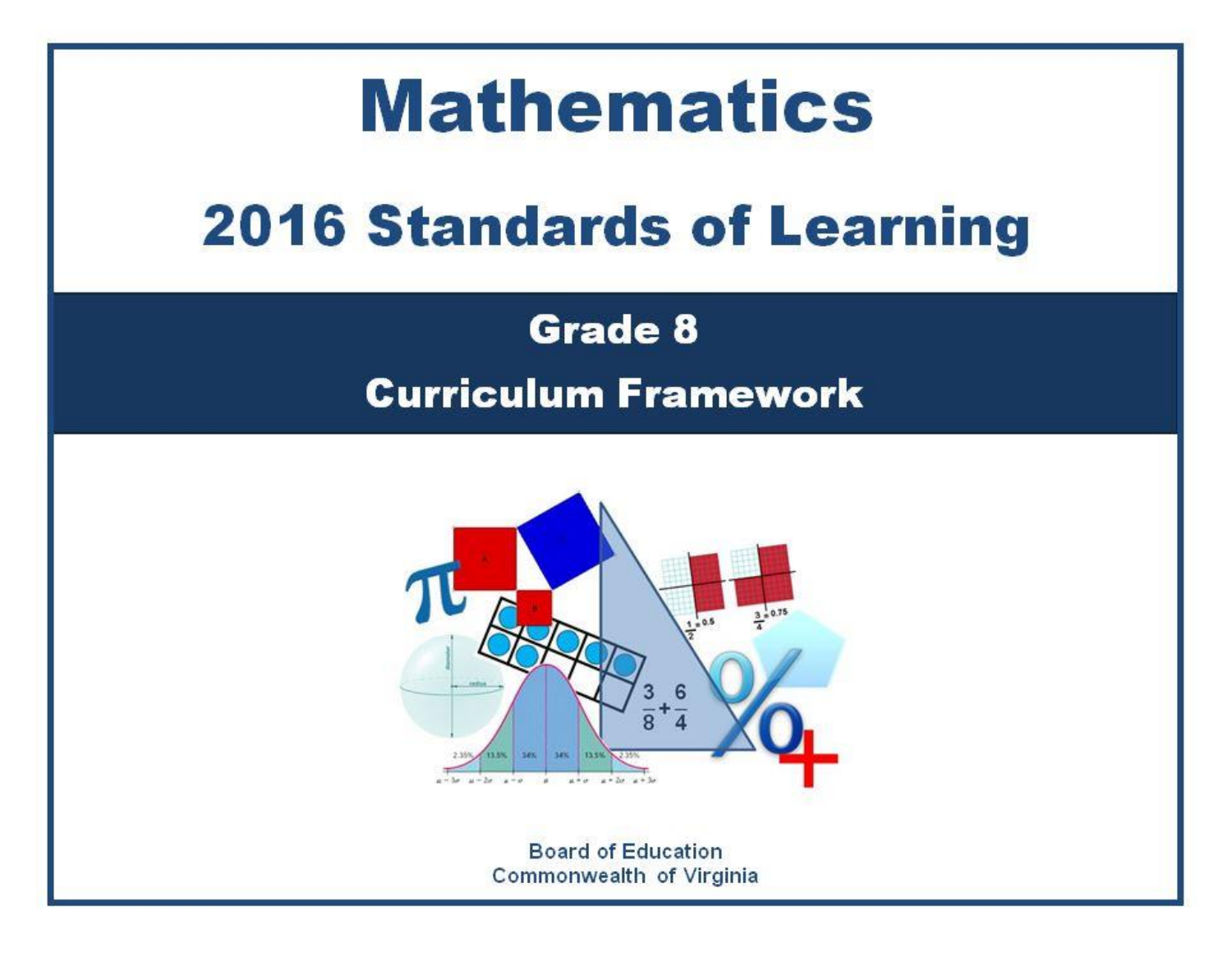Copyright © 2016 by the Virginia Department of Education P.O. Box 2120 Richmond, Virginia 23218-2120 [http://www.doe.virginia.gov](http://doe.virginia.gov/)

All rights reserved. Reproduction of these materials for instructional purposes in public school classrooms in Virginia is permitted.

**Superintendent of Public Instruction** Steven R. Staples

**Assistant Superintendent Chief Academic Officer/Assistant Superintendent for Instruction** Steven M. Constantino

**Office of Mathematics and Governor's Schools** Debra Delozier, Mathematics Specialist Tina Mazzacane, Mathematics and Science Specialist Christa Southall, Mathematics Specialist

# **Acknowledgements**

The Virginia Department of Education wishes to express sincere thanks to Michael Bolling, who assisted in the development of the 2016 *Mathematics Standards of Learning* and 2016 *Mathematics Standards of Learning Curriculum Framework*.

# **NOTICE**

The Virginia Department of Education does not unlawfully discriminate on the basis of race, color, sex, national origin, age, or disability in employment or in its educational programs or services.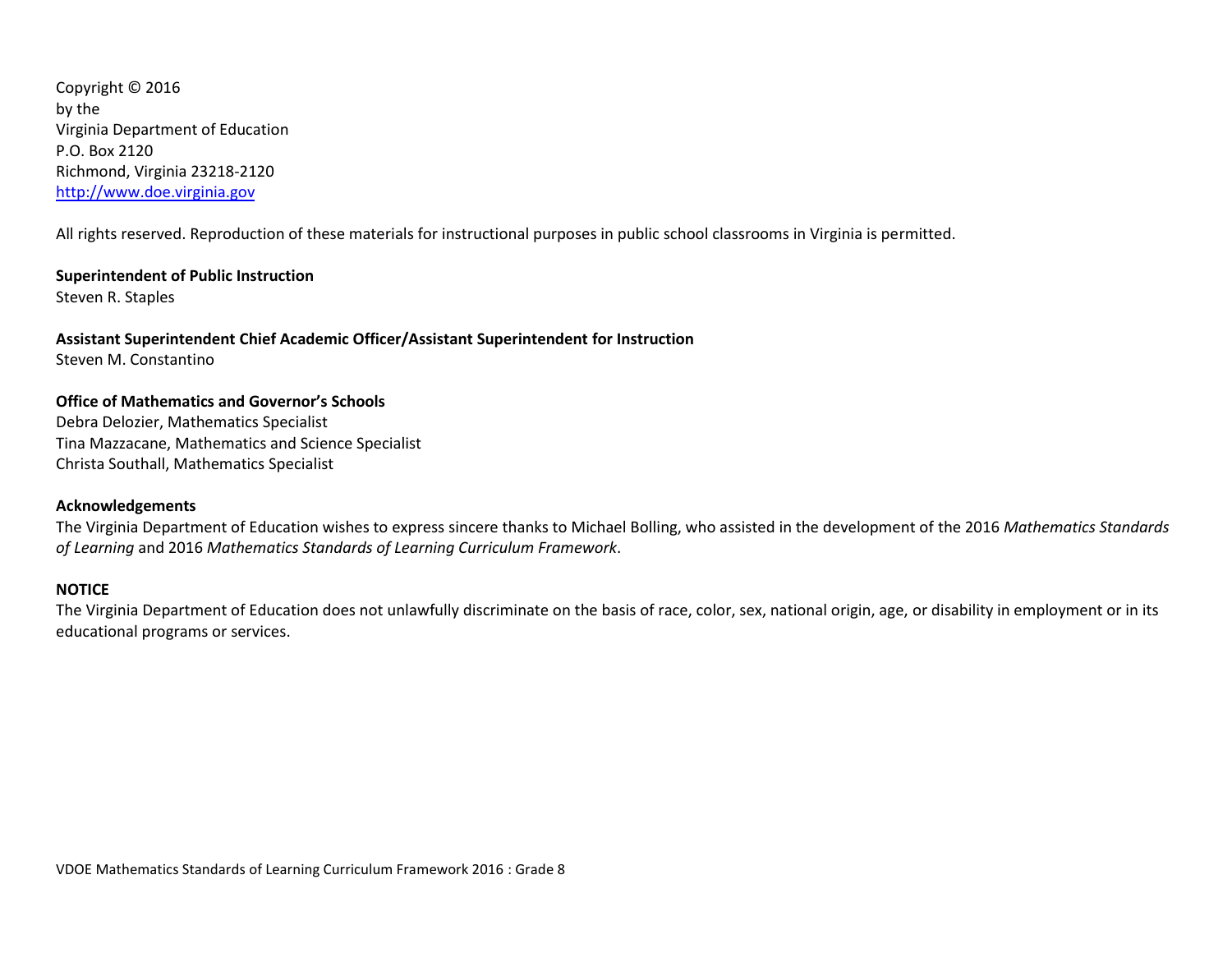# **Virginia 2016** *Mathematics Standards of Learning Curriculum Framework* **Introduction**

The 2016 *Mathematics Standards of Learning Curriculum Framework*, a companion document to the 2016 *Mathematics Standards of Learning*, amplifies the *Mathematics Standards of Learning* and further defines the content knowledge, skills, and understandings that are measured by the Standards of Learning assessments. The standards and *Curriculum Framework* are not intended to encompass the entire curriculum for a given grade level or course. School divisions are encouraged to incorporate the standards and Curriculum Framework into a broader, locally designed curriculum. The *Curriculum Framework* delineates in greater specificity the minimum content that all teachers should teach and all students should learn. Teachers are encouraged to go beyond the standards as well as to select instructional strategies and assessment methods appropriate for all students.

The *Curriculum Framework* also serves as a guide for Standards of Learning assessment development. Students are expected to continue to connect and apply knowledge and skills from Standards of Learning presented in previous grades as they deepen their mathematical understanding. Assessment items may not and should not be a verbatim reflection of the information presented in the *Curriculum Framework*.

Each topic in the 2016 *Mathematics Standards of Learning Curriculum Framework* is developed around the Standards of Learning. The format of the *Curriculum Framework* facilitates teacher planning by identifying the key concepts, knowledge, and skills that should be the focus of instruction for each standard. The *Curriculum Framework* is divided into two columns: Understanding the Standard and Essential Knowledge and Skills. The purpose of each column is explained below.

# *Understanding the Standard*

This section includes mathematical content and key concepts that assist teachers in planning standards-focused instruction. The statements may provide definitions, explanations, examples, and information regarding connections within and between grade level(s)/course(s).

# *Essential Knowledge and Skills*

This section provides a detailed expansion of the mathematics knowledge and skills that each student should know and be able to demonstrate. This is not meant to be an exhaustive list of student expectations.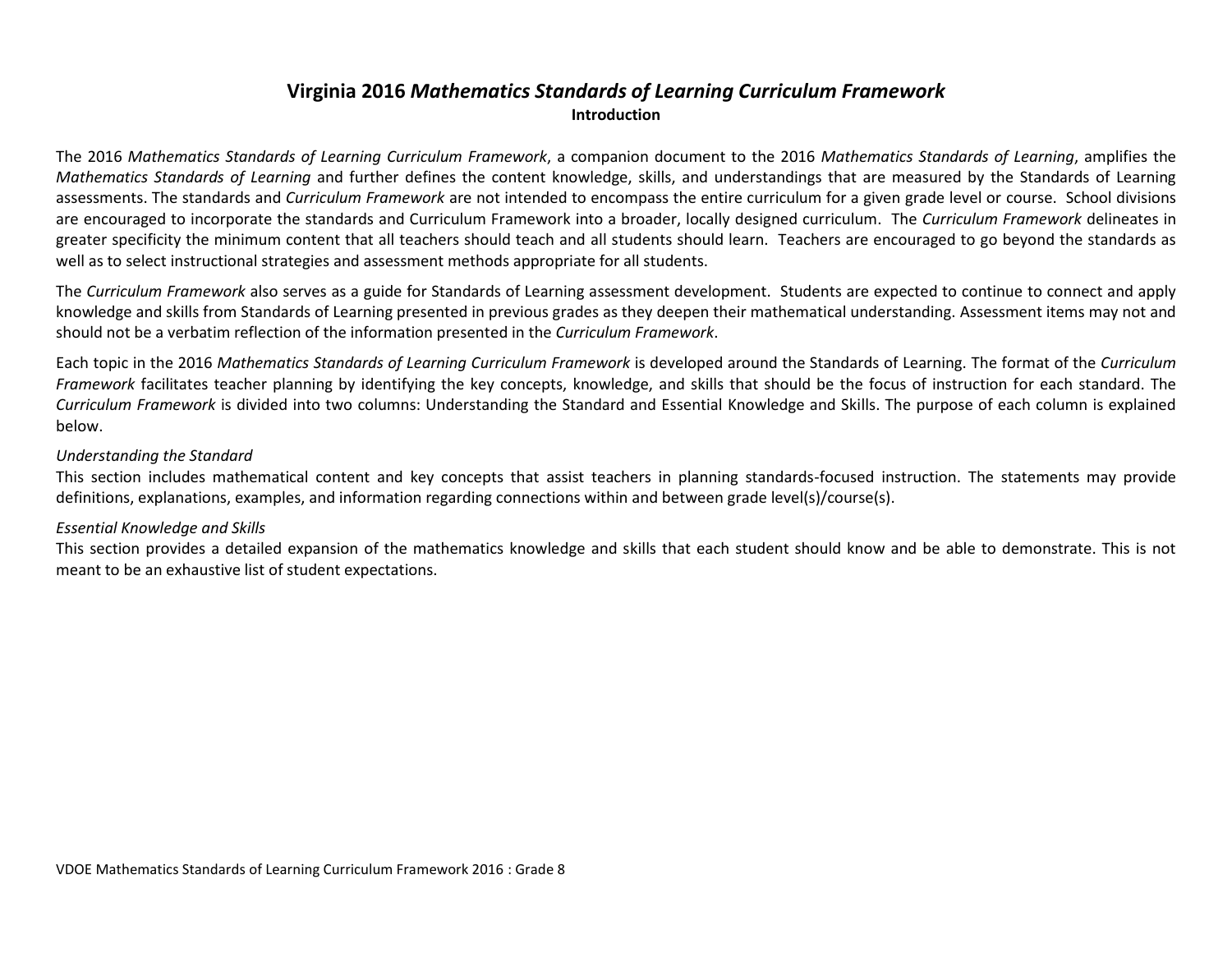# **Mathematical Process Goals for Students**

The content of the mathematics standards is intended to support the following five process goals for students: becoming mathematical problem solvers, communicating mathematically, reasoning mathematically, making mathematical connections, and using mathematical representations to model and interpret practical situations. Practical situations include real-world problems and problems that model real-world situations.

### **Mathematical Problem Solving**

Students will apply mathematical concepts and skills and the relationships among them to solve problem situations of varying complexities. Students also will recognize and create problems from real-world data and situations within and outside mathematics and then apply appropriate strategies to determine acceptable solutions. To accomplish this goal, students will need to develop a repertoire of skills and strategies for solving a variety of problems. A major goal of the mathematics program is to help students apply mathematics concepts and skills to become mathematical problem solvers.

### **Mathematical Communication**

Students will communicate thinking and reasoning using the language of mathematics, including specialized vocabulary and symbolic notation, to express mathematical ideas with precision. Representing, discussing, justifying, conjecturing, reading, writing, presenting, and listening to mathematics will help students clarify their thinking and deepen their understanding of the mathematics being studied. Mathematical communication becomes visible where learning involves participation in mathematical discussions.

# **Mathematical Reasoning**

Students will recognize reasoning and proof as fundamental aspects of mathematics. Students will learn and apply inductive and deductive reasoning skills to make, test, and evaluate mathematical statements and to justify steps in mathematical procedures. Students will use logical reasoning to analyze an argument and to determine whether conclusions are valid. In addition, students will use number sense to apply proportional and spatial reasoning and to reason from a variety of representations.

# **Mathematical Connections**

Students will build upon prior knowledge to relate concepts and procedures from different topics within mathematics and see mathematics as an integrated field of study. Through the practical application of content and process skills, students will make connections among different areas of mathematics and between mathematics and other disciplines, and to real-world contexts. Science and mathematics teachers and curriculum writers are encouraged to develop mathematics and science curricula that support, apply, and reinforce each other.

### **Mathematical Representations**

Students will represent and describe mathematical ideas, generalizations, and relationships using a variety of methods. Students will understand that representations of mathematical ideas are an essential part of learning, doing, and communicating mathematics. Students should make connections among different representations – physical, visual, symbolic, verbal, and contextual – and recognize that representation is both a process and a product.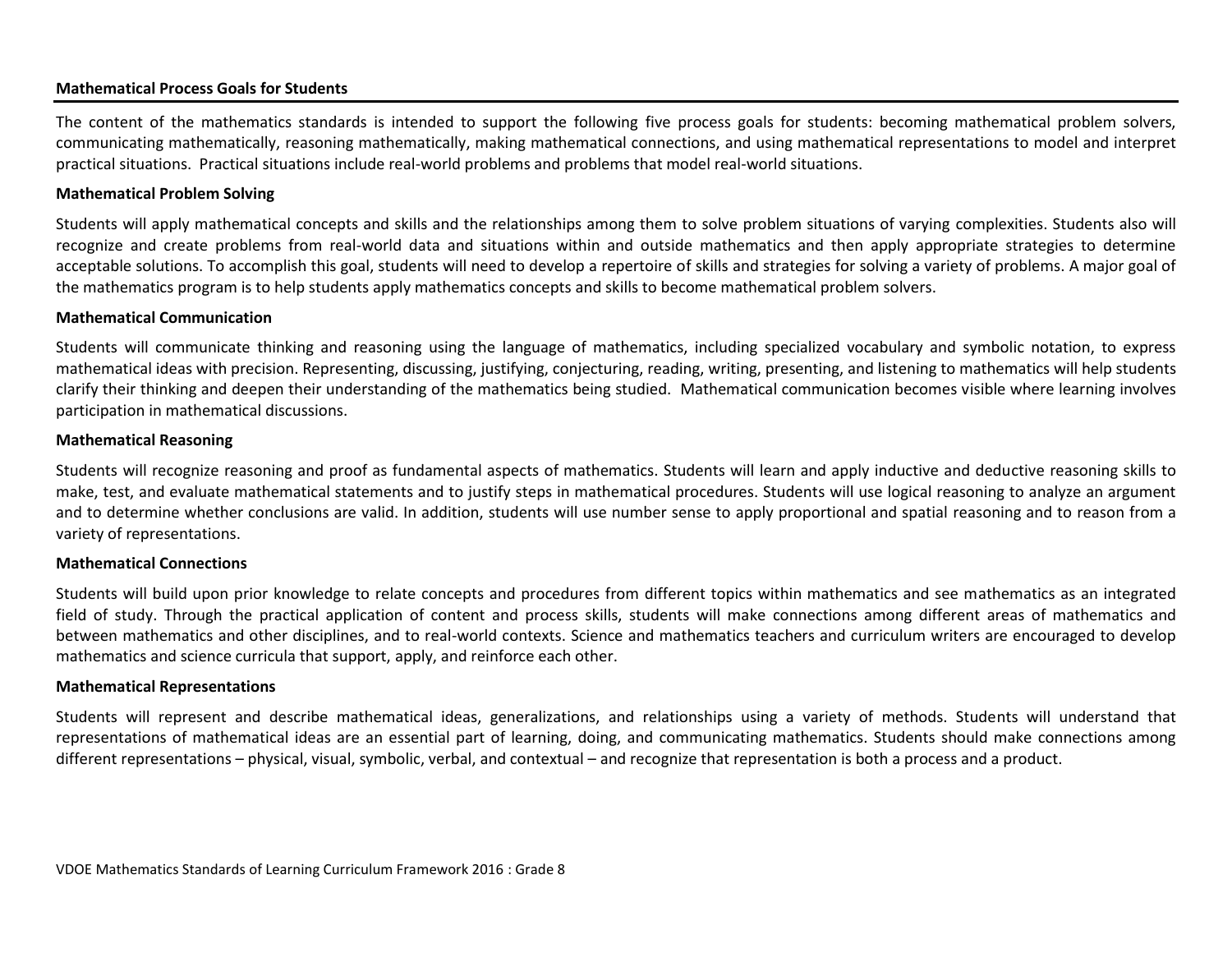# **Instructional Technology**

The use of appropriate technology and the interpretation of the results from applying technology tools must be an integral part of teaching, learning, and assessment. However, facility in the use of technology shall not be regarded as a substitute for a student's understanding of quantitative and algebraic concepts and relationships or for proficiency in basic computations. Students must learn to use a variety of methods and tools to compute, including paper and pencil, mental arithmetic, estimation, and calculators. In addition, graphing utilities, spreadsheets, calculators, dynamic applications, and other technological tools are now standard for mathematical problem solving and application in science, engineering, business and industry, government, and practical affairs.

Calculators and graphing utilities should be used by students for exploring and visualizing number patterns and mathematical relationships, facilitating reasoning and problem solving, and verifying solutions. However, according to the National Council of Teachers of Mathematics, "… the use of calculators does not supplant the need for students to develop proficiency with efficient, accurate methods of mental and pencil-and-paper calculation and in making reasonable estimations." State and local assessments may restrict the use of calculators in measuring specific student objectives that focus on number sense and computation. On the grade three state assessment, all objectives are assessed without the use of a calculator. On the state assessments for grades four through seven, objectives that are assessed without the use of a calculator are indicated with an asterisk (\*).

# **Computational Fluency**

Mathematics instruction must develop students' conceptual understanding, computational fluency, and problem-solving skills. The development of related conceptual understanding and computational skills should be balanced and intertwined, each supporting the other and reinforcing learning.

Computational fluency refers to having flexible, efficient and accurate methods for computing. Students exhibit computational fluency when they demonstrate strategic thinking and flexibility in the computational methods they choose, understand and can explain, and produce accurate answers efficiently.

The computational methods used by a student should be based on the mathematical ideas that the student understands, including the structure of the base-ten number system, number relationships, meaning of operations, and properties. Computational fluency with whole numbers is a goal of mathematics instruction in the elementary grades. Students should be fluent with the basic number combinations for addition and subtraction to 20 by the end of grade two and those for multiplication and division by the end of grade four. Students should be encouraged to use computational methods and tools that are appropriate for the context and purpose.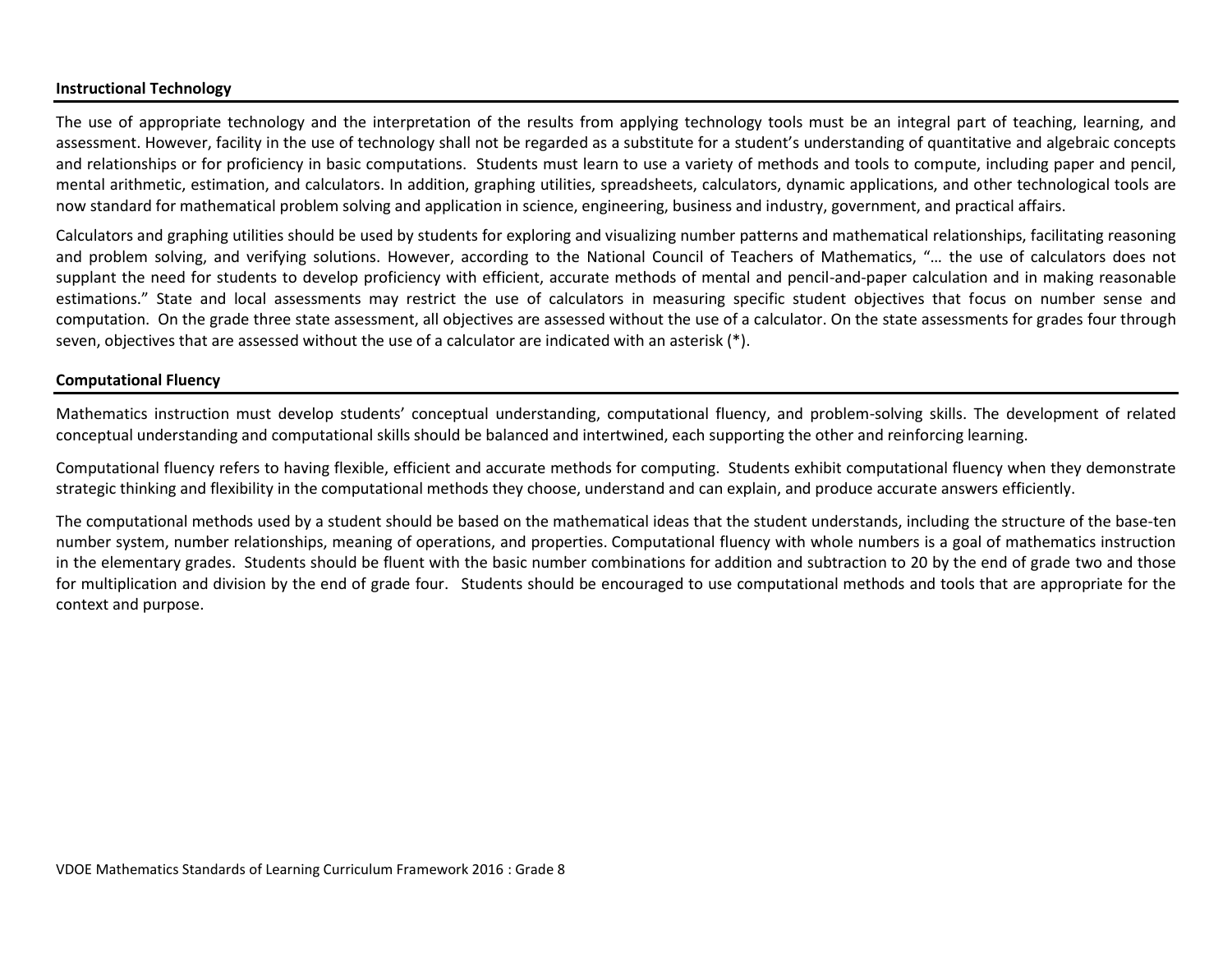### **Algebra Readiness**

The successful mastery of Algebra I is widely considered to be the gatekeeper to success in the study of upper-level mathematics. "Algebra readiness" describes the mastery of, and the ability to apply, the *Mathematics Standards of Learning*, including the Mathematical Process Goals for Students, for kindergarten through grade eight. The study of algebraic thinking begins in kindergarten and is progressively formalized prior to the study of the algebraic content found in the Algebra I Standards of Learning. Included in the progression of algebraic content is patterning, generalization of arithmetic concepts, proportional reasoning, and representing mathematical relationships using tables, symbols, and graphs. The K-8 *Mathematics Standards of Learning* form a progression of content knowledge and develop the reasoning necessary to be well-prepared for mathematics courses beyond Algebra I, including Geometry and Statistics.

# **Equity**

**"**Addressing equity and access includes both ensuring that all students attain mathematics proficiency and increasing the numbers of students from all racial, ethnic, linguistic, gender, and socioeconomic groups who attain the highest levels of mathematics achievement." – National Council of Teachers of Mathematics

Mathematics programs should have an expectation of equity by providing all students access to quality mathematics instruction and offerings that are responsive to and respectful of students' prior experiences, talents, interests, and cultural perspectives. Successful mathematics programs challenge students to maximize their academic potential and provide consistent monitoring, support, and encouragement to ensure success for all. Individual students should be encouraged to choose mathematical programs of study that challenge, enhance, and extend their mathematical knowledge and future opportunities.

Student engagement is an essential component of equity in mathematics teaching and learning. Mathematics instructional strategies that require students to think critically, to reason, to develop problem-solving strategies, to communicate mathematically, and to use multiple representations engages students both mentally and physically. Student engagement increases with mathematical tasks that employ the use of relevant, applied contexts and provide an appropriate level of cognitive challenge. All students, including students with disabilities, gifted learners, and English language learners deserve high-quality mathematics instruction that addresses individual learning needs, maximizing the opportunity to learn.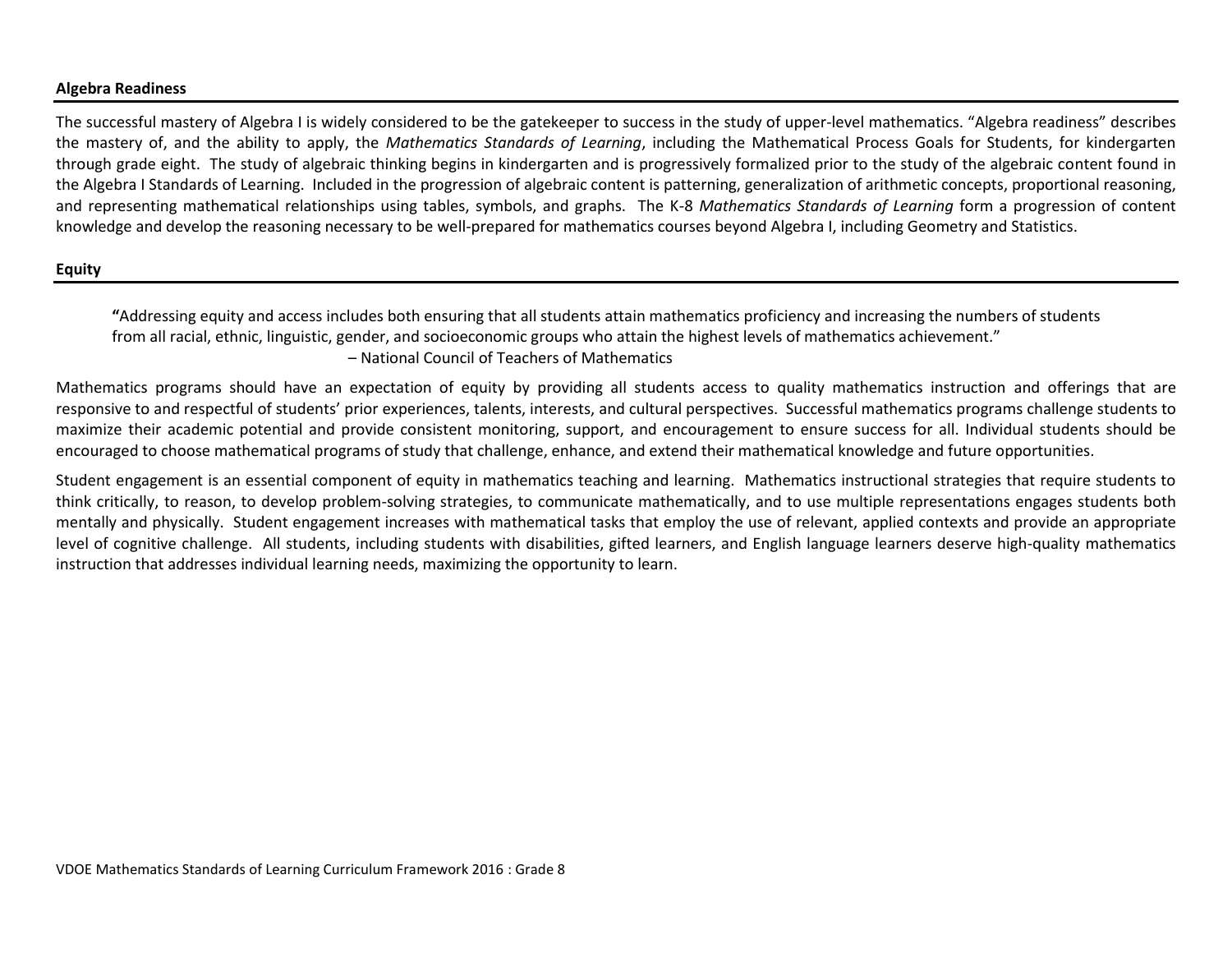Mathematics instruction in grades six through eight continues to focus on the development of number sense, with emphasis on rational and real numbers. Rational numbers play a critical role in the development of proportional reasoning and advanced mathematical thinking. The study of rational numbers builds on the understanding of whole numbers, fractions, and decimals developed by students in the elementary grades. Proportional reasoning is the key to making connections to many middle school mathematics topics.

Students develop an understanding of integers and rational numbers using concrete, pictorial, and abstract representations. They learn how to use equivalent representations of fractions, decimals, and percents and recognize the advantages and disadvantages of each type of representation. Flexible thinking about rational number representations is encouraged when students solve problems.

Students develop an understanding of real numbers and the properties of operations on real numbers through experiences with rational and irrational numbers and apply the order of operations.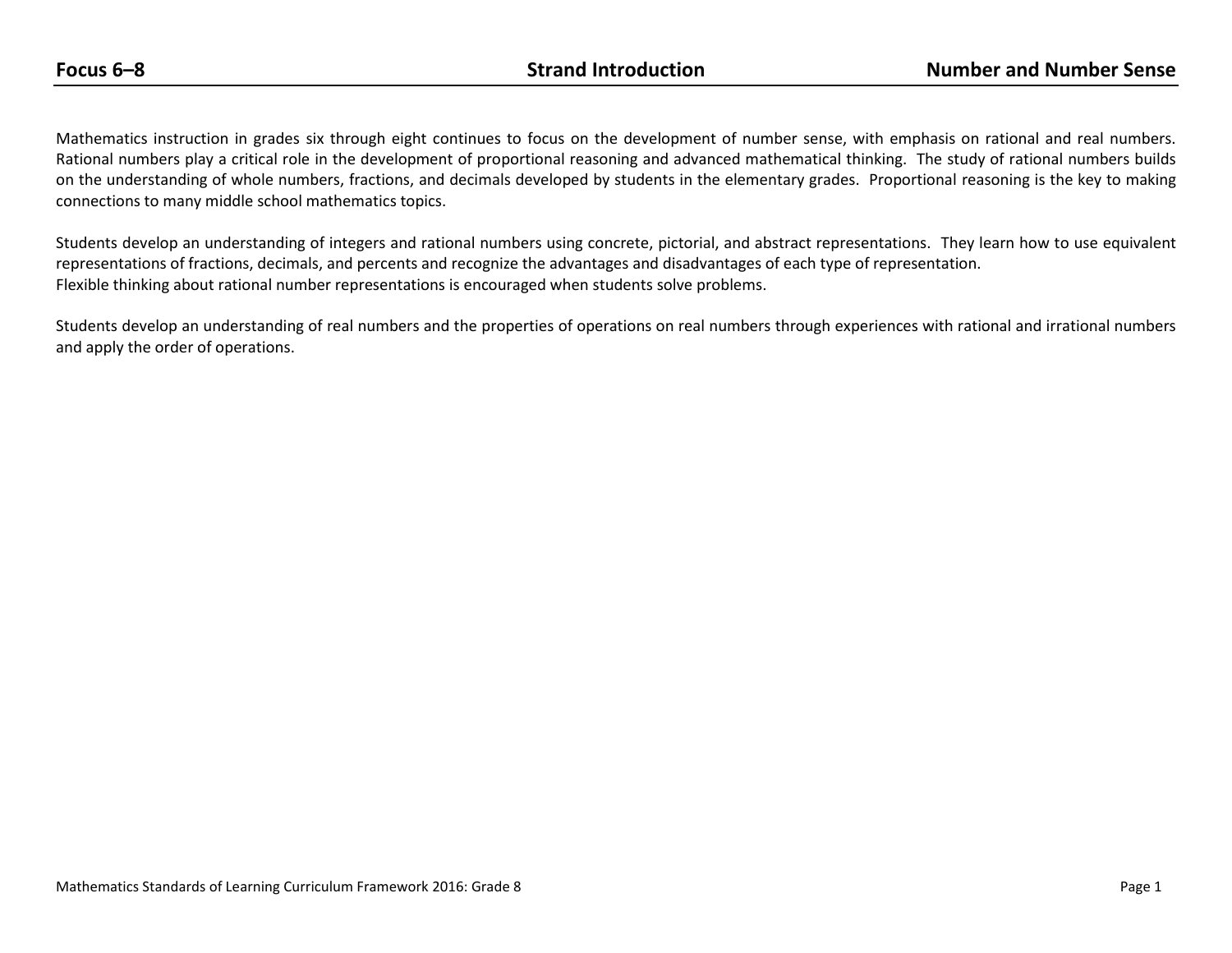# **8.1 The student will compare and order real numbers.**

| <b>Understanding the Standard</b>                                                                                                                                                                                                                                                                                                                                                                                                                                                                                                                                                                                                                                                                                                                                                                                                                                                                                                                                                                            | <b>Essential Knowledge and Skills</b>                                                                                                                                                                                                                                                                                                                                                                                                                                                                                                                                                                                                   |
|--------------------------------------------------------------------------------------------------------------------------------------------------------------------------------------------------------------------------------------------------------------------------------------------------------------------------------------------------------------------------------------------------------------------------------------------------------------------------------------------------------------------------------------------------------------------------------------------------------------------------------------------------------------------------------------------------------------------------------------------------------------------------------------------------------------------------------------------------------------------------------------------------------------------------------------------------------------------------------------------------------------|-----------------------------------------------------------------------------------------------------------------------------------------------------------------------------------------------------------------------------------------------------------------------------------------------------------------------------------------------------------------------------------------------------------------------------------------------------------------------------------------------------------------------------------------------------------------------------------------------------------------------------------------|
| Real numbers can be represented as integers, fractions (proper or improper), decimals, percents,<br>numbers written in scientific notation, radicals, and $\pi$ . It is often useful to convert numbers to be<br>compared and/or ordered to one representation (e.g., fractions, decimals or percents).                                                                                                                                                                                                                                                                                                                                                                                                                                                                                                                                                                                                                                                                                                      | The student will use problem solving, mathematical<br>communication, mathematical reasoning, connections, and<br>representations to                                                                                                                                                                                                                                                                                                                                                                                                                                                                                                     |
| Proper fractions, improper fractions, and mixed numbers are terms often used to describe<br>fractions. A proper fraction is a fraction whose numerator is less than the denominator. An<br>improper fraction is a fraction whose numerator is equal to or greater than the denominator. An<br>improper fraction may be expressed as a mixed number. A mixed number is written with two<br>parts: a whole number and a proper fraction (e.g., $3\frac{5}{8}$ ). Fractions can have a positive or negative<br>value.<br>The density property states that between any two real numbers lies another real number. For<br>example, between 3 and 5 we can find 4; between 4.0 and 4.2 we can find 4.16; between 4.16 and<br>4.17 we can find 4.165; between 4.165 and 4.166 we can find 4.1655, etc. Thus, we can always find<br>another number between two numbers. Students are not expected to know the term density<br>property but the concept allows for a deeper understanding of the set of real numbers. | Compare and order no more than five real numbers expressed<br>as integers, fractions (proper or improper), decimals, mixed<br>numbers, percents, numbers written in scientific notation,<br>radicals, and $\pi$ . Radicals may include both positive and<br>negative square roots of values from 0 to 400. Ordering may<br>be in ascending or descending order.<br>Use rational approximations (to the nearest hundredth) of<br>irrational numbers to compare and order, locating values on a<br>number line. Radicals may include both positive and negative<br>square roots of values from 0 to 400 yielding an irrational<br>number. |
| Scientific notation is used to represent very large or very small numbers.                                                                                                                                                                                                                                                                                                                                                                                                                                                                                                                                                                                                                                                                                                                                                                                                                                                                                                                                   |                                                                                                                                                                                                                                                                                                                                                                                                                                                                                                                                                                                                                                         |
| A number written in scientific notation is the product of two factors: a decimal greater than or<br>equal to one but less than 10 multiplied by a power of 10 (e.g., $3.1 \times 10^5$ = 310,000 and $3.1 \times 10^{-5}$ =<br>$0.000031$ ).                                                                                                                                                                                                                                                                                                                                                                                                                                                                                                                                                                                                                                                                                                                                                                 |                                                                                                                                                                                                                                                                                                                                                                                                                                                                                                                                                                                                                                         |
| Any real number raised to the zero power is 1. The only exception to this rule is zero itself. Zero<br>raised to the zero power is undefined.                                                                                                                                                                                                                                                                                                                                                                                                                                                                                                                                                                                                                                                                                                                                                                                                                                                                |                                                                                                                                                                                                                                                                                                                                                                                                                                                                                                                                                                                                                                         |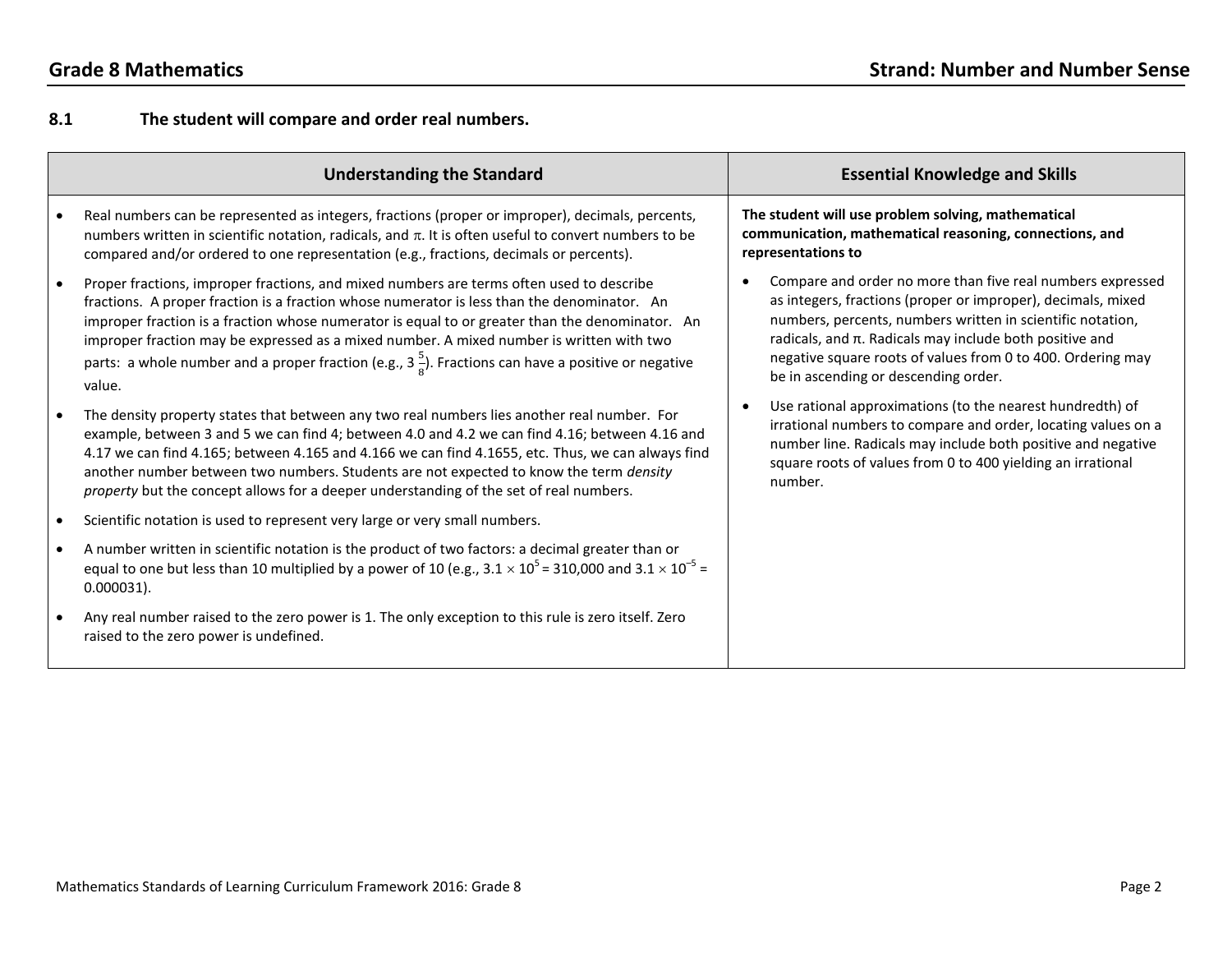# **8.2 The student will describe the relationships between the subsets of the real number system.**

| <b>Understanding the Standard</b>                                                                                                                                                                                                                                                                                                                                                                                                                                                                                                                                                                                                                                                                                                                                                                                                                 | <b>Essential Knowledge and Skills</b>                                                                                                                                                                                                                                                                                                                                                                                                                                                         |
|---------------------------------------------------------------------------------------------------------------------------------------------------------------------------------------------------------------------------------------------------------------------------------------------------------------------------------------------------------------------------------------------------------------------------------------------------------------------------------------------------------------------------------------------------------------------------------------------------------------------------------------------------------------------------------------------------------------------------------------------------------------------------------------------------------------------------------------------------|-----------------------------------------------------------------------------------------------------------------------------------------------------------------------------------------------------------------------------------------------------------------------------------------------------------------------------------------------------------------------------------------------------------------------------------------------------------------------------------------------|
| The subsets of real numbers include natural numbers (counting numbers), whole numbers,<br>integers, rational and irrational numbers.<br>Some numbers can belong to more than one subset of the real numbers (e.g., 4 is a natural<br>number, a whole number, an integer, and a rational number). The attributes of one subset can be<br>contained in whole or in part in another subset. The relationships between the subsets of the real<br>number system can be illustrated using graphic organizers (that may include, but not be limited to,<br>Venn diagrams), number lines, and other representations.<br>The set of natural numbers is the set of counting numbers $\{1, 2, 3, 4\}$ .<br>The set of whole numbers includes the set of all the natural numbers and zero $\{0, 1, 2, 3\}$ .                                                 | The student will use problem solving, mathematical<br>communication, mathematical reasoning, connections, and<br>representations to<br>Describe and illustrate the relationships among the subsets of<br>$\bullet$<br>the real number system by using representations (graphic<br>organizers, number lines, etc.). Subsets include rational<br>numbers, irrational numbers, integers, whole numbers, and<br>natural numbers.<br>Classify a given number as a member of a particular subset or |
| The set of integers includes the set of whole numbers and their opposites $\{$ -2, -1, 0, 1, 2}. Zero<br>has no opposite and is neither positive nor negative.<br>The set of rational numbers includes the set of all numbers that can be expressed as fractions in the<br>form $\frac{a}{b}$ where a and b are integers and b does not equal zero. The decimal form of a rational<br>number can be expressed as a terminating or repeating decimal. A few examples of rational<br>numbers are $\sqrt{25}$ , $\frac{1}{4}$ , -2.3, 75%, and 4. $\overline{59}$ .<br>The set of irrational numbers is the set of all nonrepeating, nonterminating decimals. An irrational<br>number cannot be written in fraction form<br>(e.g., $\pi$ , $\sqrt{2}$ , 1.232332333).<br>The real number system is comprised of all rational and irrational numbers. | subsets of the real number system, and explain why.<br>Describe each subset of the set of real numbers and include<br>$\bullet$<br>examples and non-examples.<br>Recognize that the sum or product of two rational numbers is<br>rational; that the sum of a rational number and an irrational<br>number is irrational; and that the product of a nonzero rational<br>number and an irrational number is irrational.                                                                          |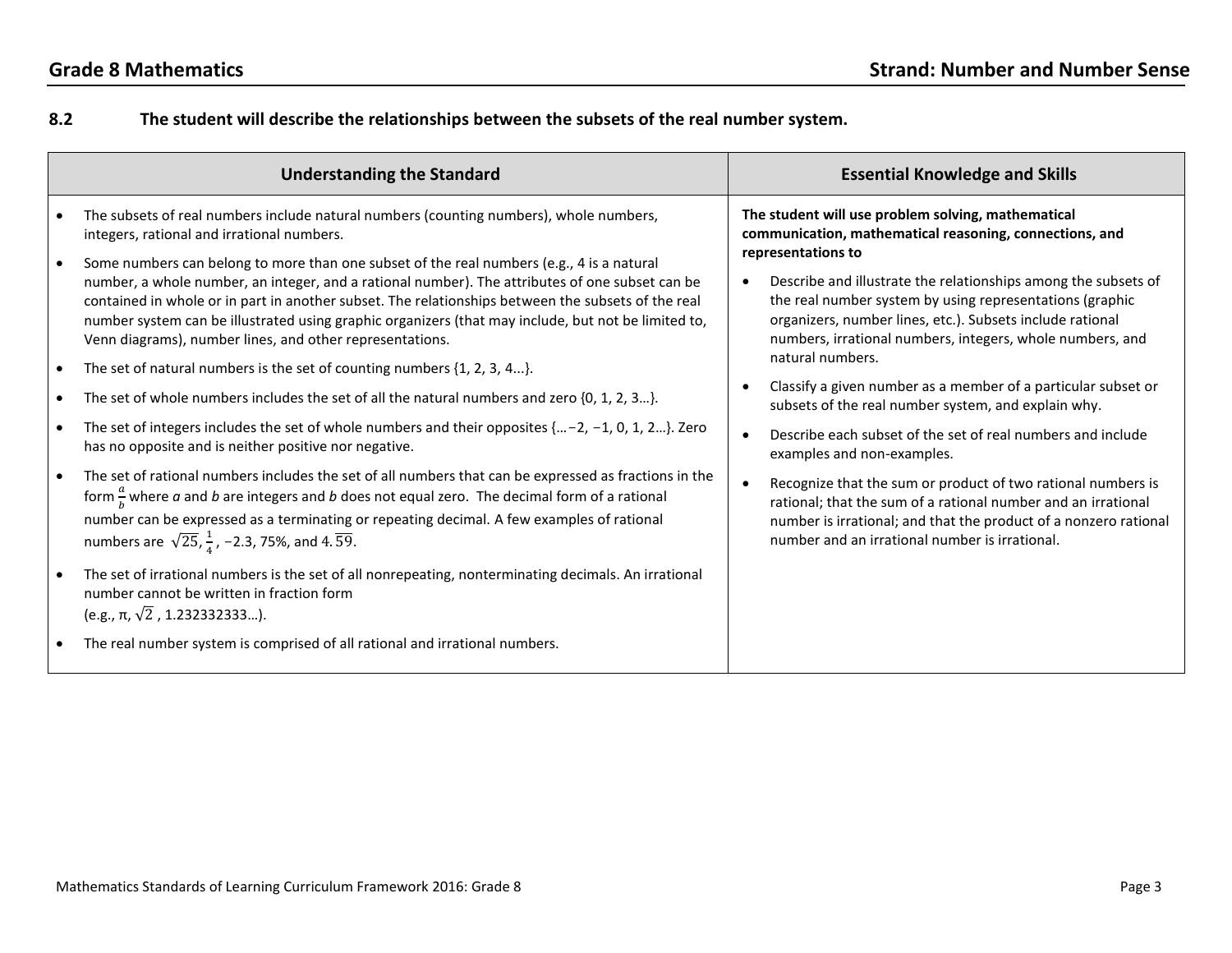**8.3 The student will**

**a) estimate and determine the two consecutive integers between which a square root lies; and** 

**b) determine both the positive and negative square roots of a given perfect square.** 

| <b>Understanding the Standard</b>                                                                                                                                                                                                                                                                                | <b>Essential Knowledge and Skills</b>                                                                                                                                                         |
|------------------------------------------------------------------------------------------------------------------------------------------------------------------------------------------------------------------------------------------------------------------------------------------------------------------|-----------------------------------------------------------------------------------------------------------------------------------------------------------------------------------------------|
| A perfect square is a whole number whose square root is an integer.<br>The square root of a given number is any number which, when multiplied times itself, equals the<br>given number.                                                                                                                          | The student will use problem solving, mathematical<br>communication, mathematical reasoning, connections, and<br>representations to                                                           |
| Both the positive and negative roots of whole numbers, except zero, can be determined. The square<br>root of zero is zero. The value is neither positive nor negative. Zero (a whole number) is a perfect<br>square.                                                                                             | Estimate and identify the two consecutive integers between<br>which the positive or negative square root of a given number<br>lies. Numbers are limited to natural numbers from 1 to 400. (a) |
| The positive and negative square root of any whole number other than a perfect square lies<br>between two consecutive integers (e.g., $\sqrt{57}$ lies between 7 and 8 since $7^2$ = 49 and $8^2$ = 64; $-\sqrt{11}$<br>lies between -4 and -3 since $(-4)^2 = 16$ and $(-3)^2 = 9$ ).                           | Determine the positive or negative square root of a given<br>perfect square from 1 to 400. (b)                                                                                                |
| The symbol $\sqrt{\phantom{a}}$ may be used to represent a positive (principal) root and $\sqrt{\phantom{a}}$ may be used to<br>represent a negative root.                                                                                                                                                       |                                                                                                                                                                                               |
| The square root of a whole number that is not a perfect square is an irrational number (e.g., $\sqrt{2}$ is<br>an irrational number). An irrational number cannot be expressed exactly as a fraction $\frac{a}{b}$ where b<br>does not equal 0.                                                                  |                                                                                                                                                                                               |
| Square root symbols may be used to represent solutions to equations of the form $x^2 = p$ . Examples<br>may include:<br>- If $x^2$ = 36, then x is $\sqrt{36}$ = 6 or $-\sqrt{36}$ =-6.<br>- If $x^2 = 5$ , then x is $\sqrt{5}$ or $-\sqrt{5}$ .                                                                |                                                                                                                                                                                               |
| Students can use grid paper and estimation to determine what is needed to build a perfect square.<br>The square root of a positive number is usually defined as the side length of a square with the area<br>equal to the given number. If it is not a perfect square, the area provides a means for estimation. |                                                                                                                                                                                               |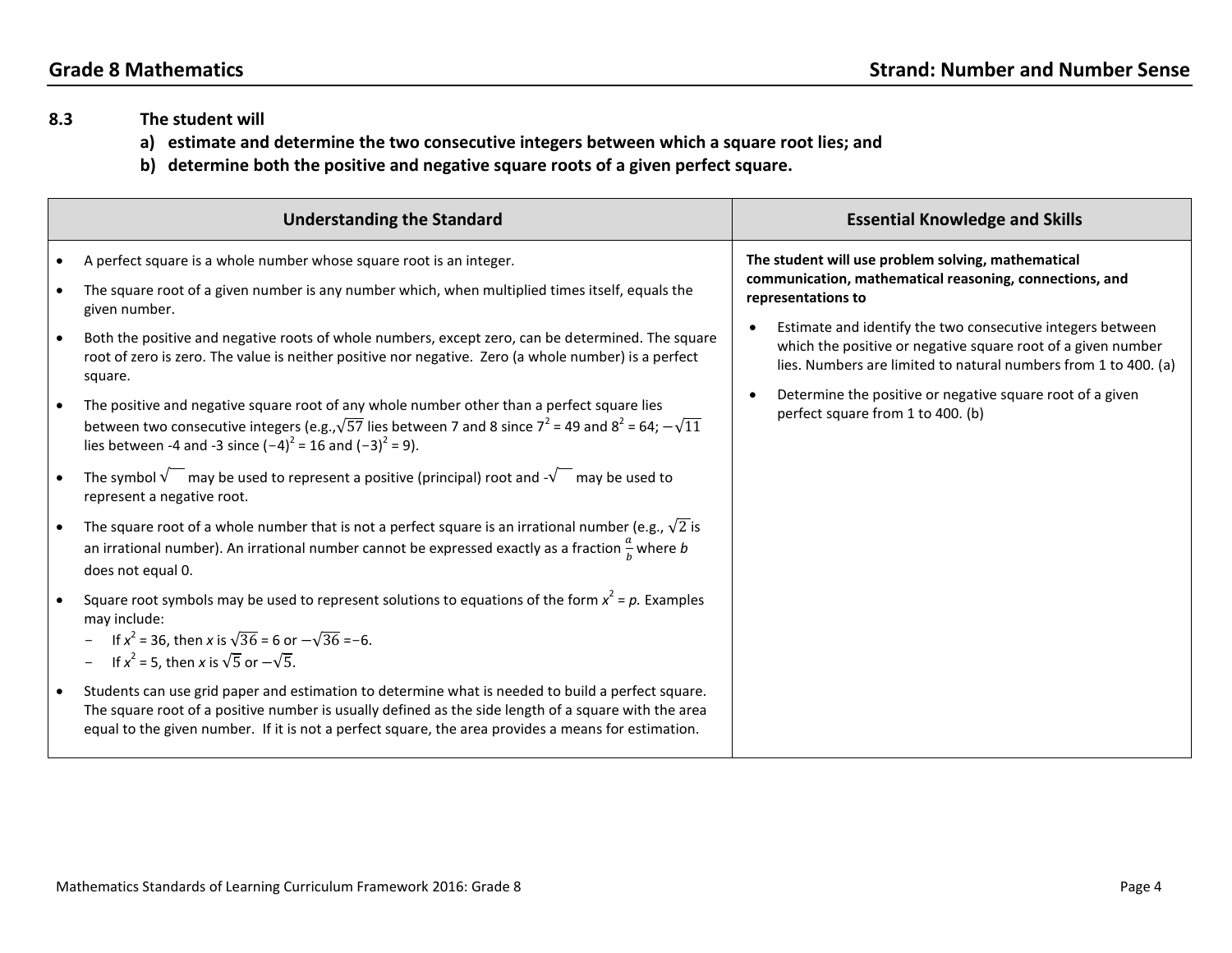The computation and estimation strand in grades six through eight focuses on developing conceptual and algorithmic understanding of operations with integers and rational numbers through concrete activities and discussions that bring an understanding as to why procedures work and make sense.

Students develop and refine estimation strategies based on an understanding of number concepts, properties and relationships. The development of problem solving, using operations with integers and rational numbers, builds upon the strategies developed in the elementary grades. Students will reinforce these skills and build on the development of proportional reasoning and more advanced mathematical skills.

Students learn to make sense of the mathematical tools available by making valid judgments of the reasonableness of answers. Students will balance the ability to make precise calculations through the application of the order of operations with knowing when calculations may require estimation to obtain appropriate solutions to practical problems.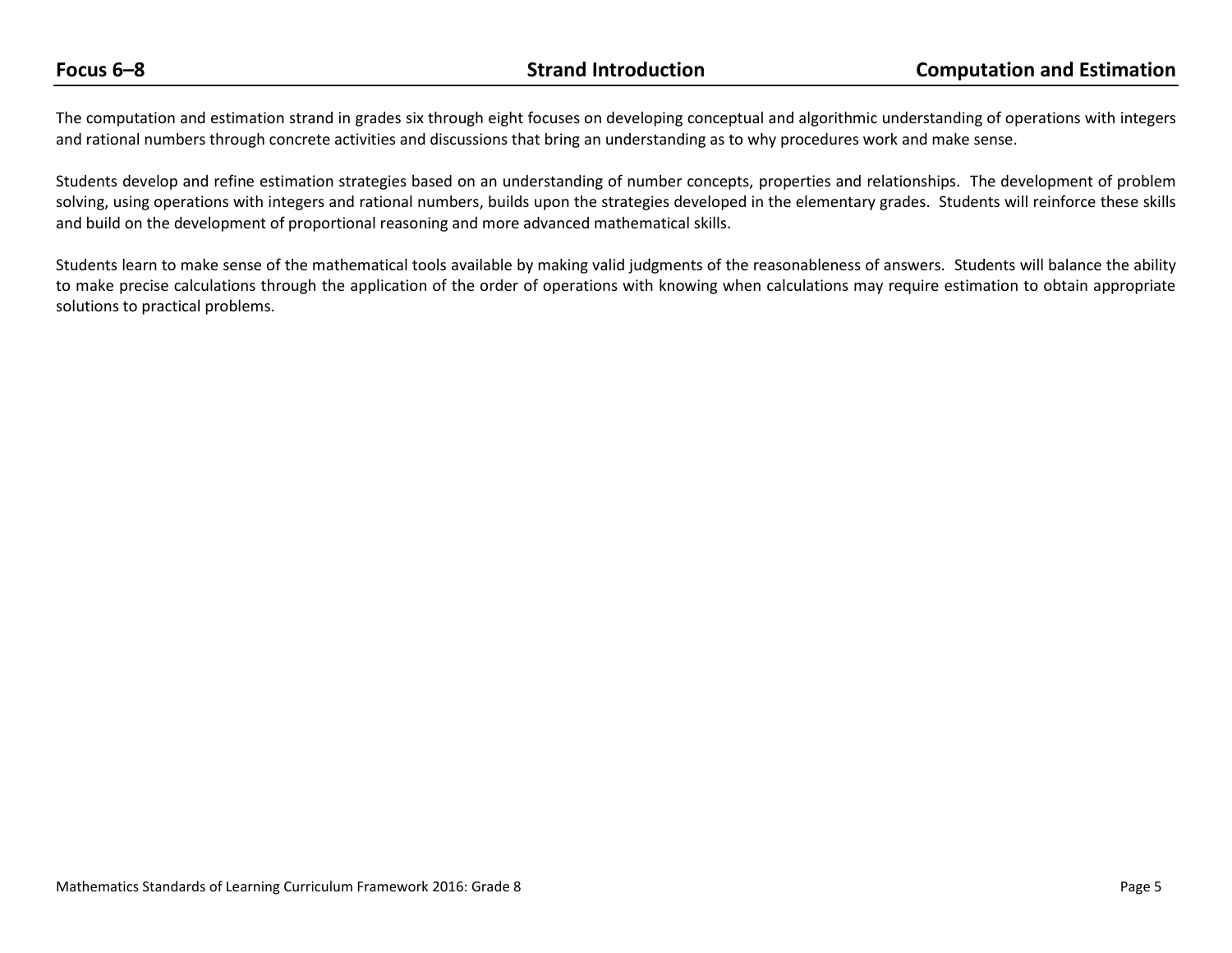# **8.4 The student will solve practical problems involving consumer applications.**

| <b>Understanding the Standard</b>                                                                                                                                                                                                                                                                                                                           | <b>Essential Knowledge and Skills</b>                                                                                                                                                                                                                                                                                     |
|-------------------------------------------------------------------------------------------------------------------------------------------------------------------------------------------------------------------------------------------------------------------------------------------------------------------------------------------------------------|---------------------------------------------------------------------------------------------------------------------------------------------------------------------------------------------------------------------------------------------------------------------------------------------------------------------------|
| Rational numbers may be expressed as whole numbers, integers, fractions, percents, and numbers<br>written in scientific notation.                                                                                                                                                                                                                           | The student will use problem solving, mathematical<br>communication, mathematical reasoning, connections, and<br>representations to                                                                                                                                                                                       |
| Practical problems may include, but are not limited to, those related to economics, sports, science,<br>social science, transportation, and health. Some examples include problems involving the amount<br>of a pay check per month, commissions, fees, the discount price on a product, temperature, simple<br>interest, sales tax and installment buying. | Solve practical problems involving consumer applications by<br>using proportional reasoning and computation procedures for<br>rational numbers.                                                                                                                                                                           |
| A percent is a ratio with a denominator of 100.                                                                                                                                                                                                                                                                                                             | Reconcile an account balance given a statement with five or<br>fewer transactions.                                                                                                                                                                                                                                        |
| Reconciling an account is a process used to verify that two sets of records (usually the balances of<br>two accounts) are in agreement. Reconciliation is used to ensure that the balance of an account<br>matches the actual amount of money deposited and/or withdrawn from the account.                                                                  | Compute a discount or markup and the resulting sale price for<br>one discount or markup.                                                                                                                                                                                                                                  |
| A discount is a percent of the original price. The discount price is the original price minus the<br>discount.                                                                                                                                                                                                                                              | Compute the sales tax or tip and resulting total.<br>$\bullet$<br>Compute the simple interest and new balance earned in an<br>investment or on a loan given the principal amount, interest<br>rate, and time period in years.<br>Compute the percent increase or decrease found in a practical<br>$\bullet$<br>situation. |
| Simple interest (I) for a number of years is determined by finding the product of the principal $(p)$ ,<br>the annual rate of interest $(r)$ , and the number of years $(t)$ of the loan or investment using the<br>formula $I = prt$ .                                                                                                                     |                                                                                                                                                                                                                                                                                                                           |
| The total value of an investment is equal to the sum of the original investment and the interest<br>earned.                                                                                                                                                                                                                                                 |                                                                                                                                                                                                                                                                                                                           |
| The total cost of a loan is equal to the sum of the original cost and the interest paid.                                                                                                                                                                                                                                                                    |                                                                                                                                                                                                                                                                                                                           |
| Percent increase and percent decrease are both percents of change measuring the percent a<br>quantity increases or decreases.                                                                                                                                                                                                                               |                                                                                                                                                                                                                                                                                                                           |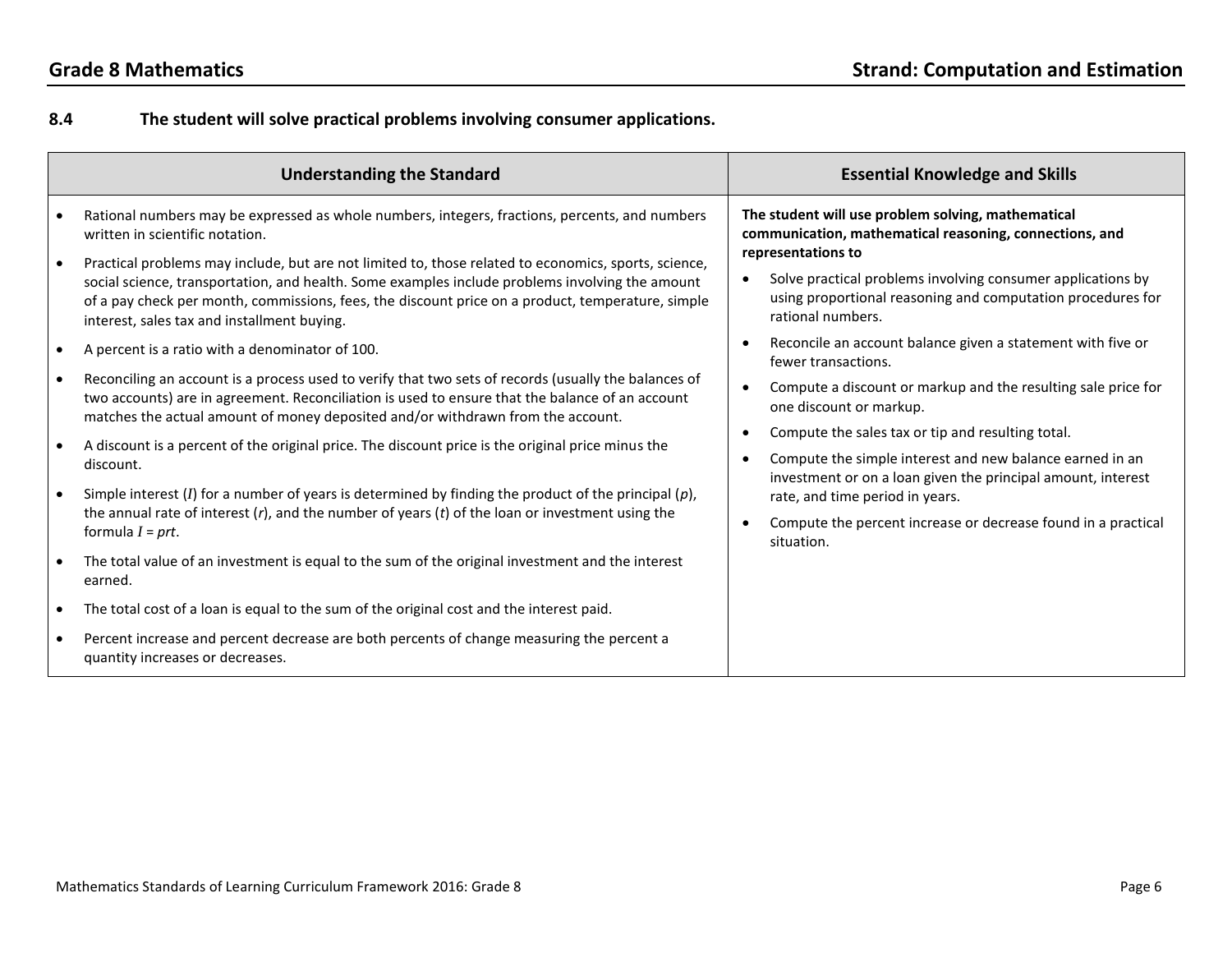Measurement and geometry in the middle grades provide a natural context and connection among many mathematical concepts. Students expand informal experiences with geometry and measurement in the elementary grades and develop a solid foundation for further exploration of these concepts in high school. Spatial reasoning skills are essential to the formal inductive and deductive reasoning skills required in subsequent mathematics learning.

Students develop measurement skills through exploration and estimation. Physical exploration to determine length, weight/mass, liquid volume/capacity, and angle measure are essential to develop a conceptual understanding of measurement. Students examine perimeter, area, and volume, using concrete materials and practical situations. Students focus their study of surface area and volume on rectangular prisms, cylinders, square-based pyramids, and cones.

Students learn geometric relationships by visualizing, comparing, constructing, sketching, measuring, transforming, and classifying geometric figures. A variety of tools such as geoboards, pattern blocks, dot paper, patty paper and geometry software provide experiences that help students discover geometric concepts. Students describe, classify, and compare plane and solid figures according to their attributes. They develop and extend understanding of geometric transformations in the coordinate plane.

Students apply their understanding of perimeter and area from the elementary grades in order to build conceptual understanding of the surface area and volume of prisms, cylinders, square-based pyramids, and cones. They use visualization, measurement, and proportional reasoning skills to develop an understanding of the effect of scale change on distance, area, and volume. They develop and reinforce proportional reasoning skills through the study of similar figures.

Students explore and develop an understanding of the Pythagorean Theorem. Understanding how the Pythagorean Theorem can be applied in practical situations has a far-reaching impact on subsequent mathematics learning and life experiences.

The van Hiele theory of geometric understanding describes how students learn geometry and provides a framework for structuring student experiences that should lead to conceptual growth and understanding.

**Level 0: Pre-recognition.** Geometric figures are not recognized. For example, students cannot differentiate between three-sided and four-sided polygons.

Level 1: Visualization. Geometric figures are recognized as entities, without any awareness of parts of figures or relationships between components of a figure. Students should recognize and name figures and distinguish a given figure from others that look somewhat the same. (This is the expected level of student performance during kindergarten and grade one).

**Level 2: Analysis.** Properties are perceived but are isolated and unrelated. Students should recognize and name properties of geometric figures. (Students are expected to transition to this level during grades two and three.)

**Level 3: Abstraction.** Definitions are meaningful, with relationships being perceived between properties and between figures. Logical implications and class inclusions are understood, but the role and significance of deduction is not understood. (Students should transition to this level during grades five and six and fully attain it before taking algebra.)

Level 4: Deduction. Students can construct proofs, understand the role of axioms and definitions, and know the meaning of necessary and sufficient conditions. Students should be able to supply reasons for steps in a proof. (Students should transition to this level before taking geometry.)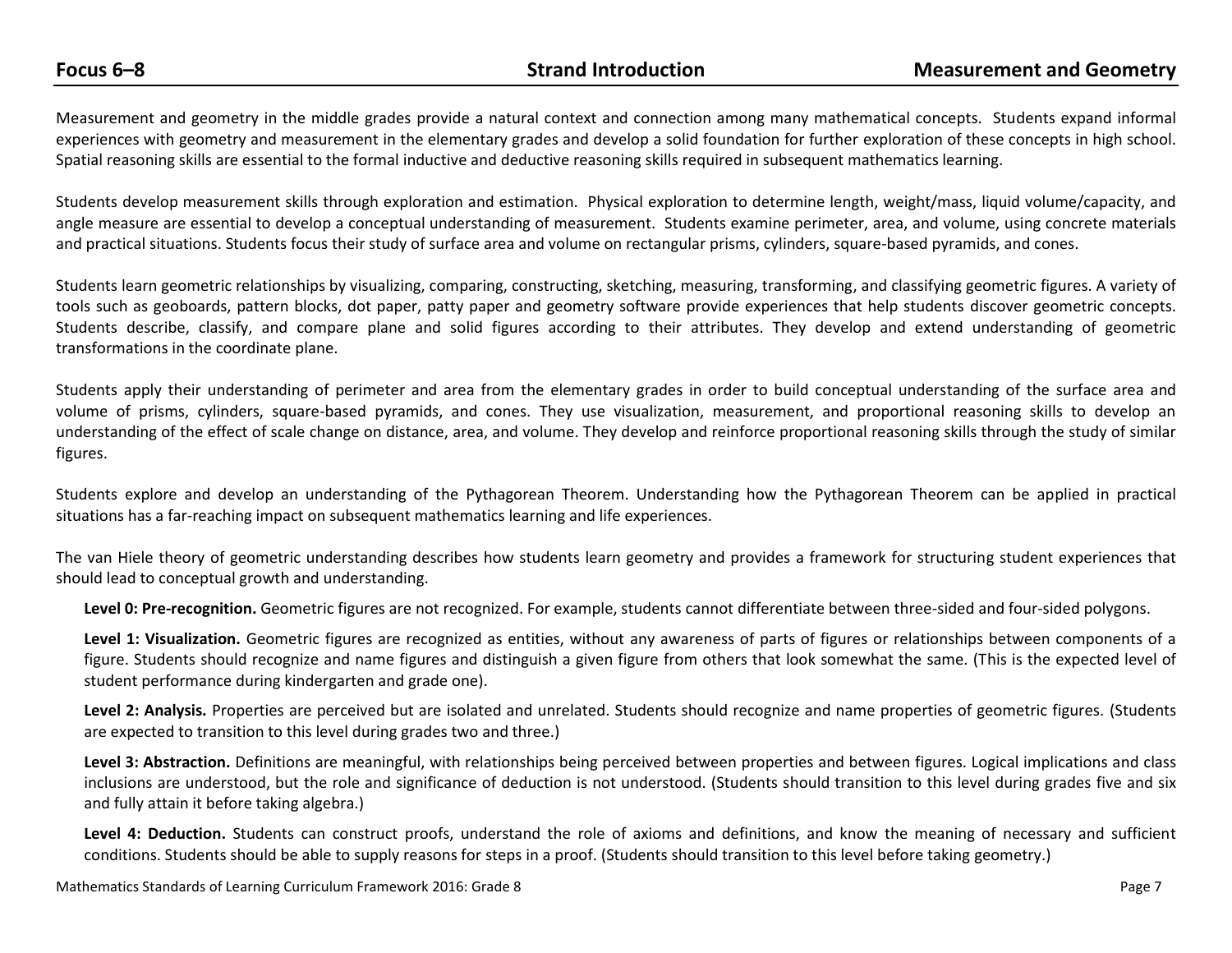**8.5 The student will use the relationships among pairs of angles that are vertical angles, adjacent angles, supplementary angles, and complementary angles to determine the measure of unknown angles.**

| <b>Understanding the Standard</b>                                                                                                              | <b>Essential Knowledge and Skills</b>                                                                                                                                                   |
|------------------------------------------------------------------------------------------------------------------------------------------------|-----------------------------------------------------------------------------------------------------------------------------------------------------------------------------------------|
| Vertical angles are a pair of nonadjacent angles formed by two intersecting lines. Vertical angles are<br>congruent and share a common vertex. | The student will use problem solving, mathematical<br>communication, mathematical reasoning, connections, and                                                                           |
| Complementary angles are any two angles such that the sum of their measures is 90°.                                                            | representations to                                                                                                                                                                      |
| Supplementary angles are any two angles such that the sum of their measures is 180°.                                                           | Identify and describe the relationship between pairs of angles<br>that are vertical, adjacent, supplementary, and                                                                       |
| Complementary and supplementary angles may or may not be adjacent.                                                                             | complementary.                                                                                                                                                                          |
| Adjacent angles are any two non-overlapping angles that share a common ray and a common<br>vertex.                                             | Use the relationships among supplementary, complementary,<br>vertical, and adjacent angles to solve problems, including<br>practical problems, involving the measure of unknown angles. |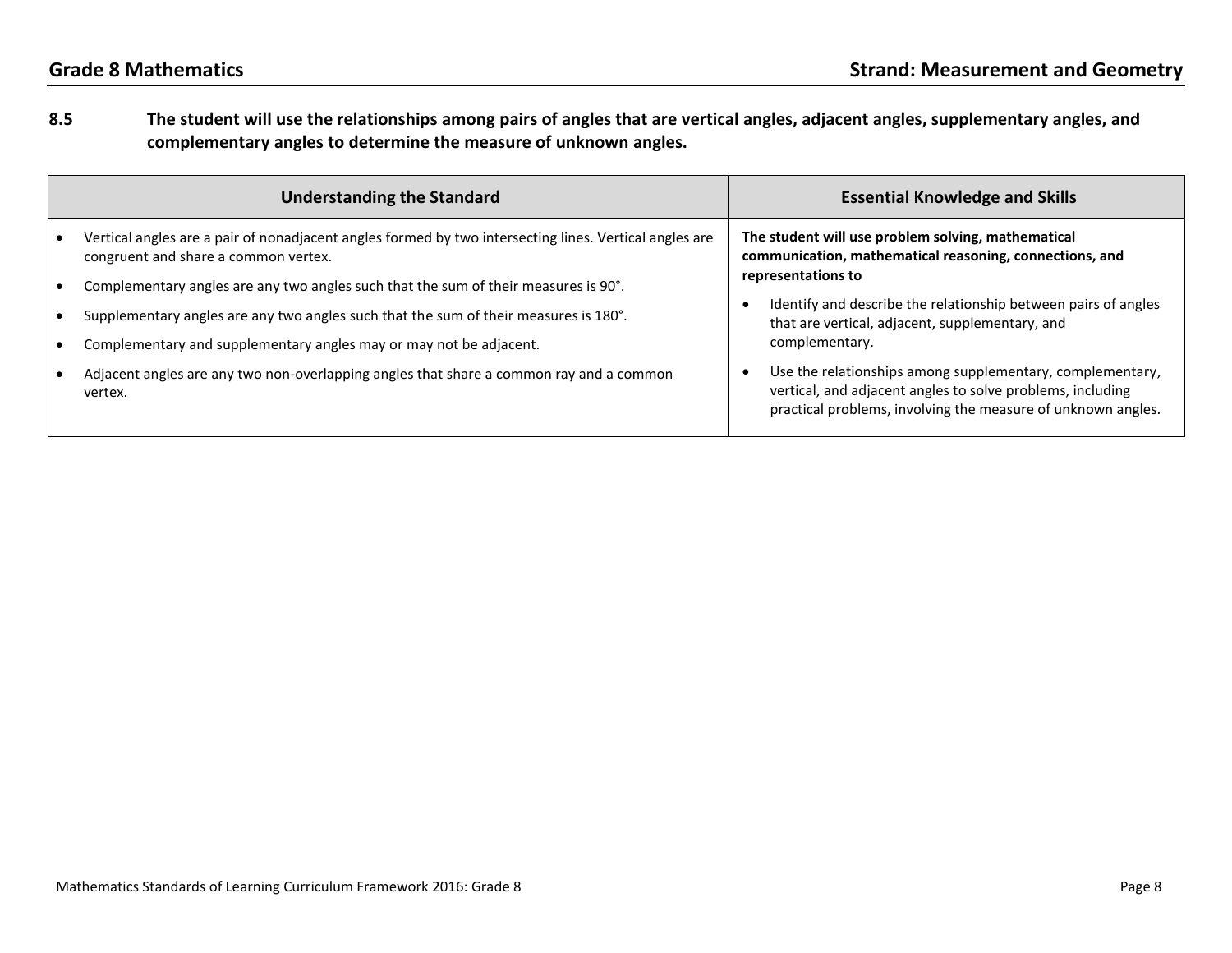- **8.6 The student will**
	- **a) solve problems, including practical problems, involving volume and surface area of cones and square-based pyramids; and**
	- **b) describe how changing one measured attribute of a rectangular prism affects the volume and surface area.**

| The student will use problem solving, mathematical<br>A polyhedron is a solid figure whose faces are all polygons.<br>communication, mathematical reasoning, connections, and<br>Nets are two-dimensional representations of a three-dimensional figure that can be folded into a<br>$\bullet$<br>representations to<br>model of the three-dimensional figure.<br>Distinguish between situations that are applications of surface<br>Surface area of a solid figure is the sum of the areas of the surfaces of the figure.<br>area and those that are applications of volume. (a)<br>Volume is the amount a container holds.<br>Determine the surface area of cones and square-based<br>pyramids by using concrete objects, nets, diagrams and<br>A rectangular prism is a polyhedron that has a congruent pair of parallel rectangular bases and four<br>formulas. (a)<br>faces that are rectangles. A rectangular prism has eight vertices and twelve edges. In this course,<br>prisms are limited to right prisms with bases that are rectangles.<br>Determine the volume of cones and square-based pyramids,<br>using concrete objects, diagrams, and formulas. (a)<br>The surface area of a rectangular prism is the sum of the areas of the faces and bases, found by<br>using the formula $S.A. = 2/w + 2lh + 2wh$ . All six faces are rectangles.<br>Solve practical problems involving volume and surface area of<br>cones and square-based pyramids. (a)<br>The volume of a rectangular prism is calculated by multiplying the length, width and height of the<br>prism or by using the formula $V = lwh$ .<br>Describe how the volume of a rectangular prism is affected<br>when one measured attribute is multiplied by a factor of $\frac{1}{4}, \frac{1}{3}, \frac{1}{2}$ ,<br>A cube is a rectangular prism with six congruent, square faces. All edges are the same length.<br>A cube has eight vertices and twelve edges.<br>2, 3, or 4. (b)<br>A cone is a solid figure formed by a face called a base that is joined to a vertex (apex) by a curved<br>Describe how the surface area of a rectangular prism is<br>surface. In this grade level, cones are limited to right circular cones.<br>affected when one measured attribute is multiplied by a factor<br>of $\frac{1}{2}$ or 2. (b)<br>The surface area of a right circular cone is found by using the formula, S.A. = $\pi r^2$ + $\pi r l$ , where l<br>$\bullet$<br>represents the slant height of the cone. The area of the base of a circular cone is $\pi r^2$ .<br>The volume of a cone is found by using $V = \frac{1}{2}\pi r^2 h$ , where h is the height and $\pi r^2$ is the area of the<br>$\bullet$<br>base.<br>A square-based pyramid is a polyhedron with a square base and four faces that are triangles with a<br>common vertex (apex) above the base. In this grade level, pyramids are limited to right regular<br>pyramids with a square base.<br>The volume of a pyramid is $\frac{1}{3}$ Bh, where B is the area of the base and h is the height. | <b>Understanding the Standard</b> | <b>Essential Knowledge and Skills</b> |
|----------------------------------------------------------------------------------------------------------------------------------------------------------------------------------------------------------------------------------------------------------------------------------------------------------------------------------------------------------------------------------------------------------------------------------------------------------------------------------------------------------------------------------------------------------------------------------------------------------------------------------------------------------------------------------------------------------------------------------------------------------------------------------------------------------------------------------------------------------------------------------------------------------------------------------------------------------------------------------------------------------------------------------------------------------------------------------------------------------------------------------------------------------------------------------------------------------------------------------------------------------------------------------------------------------------------------------------------------------------------------------------------------------------------------------------------------------------------------------------------------------------------------------------------------------------------------------------------------------------------------------------------------------------------------------------------------------------------------------------------------------------------------------------------------------------------------------------------------------------------------------------------------------------------------------------------------------------------------------------------------------------------------------------------------------------------------------------------------------------------------------------------------------------------------------------------------------------------------------------------------------------------------------------------------------------------------------------------------------------------------------------------------------------------------------------------------------------------------------------------------------------------------------------------------------------------------------------------------------------------------------------------------------------------------------------------------------------------------------------------------------------------------------------------------------------------------------------------------------------------------------------------------------------------------------------------------------------------------------------------------------------------------------------------------|-----------------------------------|---------------------------------------|
|                                                                                                                                                                                                                                                                                                                                                                                                                                                                                                                                                                                                                                                                                                                                                                                                                                                                                                                                                                                                                                                                                                                                                                                                                                                                                                                                                                                                                                                                                                                                                                                                                                                                                                                                                                                                                                                                                                                                                                                                                                                                                                                                                                                                                                                                                                                                                                                                                                                                                                                                                                                                                                                                                                                                                                                                                                                                                                                                                                                                                                                    |                                   |                                       |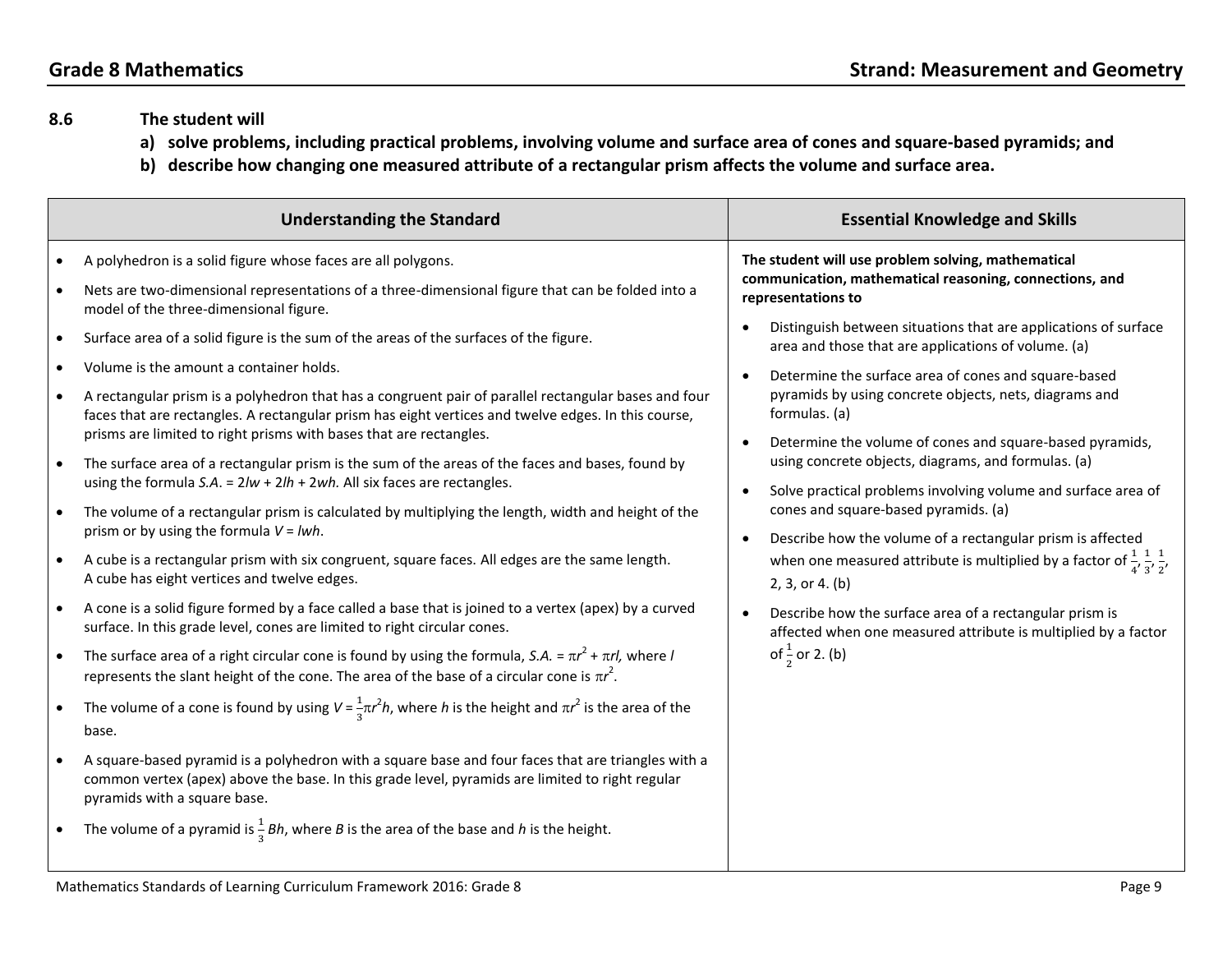- **8.6 The student will**
	- **a) solve problems, including practical problems, involving volume and surface area of cones and square-based pyramids; and**
	- **b) describe how changing one measured attribute of a rectangular prism affects the volume and surface area.**

|           | <b>Understanding the Standard</b>                                                                                                                                                                                                                                                                                                                                                                                                                                                                                                                                                                                                                      | <b>Essential Knowledge and Skills</b> |
|-----------|--------------------------------------------------------------------------------------------------------------------------------------------------------------------------------------------------------------------------------------------------------------------------------------------------------------------------------------------------------------------------------------------------------------------------------------------------------------------------------------------------------------------------------------------------------------------------------------------------------------------------------------------------------|---------------------------------------|
|           | The surface area of a pyramid is the sum of the areas of the triangular faces and the area of the<br>base, found by using the formula S.A. = $\frac{1}{2}/p + B$ where <i>l</i> is the slant height, <i>p</i> is the perimeter of the<br>base and B is the area of the base.                                                                                                                                                                                                                                                                                                                                                                           |                                       |
|           | The volume of a pyramid is found by using the formula $V = \frac{1}{3}Bh$ , where B is the area of the base and<br>h is the height.                                                                                                                                                                                                                                                                                                                                                                                                                                                                                                                    |                                       |
|           | The volume of prisms can be found by determining the area of the base and multiplying that by the<br>height.                                                                                                                                                                                                                                                                                                                                                                                                                                                                                                                                           |                                       |
|           | The formula for determining the volume of cones and cylinders are similar. For cones, you are<br>determining $\frac{1}{2}$ of the volume of the cylinder with the same size base and height. The volume of a<br>cone is found by using $V = \frac{1}{2}\pi r^2 h$ . The volume of a cylinder is the area of the base of the cylinder<br>multiplied by the height, found by using the formula, $V = \pi r^2 h$ , where h is the height and $\pi r^2$ is the<br>area of the base.                                                                                                                                                                        |                                       |
|           | The calculation of determining surface area and volume may vary depending upon the<br>approximation for pi. Common approximations for $\pi$ include 3.14, $\frac{22}{7}$ , or the pi button on the<br>calculator.                                                                                                                                                                                                                                                                                                                                                                                                                                      |                                       |
|           | When the measurement of one attribute of a rectangular prism is changed through multiplication<br>or division the volume increases by the same factor by which the attribute increased. For example,<br>if a prism has a volume of $2 \cdot 3 \cdot 4$ , the volume is 24 cubic units. However, if one of the attributes is<br>doubled, the volume doubles. That is, $2 \cdot 3 \cdot 8$ , the volume is 48 cubic units or 24 doubled.                                                                                                                                                                                                                 |                                       |
| $\bullet$ | When one attribute of a rectangular prism is changed through multiplication or division, the<br>surface area is affected differently than the volume. The formula for surface area of a rectangular<br>prism is $2(lw) + 2(lh) + 2(wh)$ when the width is doubled then four faces are affected. For example,<br>a rectangular prism with length = $7$ in., width = $4$ in., and height = $3$ in. would have a surface area of<br>$2(7 \cdot 4) + 2(7 \cdot 3) + 2(4 \cdot 3)$ or 122 square inches. If the height is doubled to 6 inches then the<br>surface area would be found by $2(7 \cdot 4) + 2(7 \cdot 6) + 2(4 \cdot 6)$ or 188 square inches. |                                       |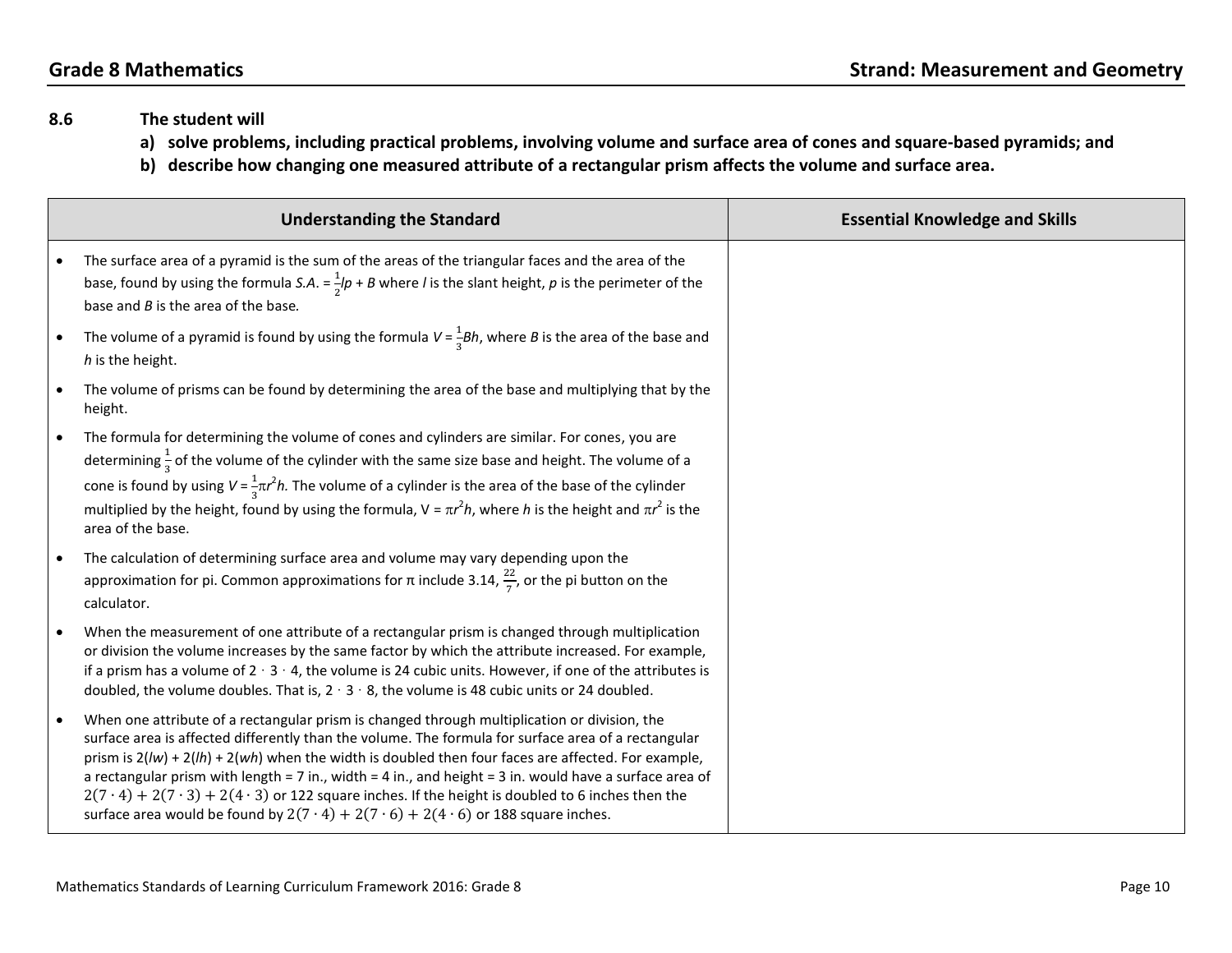- **8.7 The student will** 
	- **a) given a polygon, apply transformations, to include translations, reflections, and dilations, in the coordinate plane; and**
	- **b) identify practical applications of transformations.**

|           | <b>Understanding the Standard</b>                                                                                                                                                                                                                                                                                                    | <b>Essential Knowledge and Skills</b>                                                                                                                                                                                                                                                     |
|-----------|--------------------------------------------------------------------------------------------------------------------------------------------------------------------------------------------------------------------------------------------------------------------------------------------------------------------------------------|-------------------------------------------------------------------------------------------------------------------------------------------------------------------------------------------------------------------------------------------------------------------------------------------|
| $\bullet$ | Translations and reflections maintain congruence between the preimage and image but change<br>location. Dilations by a scale factor other than 1 produce an image that is not congruent to the<br>preimage but is similar. Reflections change the orientation of the image.                                                          | The student will use problem solving, mathematical<br>communication, mathematical reasoning, connections, and<br>representations to                                                                                                                                                       |
| $\bullet$ | A transformation of a figure, called preimage, changes the size, shape, and/or position of the figure<br>to a new figure, called the image.                                                                                                                                                                                          | Given a preimage in the coordinate plane, identify the<br>coordinate of the image of a polygon that has been translated<br>vertically, horizontally, or a combination of both. (a)                                                                                                        |
| $\bullet$ | A transformation of preimage point A can be denoted as the image A' (read as "A prime").                                                                                                                                                                                                                                             | Given a preimage in the coordinate plane, identify the                                                                                                                                                                                                                                    |
| $\bullet$ | A reflection is a transformation in which an image is formed by reflecting the preimage over a line<br>called the line of reflection. Each point on the image is the same distance from the line of reflection<br>as the corresponding point in the preimage.                                                                        | coordinates of the image of a polygon that has been reflected<br>over the $x$ - or $y$ -axis. (a)                                                                                                                                                                                         |
|           | A translation is a transformation in which an image is formed by moving every point on the<br>preimage the same distance in the same direction.                                                                                                                                                                                      | Given a preimage in the coordinate plane, identify the<br>$\bullet$<br>coordinates of the image of a right triangle or a rectangle that                                                                                                                                                   |
|           | A dilation is a transformation in which an image is formed by enlarging or reducing the preimage<br>proportionally by a scale factor from the center of dilation (limited to the origin in grade eight).<br>A dilation of a figure and the original figure are similar. The center of dilation may or may not be<br>on the preimage. | has been dilated. Scale factors are limited to $\frac{1}{a}$ , $\frac{1}{2}$ , 2, 3, or 4.<br>The center of the dilation will be the origin. (a)<br>Given a preimage in the coordinate plane, identify the<br>$\bullet$<br>coordinates of the image of a polygon that has been translated |
| $\bullet$ | The result of first translating and then reflecting over the $x$ - or $y$ -axis may not result in the same<br>transformation of reflecting over the x- or y-axis and then translating.                                                                                                                                               | and reflected over the x-or y-axis, or reflected over the x- or<br>y-axis and then translated. (a)                                                                                                                                                                                        |
| $\bullet$ | Practical applications may include, but are not limited to, the following:<br>A reflection of a boat in water shows an image of the boat flipped upside down with the water                                                                                                                                                          | Sketch the image of a polygon that has been translated<br>vertically, horizontally, or a combination of both. (a)                                                                                                                                                                         |
|           | line being the line of reflection;<br>A translation of a figure on a wallpaper pattern shows the same figure slid the same distance in<br>the same direction; and                                                                                                                                                                    | Sketch the image of a polygon that has been reflected over the<br>$x$ - or $y$ -axis. (a)                                                                                                                                                                                                 |
|           | A dilation of a model airplane is the production model of the airplane.                                                                                                                                                                                                                                                              | Sketch the image of a dilation of a right triangle or a rectangle<br>$\bullet$<br>limited to a scale factor of $\frac{1}{\lambda}$ , $\frac{1}{2}$ , 2, 3, or 4. The center of the<br>dilation will be the origin. (a)                                                                    |
|           |                                                                                                                                                                                                                                                                                                                                      | Sketch the image of a polygon that has been translated and<br>reflected over the $x$ - or $y$ -axis, or reflected over the $x$ - or $y$ -axis<br>and then translated. (a)                                                                                                                 |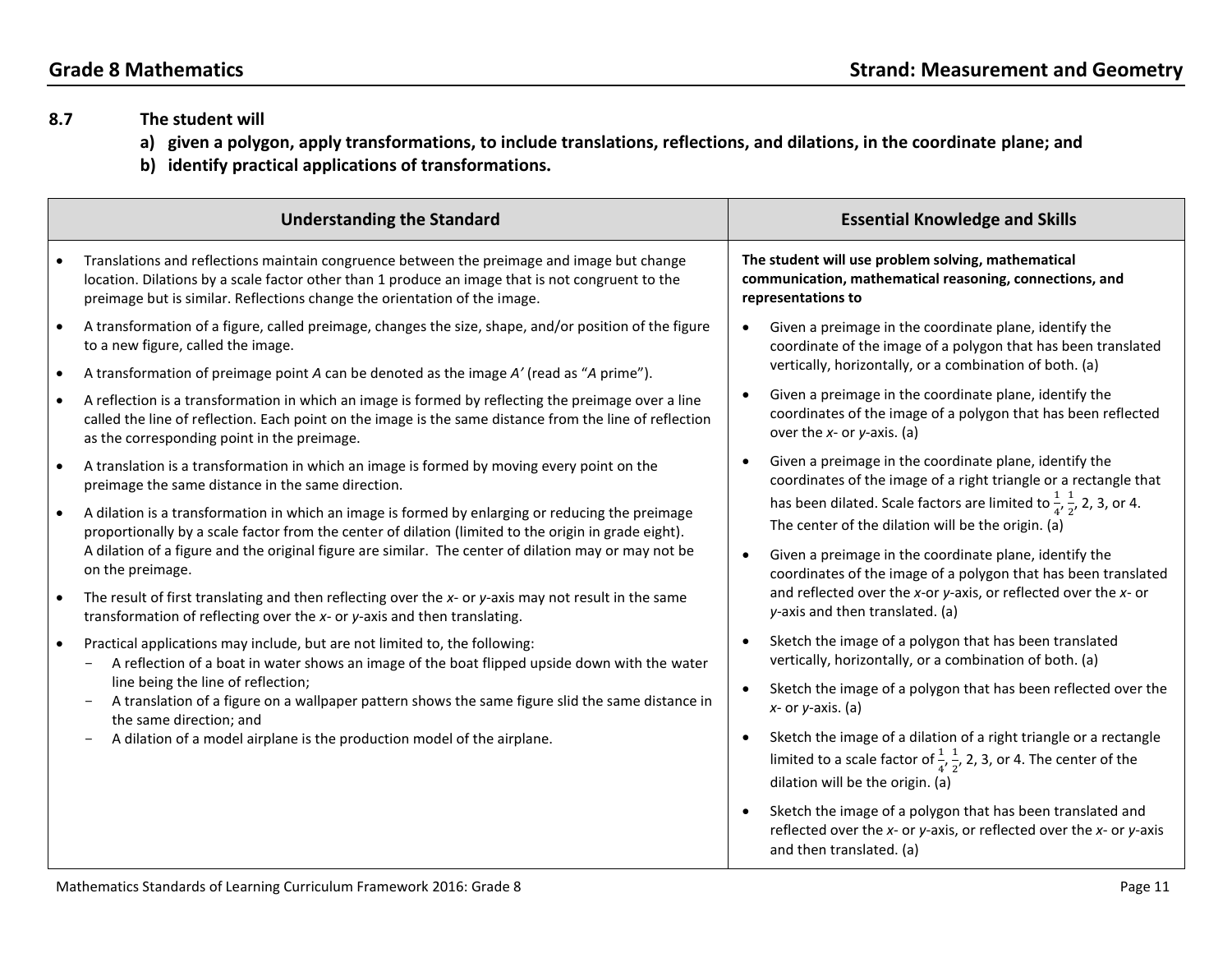# **8.7 The student will**

- **a) given a polygon, apply transformations, to include translations, reflections, and dilations, in the coordinate plane; and**
- **b) identify practical applications of transformations.**

| <b>Understanding the Standard</b> | <b>Essential Knowledge and Skills</b>                                                                                                                                                                                  |
|-----------------------------------|------------------------------------------------------------------------------------------------------------------------------------------------------------------------------------------------------------------------|
|                                   | Identify the type of translation in a given example. (a, b)<br>Identify practical applications of transformations including, but<br>not limited to, tiling, fabric, wallpaper designs, art, and scale<br>drawings. (b) |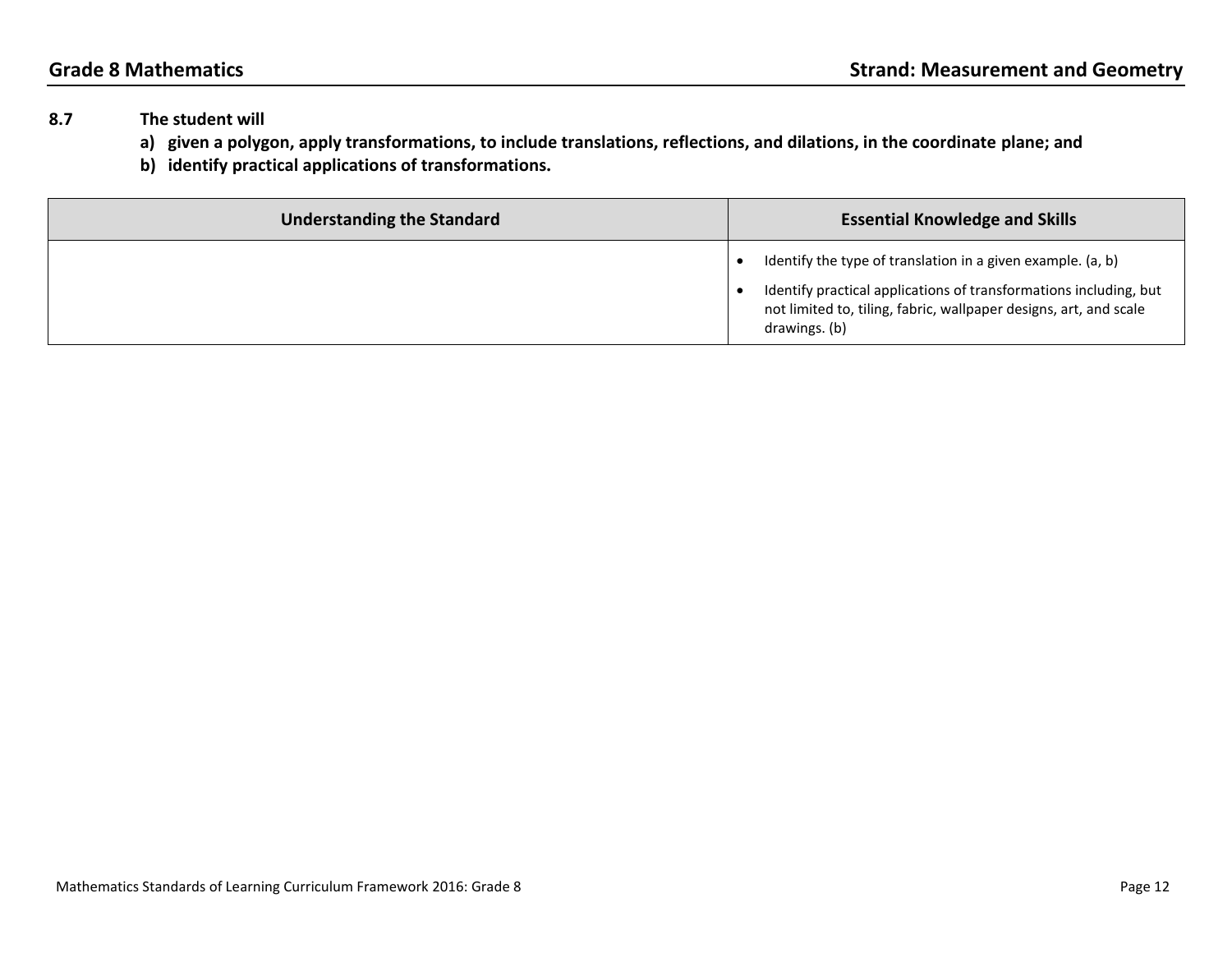# **8.8 The student will construct a three-dimensional model, given the top or bottom, side, and front views.**

| <b>Understanding the Standard</b>                                                                                                                                  | <b>Essential Knowledge and Skills</b>                                                                                      |
|--------------------------------------------------------------------------------------------------------------------------------------------------------------------|----------------------------------------------------------------------------------------------------------------------------|
| A three-dimensional object can be represented as a two-dimensional model with views of the<br>object from different perspectives.                                  | The student will use problem solving, mathematical<br>communication, mathematical reasoning, connections, and              |
| Three-dimensional models of geometric solids can be used to understand perspective and provide<br>tactile experiences in determining two-dimensional perspectives. | representations to<br>Construct three-dimensional models, given the top or bottom,<br>side, and front views.               |
| Three-dimensional models of geometric solids can be represented on isometric paper.                                                                                | Identify three-dimensional models given a two-dimensional                                                                  |
| The top view is a mirror image of the bottom view.                                                                                                                 | perspective.                                                                                                               |
|                                                                                                                                                                    | Identify the two-dimensional perspective from the top or<br>bottom, side, and front view, given a three-dimensional model. |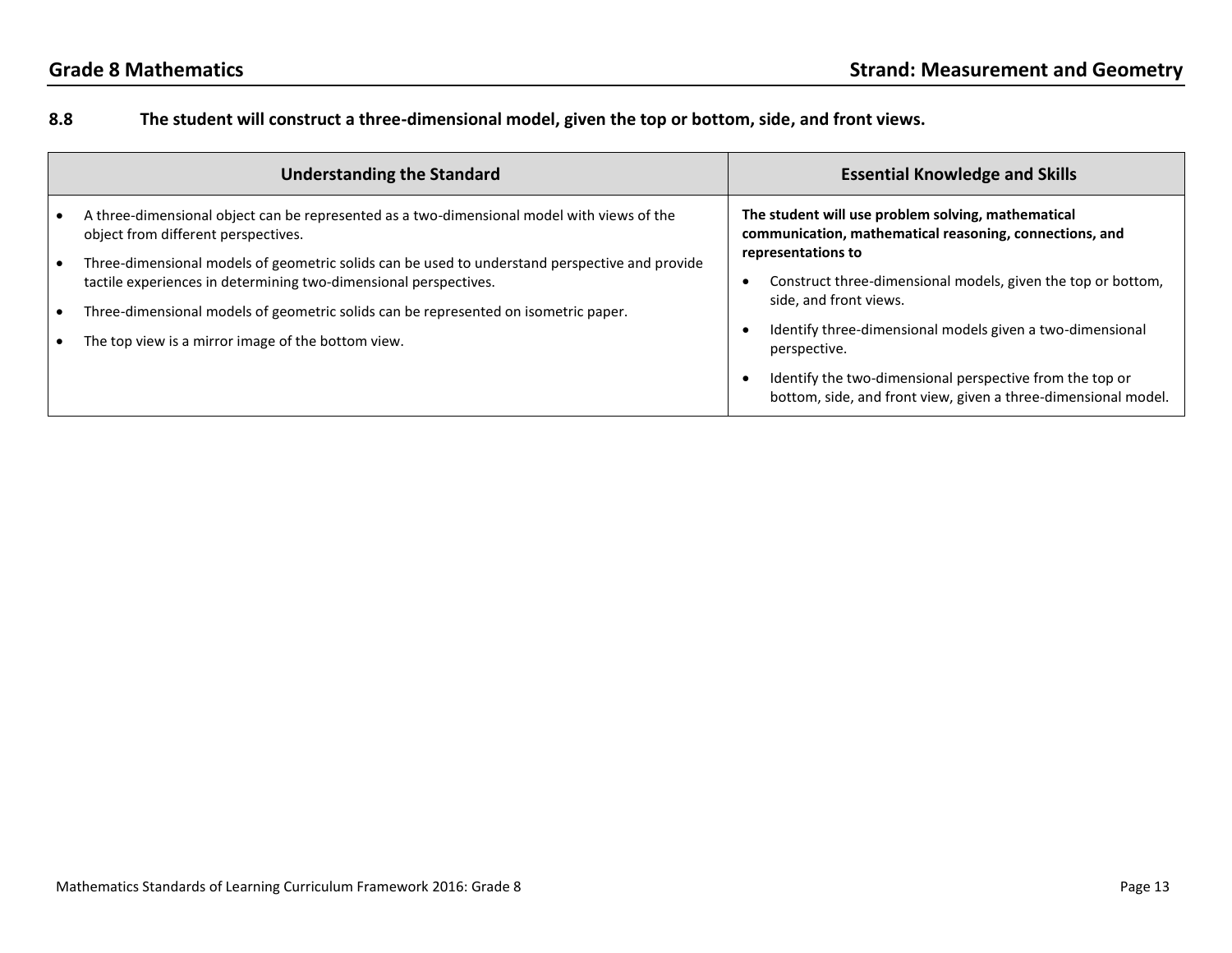- **8.9 The student will**
	- **a) verify the Pythagorean Theorem; and**
	- **b) apply the Pythagorean Theorem.**

|                        | <b>Understanding the Standard</b>                                                                                                                                                                                                                                                                                   | <b>Essential Knowledge and Skills</b>                                                                                               |
|------------------------|---------------------------------------------------------------------------------------------------------------------------------------------------------------------------------------------------------------------------------------------------------------------------------------------------------------------|-------------------------------------------------------------------------------------------------------------------------------------|
| $\bullet$<br>$\bullet$ | The Pythagorean Theorem is essential for solving problems involving right triangles.<br>The relationship between the sides and angles of right triangles are useful in many applied fields.                                                                                                                         | The student will use problem solving, mathematical<br>communication, mathematical reasoning, connections, and<br>representations to |
| $\bullet$              | In a right triangle, the square of the length of the hypotenuse equals the sum of the squares of the<br>legs. This relationship is known as the Pythagorean Theorem: $a^2 + b^2 = c^2$ .                                                                                                                            | Verify the Pythagorean Theorem, using diagrams, concrete<br>materials, and measurement. (a)                                         |
|                        |                                                                                                                                                                                                                                                                                                                     | Determine whether a triangle is a right triangle given the<br>measures of its three sides. (b)                                      |
|                        |                                                                                                                                                                                                                                                                                                                     | Determine the measure of a side of a right triangle, given the<br>measures of the other two sides. (b)                              |
|                        | a                                                                                                                                                                                                                                                                                                                   | Solve practical problems involving right triangles by using the<br>$\bullet$<br>Pythagorean Theorem. (b)                            |
|                        | The Pythagorean Theorem is used to determine the measure of any one of the three sides of a right<br>triangle if the measures of the other two sides are known.                                                                                                                                                     |                                                                                                                                     |
|                        | The converse of the Pythagorean Theorem states that if the square of the length of the hypotenuse<br>equals the sum of the squares of the legs in a triangle, then the triangle is a right triangle. This can<br>be used to determine whether a triangle is a right triangle given the measures of its three sides. |                                                                                                                                     |
|                        | Whole number triples that are the measures of the sides of right triangles, such as (3, 4, 5),<br>(6, 8, 10), (9, 12, 15), and (5, 12, 13), are commonly known as Pythagorean triples.                                                                                                                              |                                                                                                                                     |
| $\bullet$              | The hypotenuse of a right triangle is the side opposite the right angle.                                                                                                                                                                                                                                            |                                                                                                                                     |
| $\bullet$              | The hypotenuse of a right triangle is always the longest side of the right triangle.                                                                                                                                                                                                                                |                                                                                                                                     |
|                        | The legs of a right triangle form the right angle.                                                                                                                                                                                                                                                                  |                                                                                                                                     |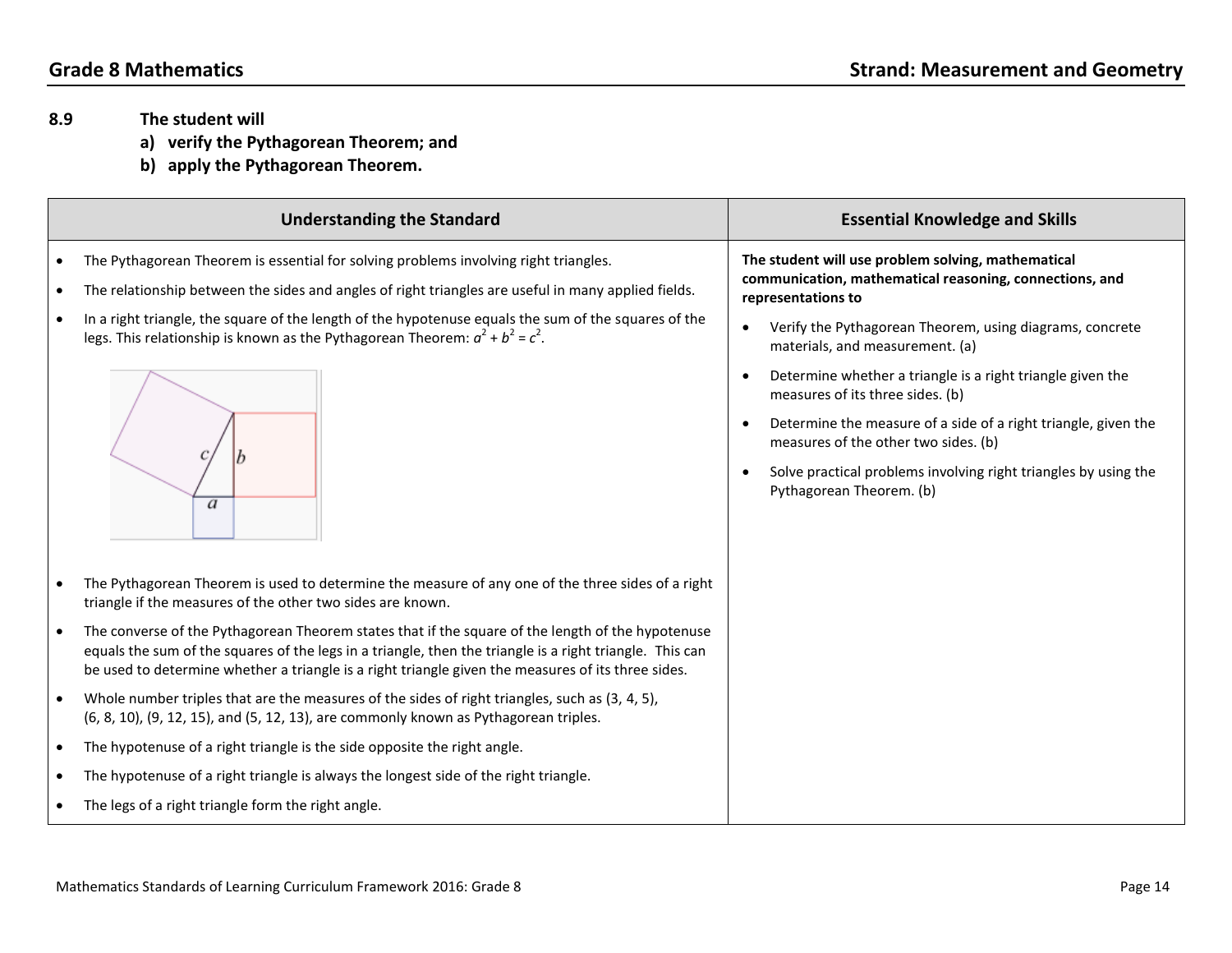# **8.10 The student will solve area and perimeter problems, including practical problems, involving composite plane figures.**

| <b>Understanding the Standard</b>                                                                                                                                                                                                                                                                                                                                                                                                                                                                                                                                                                                                                                                                                                                                                                                                                                                                                                                                                                                                                                                                                                                                                                                                                                                                                                                                                                                                                                                                                                                                                                                | <b>Essential Knowledge and Skills</b>                                                                                                                                                                                                                                                                                                                                                                                                                                                                                                                                                                                                                                                                                      |
|------------------------------------------------------------------------------------------------------------------------------------------------------------------------------------------------------------------------------------------------------------------------------------------------------------------------------------------------------------------------------------------------------------------------------------------------------------------------------------------------------------------------------------------------------------------------------------------------------------------------------------------------------------------------------------------------------------------------------------------------------------------------------------------------------------------------------------------------------------------------------------------------------------------------------------------------------------------------------------------------------------------------------------------------------------------------------------------------------------------------------------------------------------------------------------------------------------------------------------------------------------------------------------------------------------------------------------------------------------------------------------------------------------------------------------------------------------------------------------------------------------------------------------------------------------------------------------------------------------------|----------------------------------------------------------------------------------------------------------------------------------------------------------------------------------------------------------------------------------------------------------------------------------------------------------------------------------------------------------------------------------------------------------------------------------------------------------------------------------------------------------------------------------------------------------------------------------------------------------------------------------------------------------------------------------------------------------------------------|
| A plane figure is any two-dimensional shape that can be drawn in a plane.<br>A polygon is a closed plane figure composed of at least three line segments that do not cross.<br>The perimeter is the path or distance around any plane figure. The perimeter of a circle is called the<br>circumference.<br>The area of a composite figure can be found by subdividing the figure into triangles, rectangles,<br>squares, trapezoids, parallelograms, circles, and semicircles, calculating their areas, and combining<br>the areas together by addition and/or subtraction based upon the given composite figure.<br>The area of a rectangle is computed by multiplying the lengths of two adjacent sides $(A = lw)$ .<br>The area of a triangle is computed by multiplying the measure of its base by the measure of its<br>height and dividing the product by 2 or multiplying by $\frac{1}{2}$ (A = $\frac{bh}{2}$ or A = $\frac{1}{2}bh$ ).<br>The area of a parallelogram is computed by multiplying the measure of its base by the measure of<br>its height $(A = bh)$ .<br>The area of a trapezoid is computed by taking the average of the measures of the two bases and<br>multiplying this average by the height $(A = \frac{1}{2}h(b_1 + b_2)).$<br>The area of a circle is computed by multiplying pi times the radius squared ( $A = \pi r^2$ ).<br>The circumference of a circle is found by multiplying pi by the diameter or multiplying pi by 2 times<br>the radius ( $C = \pi d$ or $C = 2\pi r$ ).<br>The area of a semicircle is half the area of a circle with the same diameter or radius. | The student will use problem solving, mathematical<br>communication, mathematical reasoning, connections, and<br>representations to<br>Subdivide a plane figure into triangles, rectangles, squares,<br>trapezoids, parallelograms, and semicircles. Determine the<br>area of subdivisions and combine to determine the area of the<br>composite plane figure.<br>Subdivide a plane figure into triangles, rectangles, squares,<br>trapezoids, parallelograms, and semicircles. Use the attributes<br>of the subdivisions to determine the perimeter of the<br>composite plane figure.<br>Apply perimeter, circumference, and area formulas to solve<br>$\bullet$<br>practical problems involving composite plane figures. |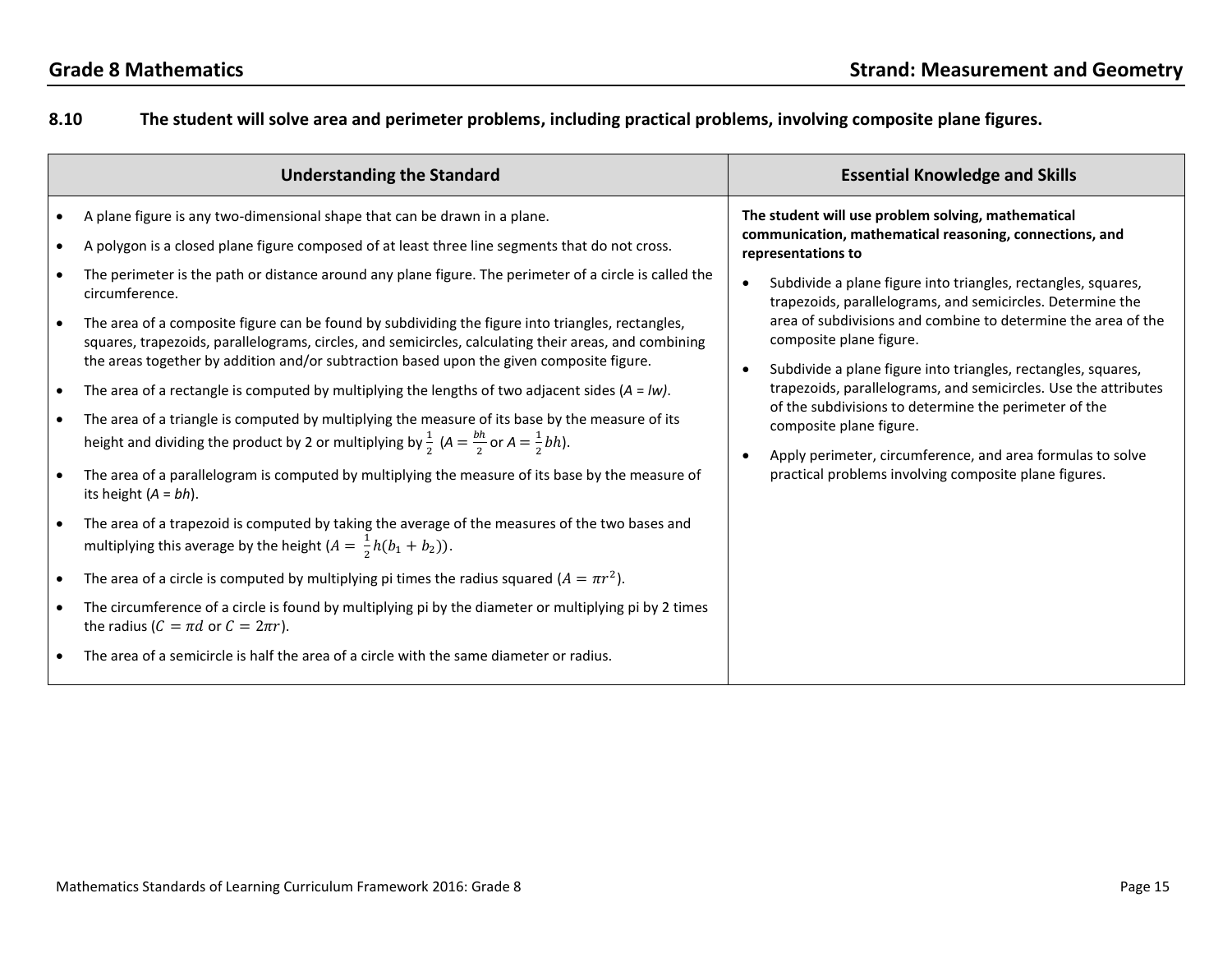In the middle grades, students develop an awareness of the power of data analysis and the application of probability through fostering their natural curiosity about data and making predictions.

The exploration of various methods of data collection and representation allows students to become effective at using different types of graphs to represent different types of data. Students use measures of center and dispersion to analyze and interpret data.

Students integrate their understanding of rational numbers and proportional reasoning into the study of statistics and probability. Through experiments and simulations, students build on their understanding of the Fundamental Counting Principle from elementary mathematics to learn more about probability in the middle grades.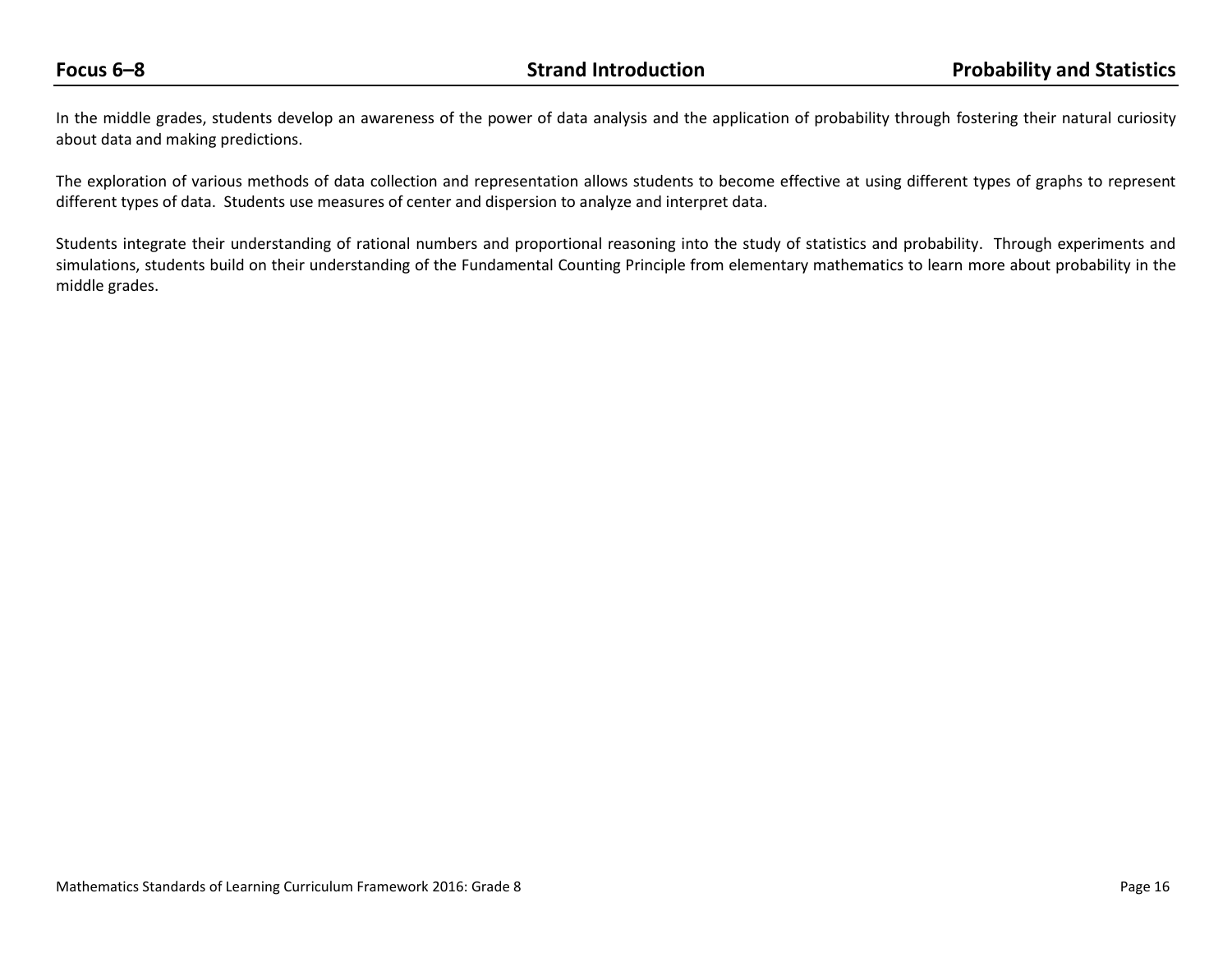- **8.11 The student will** 
	- **a) compare and contrast the probability of independent and dependent events; and**
	- **b) determine probabilities for independent and dependent events.**

|           | <b>Understanding the Standard</b>                                                                                                                                                                                                                                                                                                                                                                                                                                                                                                                                                                                       | <b>Essential Knowledge and Skills</b>                                                                         |
|-----------|-------------------------------------------------------------------------------------------------------------------------------------------------------------------------------------------------------------------------------------------------------------------------------------------------------------------------------------------------------------------------------------------------------------------------------------------------------------------------------------------------------------------------------------------------------------------------------------------------------------------------|---------------------------------------------------------------------------------------------------------------|
| $\bullet$ | A simple event is one event (e.g., pulling one sock out of a drawer and examining the probability of<br>getting one color).                                                                                                                                                                                                                                                                                                                                                                                                                                                                                             | The student will use problem solving, mathematical<br>communication, mathematical reasoning, connections, and |
| $\bullet$ | If all outcomes of an event are equally likely, the theoretical probability of an event occurring is<br>equal to the ratio of desired outcomes to the total number of possible outcomes in the sample<br>space.                                                                                                                                                                                                                                                                                                                                                                                                         | representations to<br>Determine whether two events are independent or dependent.<br>(a)                       |
| $\bullet$ | The probability of an event occurring can be represented as a ratio or the equivalent fraction,<br>decimal, or percent.                                                                                                                                                                                                                                                                                                                                                                                                                                                                                                 | Compare and contrast the probability of independent and<br>$\bullet$<br>dependent events. (a)                 |
| $\bullet$ | The probability of an event occurring is a ratio between 0 and 1. A probability of zero means the                                                                                                                                                                                                                                                                                                                                                                                                                                                                                                                       | Determine the probability of two independent events. (b)<br>$\bullet$                                         |
|           | event will never occur. A probability of one means the event will always occur.                                                                                                                                                                                                                                                                                                                                                                                                                                                                                                                                         | Determine the probability of two dependent events. (b)<br>$\bullet$                                           |
| $\bullet$ | Two events are either dependent or independent.                                                                                                                                                                                                                                                                                                                                                                                                                                                                                                                                                                         |                                                                                                               |
| $\bullet$ | If the outcome of one event does not influence the occurrence of the other event, they are called<br>independent. If two events are independent, then the probability of the second event does not<br>change regardless of whether the first occurs. For example, the first roll of a number cube does not<br>influence the second roll of the number cube. Other examples of independent events are, but not<br>limited to: flipping two coins; spinning a spinner and rolling a number cube; flipping a coin and<br>selecting a card; and choosing a card from a deck, replacing the card and selecting again.        |                                                                                                               |
| $\bullet$ | The probability of two independent events is found by using the following formula:<br>$P(A \text{ and } B) = P(A) \cdot P(B)$                                                                                                                                                                                                                                                                                                                                                                                                                                                                                           |                                                                                                               |
|           | Example: When rolling a six-sided number cube and flipping a coin, simultaneously, what is the<br>probability of rolling a 3 on the cube and getting a heads on the coin?<br>P(3 and heads) = $\frac{1}{6} \cdot \frac{1}{2} = \frac{1}{12}$                                                                                                                                                                                                                                                                                                                                                                            |                                                                                                               |
| $\bullet$ | If the outcome of one event has an impact on the outcome of the other event, the events are called<br>dependent. If events are dependent then the second event is considered only if the first event has<br>already occurred. For example, if you choose a blue card from a set of nine different colored cards<br>that has a total of four blue cards and you do not place that blue card back in the set before<br>selecting a second card, the chance of selecting a blue card the second time is diminished because<br>there are now only three blue cards remaining in the set. Other examples of dependent events |                                                                                                               |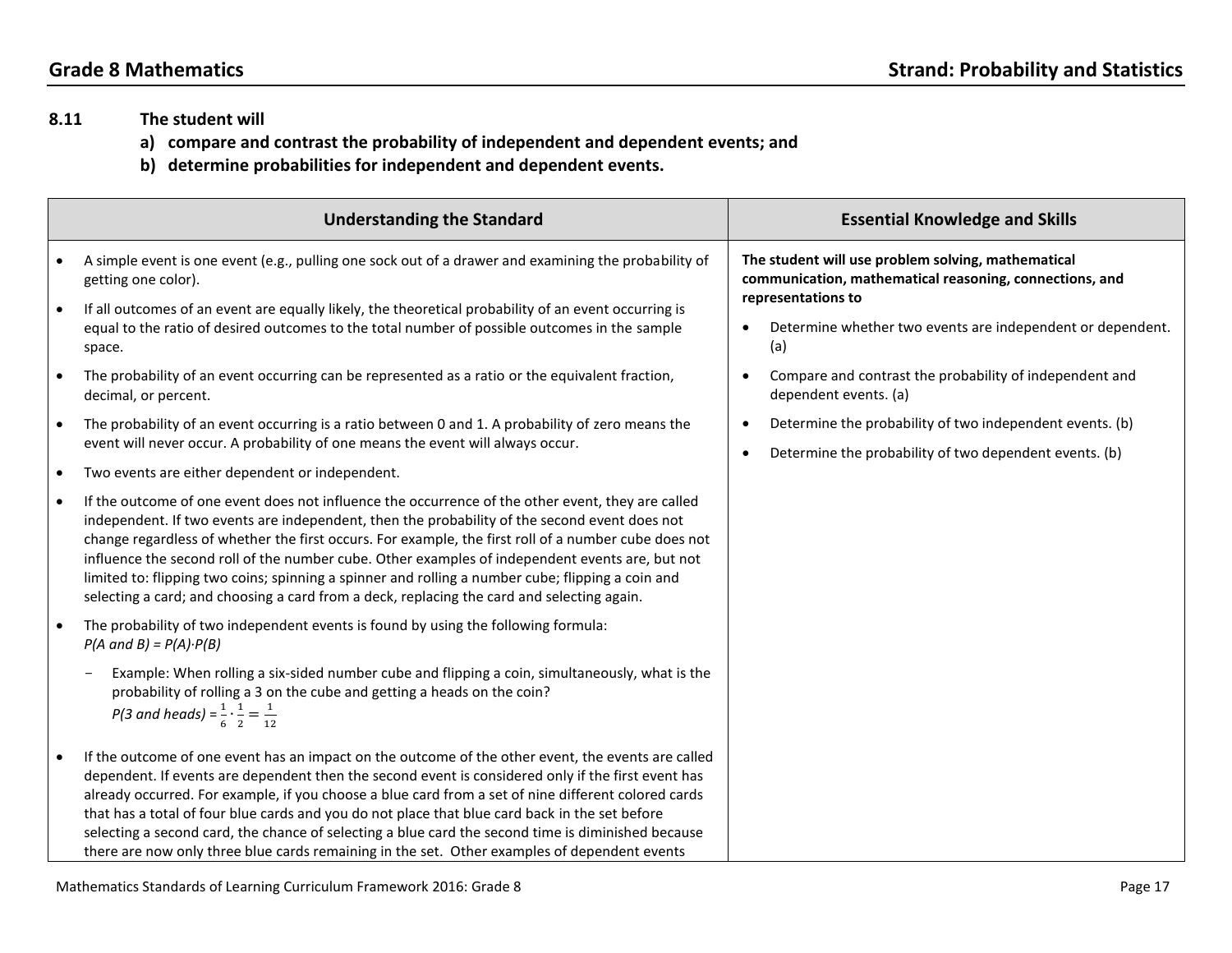- **8.11 The student will** 
	- **a) compare and contrast the probability of independent and dependent events; and**
	- **b) determine probabilities for independent and dependent events.**

| <b>Understanding the Standard</b>                                                                                                                                                                                                                                                                                                                        | <b>Essential Knowledge and Skills</b> |
|----------------------------------------------------------------------------------------------------------------------------------------------------------------------------------------------------------------------------------------------------------------------------------------------------------------------------------------------------------|---------------------------------------|
| include, but are not limited to: choosing two marbles from a bag but not replacing the first after<br>selecting it; determining the probability that it will snow and that school will be cancelled.                                                                                                                                                     |                                       |
| The probability of two dependent events is found by using the following formula: $P(A \text{ and } B) =$<br>$P(A) \cdot P(B \text{ after } A)$                                                                                                                                                                                                           |                                       |
| Example: You have a bag holding a blue ball, a red ball, and a yellow ball. What is the<br>probability of picking a blue ball out of the bag on the first pick then without replacing the blue<br>ball in the bag, picking a red ball on the second pick?<br>P(blue and red) = P(blue) P(red after blue) = $\frac{1}{3} \cdot \frac{1}{2} = \frac{1}{6}$ |                                       |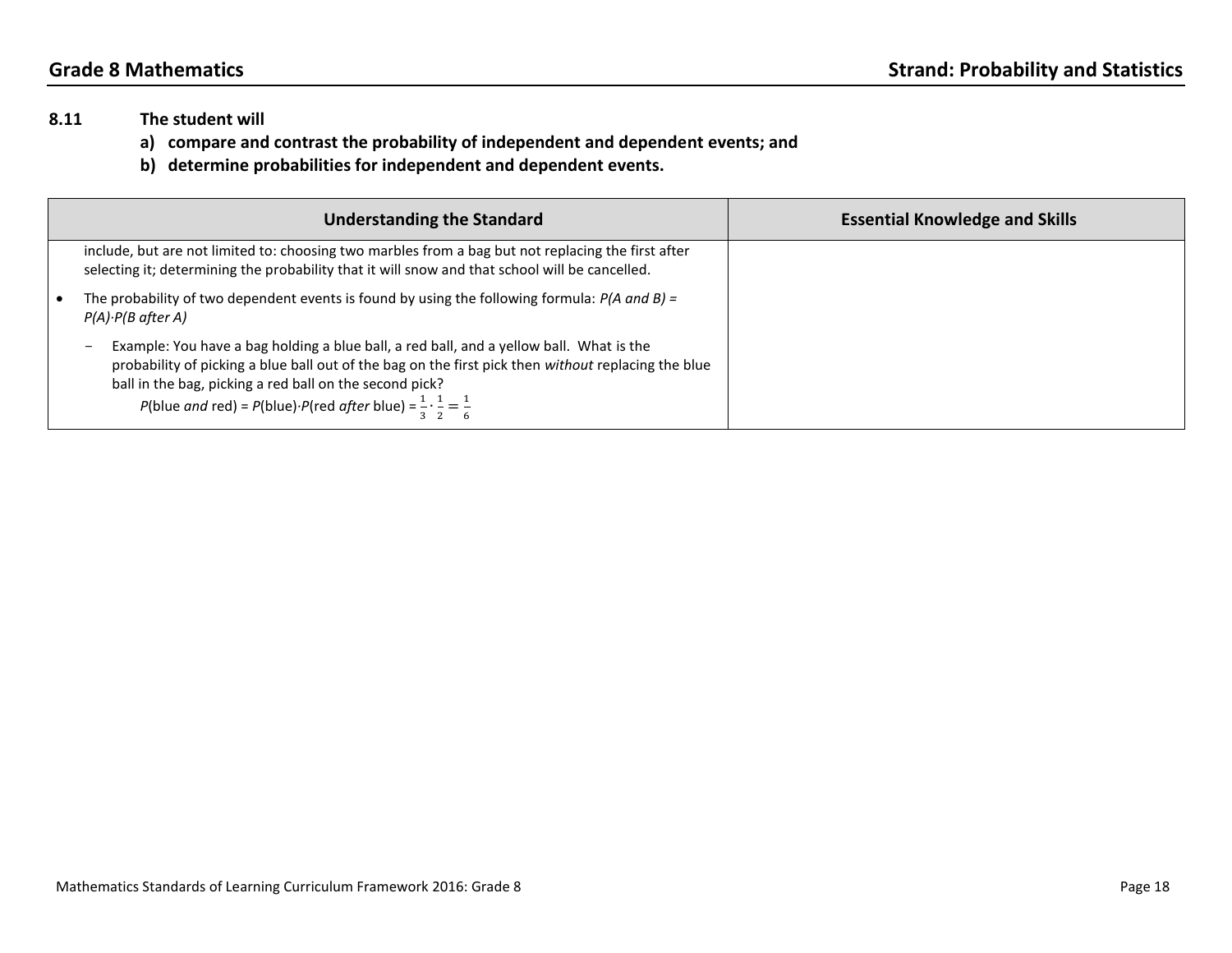- **8.12 The student will** 
	- **a) represent numerical data in boxplots;**
	- **b) make observations and inferences about data represented in boxplots; and**
	- **c) compare and analyze two data sets using boxplots.**

| <b>Understanding the Standard</b>                                                                                                                                                                                                                                                                                                                                                                                            | <b>Essential Knowledge and Skills</b>                                                                                                                       |
|------------------------------------------------------------------------------------------------------------------------------------------------------------------------------------------------------------------------------------------------------------------------------------------------------------------------------------------------------------------------------------------------------------------------------|-------------------------------------------------------------------------------------------------------------------------------------------------------------|
| A boxplot (box-and-whisker plot) is a convenient and informative way to represent single-variable<br>(univariate) data.                                                                                                                                                                                                                                                                                                      | The student will use problem solving, mathematical<br>communication, mathematical reasoning, connections, and                                               |
| Boxplots are effective at giving an overall impression of the shape, center, and spread of the data.<br>It does not show a distribution in as much detail as a stem and leaf plot or a histogram.                                                                                                                                                                                                                            | representations to<br>Collect and display a numeric data set of no more than 20<br>items, using boxplots. (a)                                               |
| A boxplot will allow you to quickly analyze a set of data by identifying key statistical measures<br>(median and range) and major concentrations of data.                                                                                                                                                                                                                                                                    | Make observations and inferences about data represented in a<br>$\bullet$<br>boxplot. (b)                                                                   |
| A boxplot uses a rectangle to represent the middle half of a set of data and lines (whiskers) at both<br>ends to represent the remainder of the data. The median is marked by a vertical line inside the<br>rectangle.                                                                                                                                                                                                       | Given a data set represented in a boxplot, identify and<br>$\bullet$<br>describe the lower extreme (minimum), upper extreme                                 |
| The five critical points in a boxplot, commonly referred to as the five-number summary, are lower<br>extreme (minimum), lower quartile, median, upper quartile, and upper extreme (maximum).<br>Each of these points represents the bounds for the four quartiles. In the example below, the lower<br>extreme is 15, the lower quartile is 19, the median is 21.5, the upper quartile is 25, and the upper<br>extreme is 29. | (maximum), median, upper quartile, lower quartile, range, and<br>interquartile range. (b)<br>Compare and analyze two data sets represented in boxplots. (c) |
| lower<br>median<br>extreme<br>lower-<br>extreme<br>-upper<br>quartile '<br>quartile                                                                                                                                                                                                                                                                                                                                          |                                                                                                                                                             |
| The range is the difference between the upper extreme and the lower extreme. The interquartile<br>range (IQR) is the difference between the upper quartile and the lower quartile. Using the example<br>above, the range is 14 or 29-15. The interquartile range is 6 or 25-19.                                                                                                                                              |                                                                                                                                                             |
| When there are an odd number of data values in a set of data, the median will not be considered<br>when calculating the lower and upper quartiles.                                                                                                                                                                                                                                                                           |                                                                                                                                                             |
| Example: Calculate the median, lower quartile, and upper quartile for the following data values:<br>3 5 6 7 8 9 11 13 13<br>Median: 8; Lower Quartile: 5.5; Upper Quartile: 12                                                                                                                                                                                                                                               |                                                                                                                                                             |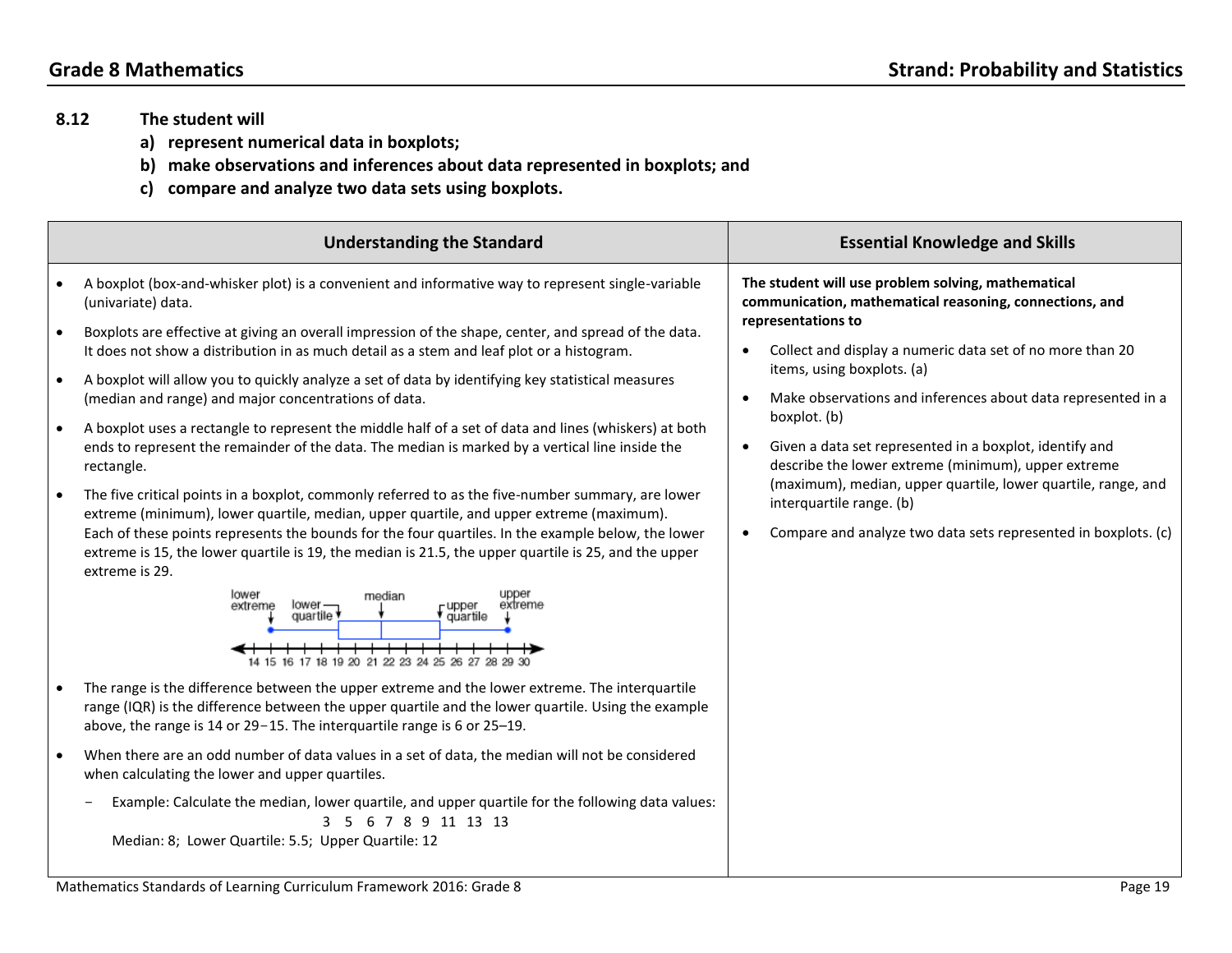- **8.12 The student will** 
	- **a) represent numerical data in boxplots;**
	- **b) make observations and inferences about data represented in boxplots; and**
	- **c) compare and analyze two data sets using boxplots.**

| <b>Understanding the Standard</b>                                                                                                                                                                                                                                                                                                                                         | <b>Essential Knowledge and Skills</b> |
|---------------------------------------------------------------------------------------------------------------------------------------------------------------------------------------------------------------------------------------------------------------------------------------------------------------------------------------------------------------------------|---------------------------------------|
| In the pulse rate example, shown below, many students incorrectly interpret that longer sections<br>$\bullet$<br>contain more data and shorter ones contain less. It is important to remember that roughly the same<br>amount of data is in each section. The numbers in the left whisker (lowest of the data) are spread<br>less widely than those in the right whisker. |                                       |
|                                                                                                                                                                                                                                                                                                                                                                           |                                       |
| 70 75 80 85 90 95 100 105 110<br>65<br>pulse rate                                                                                                                                                                                                                                                                                                                         |                                       |
| Boxplots are useful when comparing information about two data sets. This example compares the<br>$\bullet$                                                                                                                                                                                                                                                                |                                       |
| test scores for a college class offered at two different times.                                                                                                                                                                                                                                                                                                           |                                       |
| 9 AM Class                                                                                                                                                                                                                                                                                                                                                                |                                       |
| 8 AM Class                                                                                                                                                                                                                                                                                                                                                                |                                       |
| 50<br>70<br>80<br>60<br>90<br><b>Test Score</b>                                                                                                                                                                                                                                                                                                                           |                                       |
| Using these boxplots, comparisons could be made about the two sets of data, such as comparing the<br>median score of each class or the Interquartile Range (IQR) of each class.                                                                                                                                                                                           |                                       |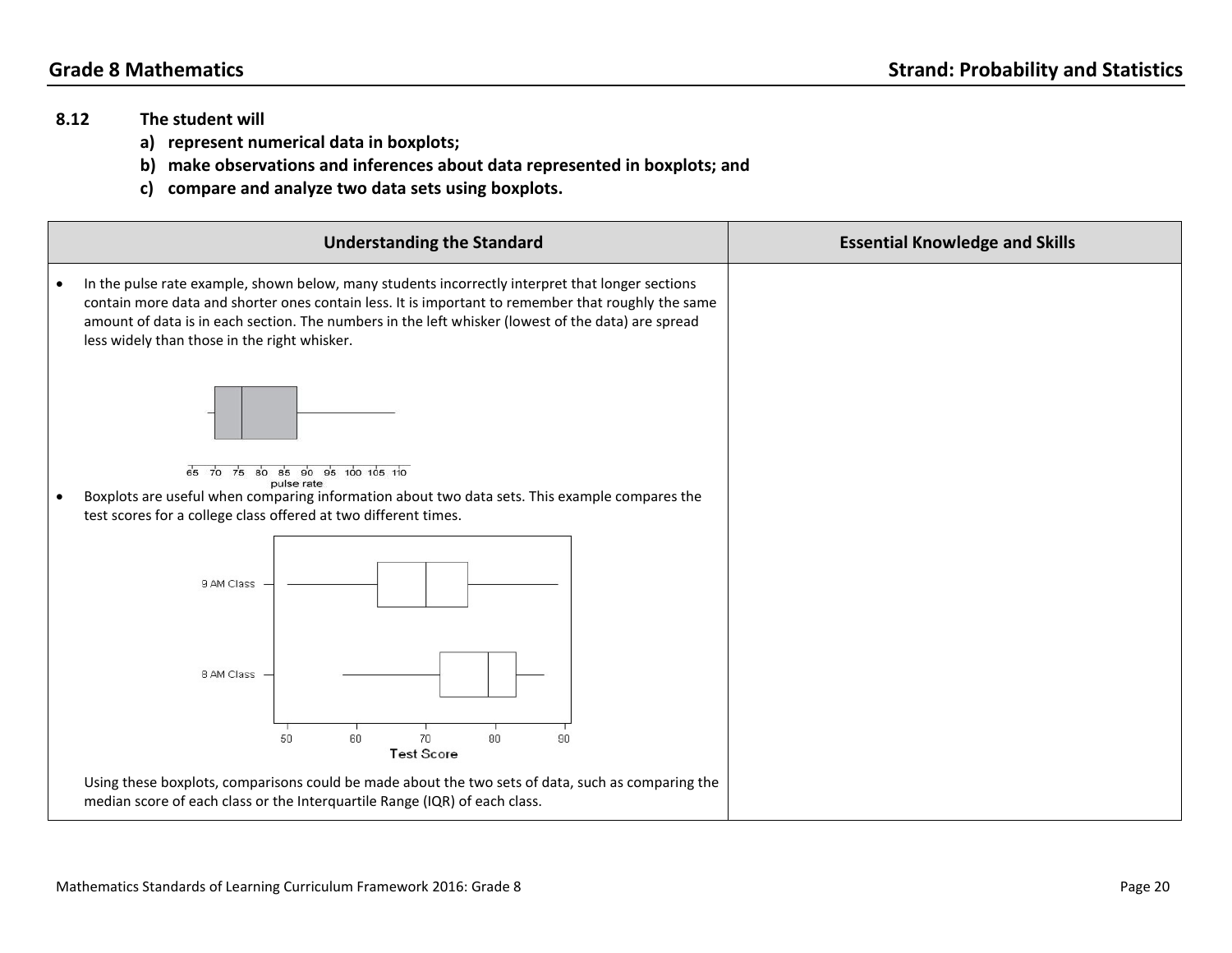- **8.13 The student will**
	- **a) represent data in scatterplots;**
	- **b) make observations about data represented in scatterplots; and**
	- **c) use a drawing to estimate the line of best fit for data represented in a scatterplot.**

| <b>Understanding the Standard</b>                                                                                                                                                                                                                                                                                                                                                                                                                                                                                                                                                                                                                                                                                                                                                                                                                                                                                                                                                                                                                                                                                                                                                                                                                              | <b>Essential Knowledge and Skills</b>                                                                                                                                                                                                                                                                                                                                                    |
|----------------------------------------------------------------------------------------------------------------------------------------------------------------------------------------------------------------------------------------------------------------------------------------------------------------------------------------------------------------------------------------------------------------------------------------------------------------------------------------------------------------------------------------------------------------------------------------------------------------------------------------------------------------------------------------------------------------------------------------------------------------------------------------------------------------------------------------------------------------------------------------------------------------------------------------------------------------------------------------------------------------------------------------------------------------------------------------------------------------------------------------------------------------------------------------------------------------------------------------------------------------|------------------------------------------------------------------------------------------------------------------------------------------------------------------------------------------------------------------------------------------------------------------------------------------------------------------------------------------------------------------------------------------|
| A scatterplot illustrates the relationship between two sets of numerical data represented by two<br>variables (bivariate data). A scatterplot consists of points on the coordinate plane. The coordinates<br>of the point represent the measures of the two attributes of the point.                                                                                                                                                                                                                                                                                                                                                                                                                                                                                                                                                                                                                                                                                                                                                                                                                                                                                                                                                                           | The student will use problem solving, mathematical<br>communication, mathematical reasoning, connections, and<br>representations to                                                                                                                                                                                                                                                      |
| In a scatterplot, each point may represent an independent and dependent variable. The<br>independent variable is graphed on the horizontal axis and the dependent is graphed on the<br>vertical axis.<br>Scatterplots can be used to predict linear trends and estimate a line of best fit.<br>A line of best fit helps in making interpretations and predictions about the situation modeled in the<br>data set. Lines and curves of best fit are explored more in Algebra I to make interpretations and<br>predictions.<br>A scatterplot can suggest various kinds of linear relationships between variables. For example,<br>weight and height, where weight would be on y-axis and height would be on the x-axis. Linear<br>relationships may be positive (rising) or negative (falling). If the pattern of points slopes from lower<br>left to upper right, it indicates a positive linear relationship between the variables being studied. If<br>the pattern of points slopes from upper left to lower right, it indicates a negative linear<br>relationship.<br>For example: The following scatterplots illustrate how patterns in data values may indicate<br>linear relationships.<br>Positive relationship Negative relationship<br>No relationship | Collect, organize, and represent a data set of no more than 20<br>items using scatterplots. (a)<br>Make observations about a set of data points in a scatterplot as<br>O<br>having a positive linear relationship, a negative linear<br>relationship, or no relationship. (b)<br>Estimate the line of best fit with a drawing for data represented<br>$\bullet$<br>in a scatterplot. (c) |
| Variable 1<br>Variable 1<br>Variable :                                                                                                                                                                                                                                                                                                                                                                                                                                                                                                                                                                                                                                                                                                                                                                                                                                                                                                                                                                                                                                                                                                                                                                                                                         |                                                                                                                                                                                                                                                                                                                                                                                          |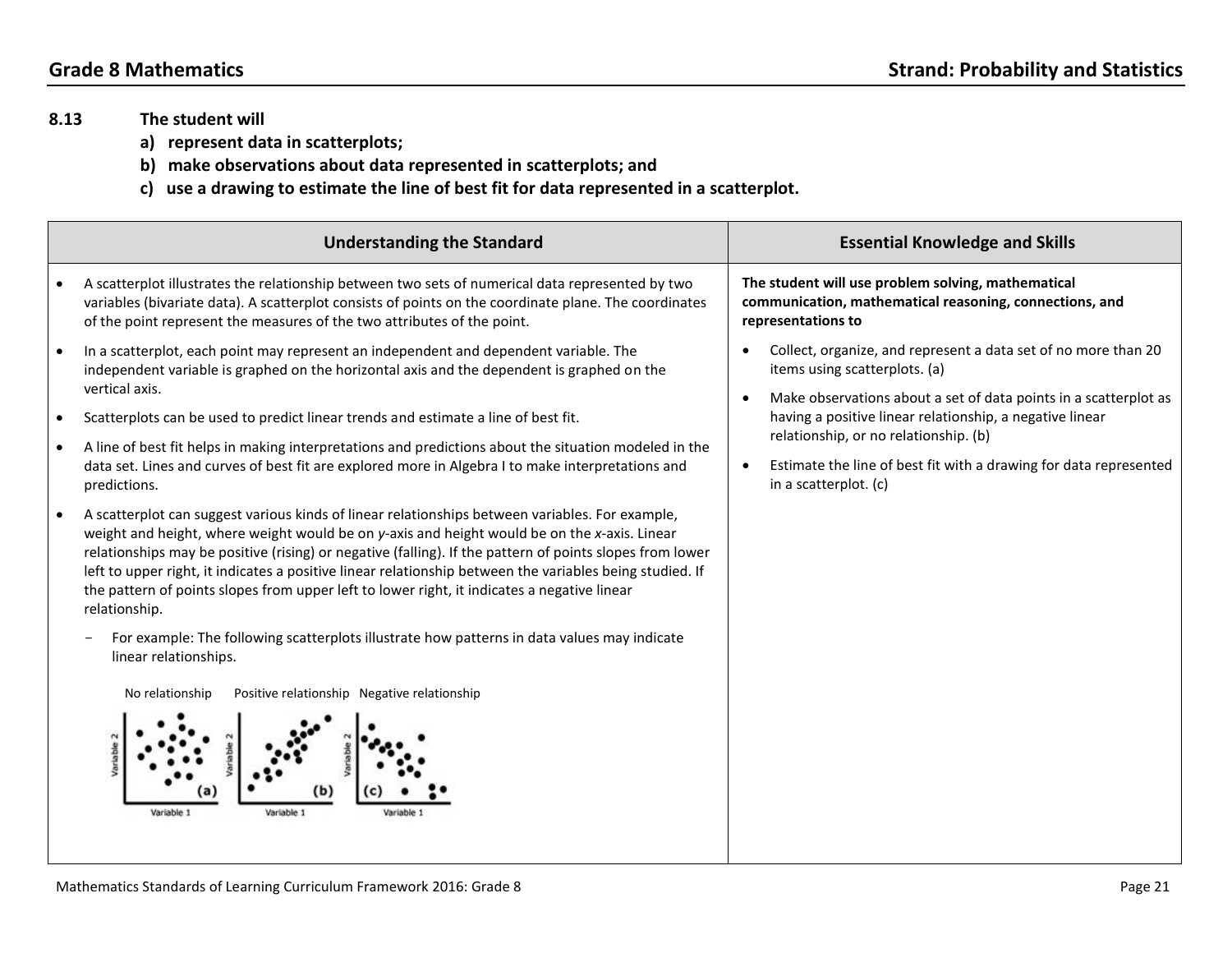- **8.13 The student will**
	- **a) represent data in scatterplots;**
	- **b) make observations about data represented in scatterplots; and**
	- **c) use a drawing to estimate the line of best fit for data represented in a scatterplot.**

| <b>Understanding the Standard</b>                                                                                                                                                                                                                                                                                                                                                                                                                                               | <b>Essential Knowledge and Skills</b> |
|---------------------------------------------------------------------------------------------------------------------------------------------------------------------------------------------------------------------------------------------------------------------------------------------------------------------------------------------------------------------------------------------------------------------------------------------------------------------------------|---------------------------------------|
| A linear relationship between variables does not necessarily imply causation. For example, as the<br>temperature at the beach increases, the sales at an ice cream store increase. If data were collected<br>for these two variables, a positive linear relationship would exist, however, there is no causal<br>relationship between the variables (i.e., the temperature outside does not cause ice cream sales to<br>increase, but there is a relationship between the two). |                                       |
| The relationship between variables is not always linear, and may be modeled by other types of<br>functions that are studied in high school and college level mathematics.                                                                                                                                                                                                                                                                                                       |                                       |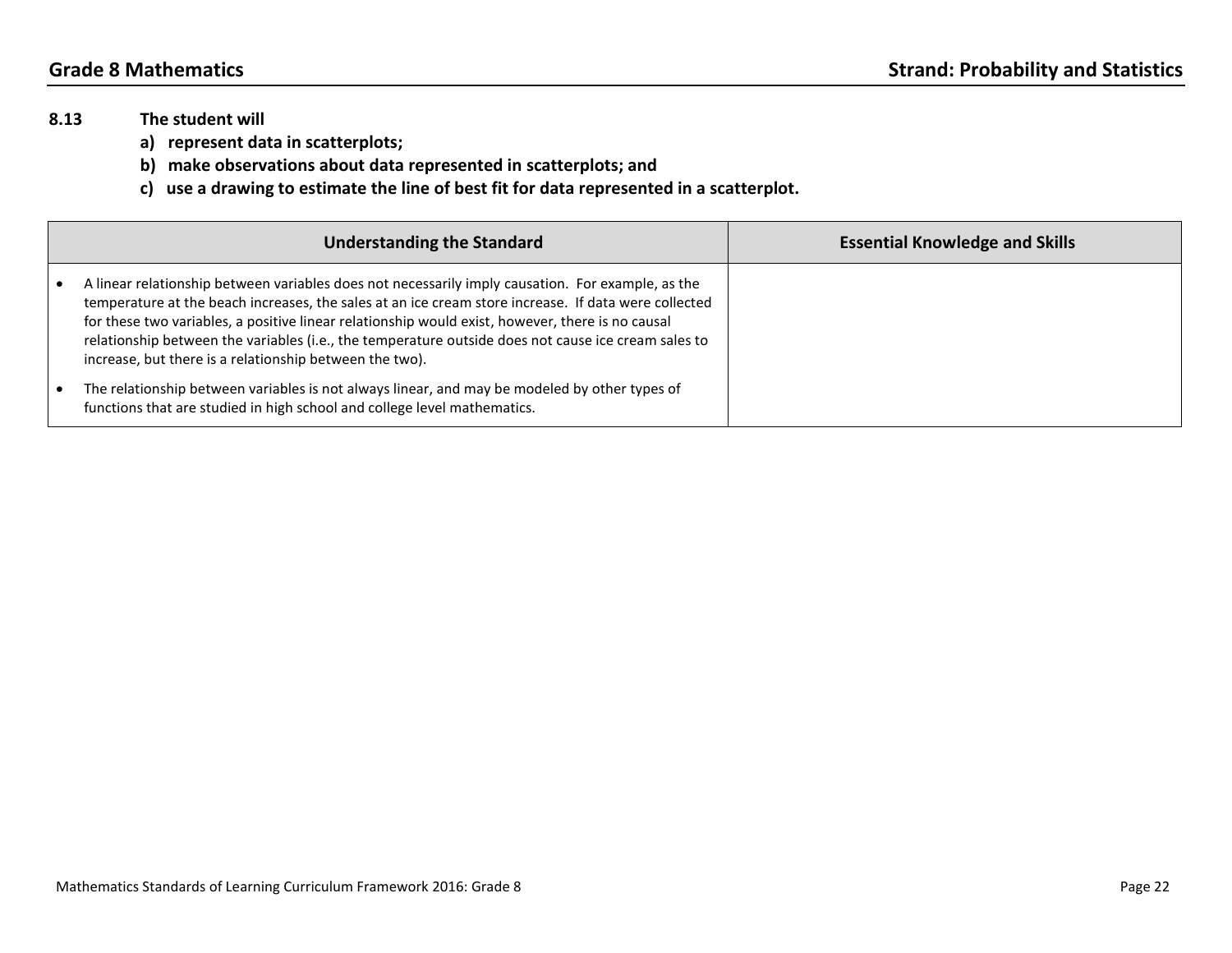Patterns, functions and algebra become a larger mathematical focus in the middle grades as students extend their knowledge of patterns developed in the elementary grades.

Students make connections between the numeric concepts of ratio and proportion and the algebraic relationships that exist within a set of equivalent ratios. Students use variable expressions to represent proportional relationships between two quantities and begin to connect the concept of a constant of proportionality to rate of change and slope. Representation of relationships between two quantities using tables, graphs, equations, or verbal descriptions allow students to connect their knowledge of patterns to the concept of functional relationships. Graphing linear equations in two variables in the coordinate plane is a focus of the study of functions which continues in high school mathematics.

Students learn to use algebraic concepts and terms appropriately. These concepts and terms include *variable, term, coefficient, exponent, expression, equation, inequality, domain*, and *range*. Developing a beginning knowledge of algebra is a major focus of mathematics learning in the middle grades. Students learn to solve equations by using concrete materials. They expand their skills from one-step to multistep equations and inequalities through their application in practical situation.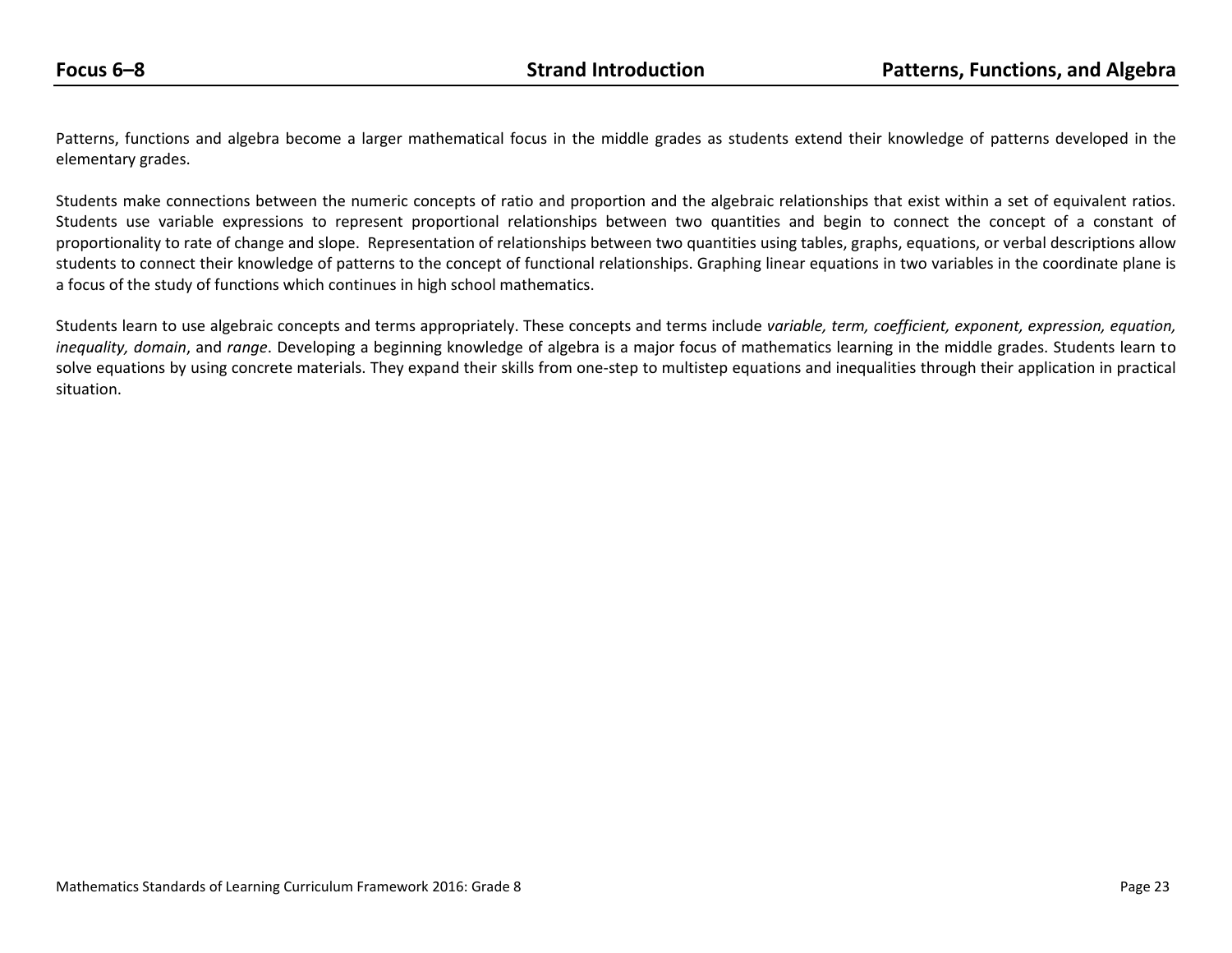- **8.14 The student will**
	- **a) evaluate an algebraic expression for given replacement values of the variables; and**
	- **b) simplify algebraic expressions in one variable.**

|                        | <b>Understanding the Standard</b>                                                                                                                                                                                                                                                                                                                                                                                                                                                                                                                                                                                                                                                                                                                                                                                  | <b>Essential Knowledge and Skills</b>                                                                                                                                                                                                                                                                                                                                                                                                                                                                                                                                                                                                                                                                                                                                                                                                                                                                                                                                                                         |
|------------------------|--------------------------------------------------------------------------------------------------------------------------------------------------------------------------------------------------------------------------------------------------------------------------------------------------------------------------------------------------------------------------------------------------------------------------------------------------------------------------------------------------------------------------------------------------------------------------------------------------------------------------------------------------------------------------------------------------------------------------------------------------------------------------------------------------------------------|---------------------------------------------------------------------------------------------------------------------------------------------------------------------------------------------------------------------------------------------------------------------------------------------------------------------------------------------------------------------------------------------------------------------------------------------------------------------------------------------------------------------------------------------------------------------------------------------------------------------------------------------------------------------------------------------------------------------------------------------------------------------------------------------------------------------------------------------------------------------------------------------------------------------------------------------------------------------------------------------------------------|
| $\bullet$<br>$\bullet$ | An expression is a representation of a quantity. It may contain numbers, variables, and/or operation<br>symbols. It does not have an "equal sign (=)" (e.g., $\frac{3}{4}$ , 5x, 140 - 38.2, -18 · 21, (5 + 2x) · 4). An<br>expression cannot be solved.<br>A numerical expression contains only numbers, the operations symbols, and grouping symbols.<br>Expressions are simplified using the order of operations.<br>Simplifying an algebraic expression means to write the expression as a more compact and                                                                                                                                                                                                                                                                                                    | The student will use problem solving, mathematical<br>communication, mathematical reasoning, connections, and<br>representations to<br>Use the order of operations and apply the properties of real<br>$\bullet$<br>numbers to evaluate algebraic expressions for the given<br>replacement values of the variables. Exponents are limited to<br>whole numbers and bases are limited to integers. Square roots<br>are limited to perfect squares. Limit the number of<br>replacements to no more than three per expression. (a)<br>Represent algebraic expressions using concrete materials and<br>$\bullet$<br>pictorial representations. Concrete materials may include<br>colored chips or algebra tiles. (a)<br>Simplify algebraic expressions in one variable. Expressions may<br>need to be expanded (using the distributive property) or require<br>combining like terms to simplify. Expressions will include only<br>linear and numeric terms. Coefficients and numeric terms may<br>be rational. (b) |
|                        | equivalent expression. This usually involves combining like terms.<br>Like terms are terms that have the same variables and exponents. The coefficients do not need to<br>match (e.g., 12x and -5x; 45 and -5 $\frac{2}{3}$ ; 9y, -51y and $\frac{4}{9}$ y.)<br>Like terms may be added or subtracted using the distributive and other properties. For example,<br>- $2(x-\frac{1}{2})+5x = 2x-1+5x = 2x+5x-1 = 7x-1$<br>$w + w - 2w = (1 + 1) w - 2w = 2w - 2w = (2 - 2) w = 0$<br>$w = 0$<br>The order of operations is as follows:<br>First, complete all operations within grouping symbols*. If there are grouping symbols within<br>other grouping symbols, do the innermost operation first.<br>Second, evaluate all exponential expressions.<br>Third, multiply and/or divide in order from left to right. |                                                                                                                                                                                                                                                                                                                                                                                                                                                                                                                                                                                                                                                                                                                                                                                                                                                                                                                                                                                                               |
|                        | Fourth, add and/or subtract in order from left to right.<br>* Parentheses (), brackets [], braces {}, absolute value  <br>(i.e., $ 3(-5+2) -7$ ), and the division bar (i.e., $\frac{3+4}{5+6}$ ) should be treated as grouping symbols.<br>Properties of real numbers can be used to express simplification. Students should use the following<br>properties, where appropriate, to further develop flexibility and fluency in problem solving<br>(limitations may exist for the values of $a$ , $b$ , or $c$ in this standard):                                                                                                                                                                                                                                                                                  |                                                                                                                                                                                                                                                                                                                                                                                                                                                                                                                                                                                                                                                                                                                                                                                                                                                                                                                                                                                                               |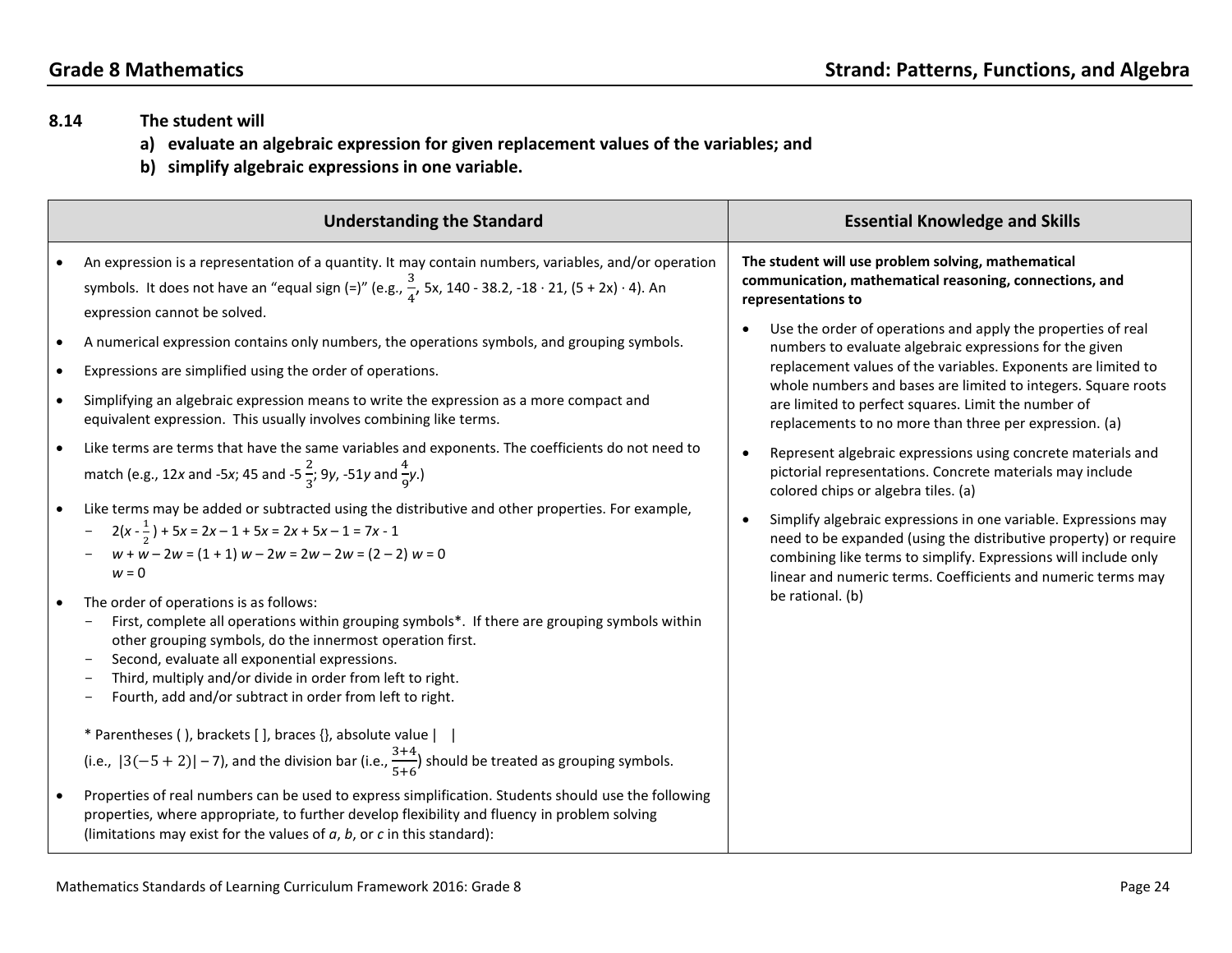- **8.14 The student will**
	- **a) evaluate an algebraic expression for given replacement values of the variables; and**
	- **b) simplify algebraic expressions in one variable.**

|                                  | <b>Understanding the Standard</b>                                                                                                                                                                                                               | <b>Essential Knowledge and Skills</b> |
|----------------------------------|-------------------------------------------------------------------------------------------------------------------------------------------------------------------------------------------------------------------------------------------------|---------------------------------------|
| $\overline{\phantom{0}}$         | Commutative property of addition: $a + b = b + a$ .                                                                                                                                                                                             |                                       |
| $\overline{\phantom{0}}$         | Commutative property of multiplication: $a \cdot b = b \cdot a$ .                                                                                                                                                                               |                                       |
|                                  | Associative property of addition: $(a + b) + c = a + (b + c)$ .                                                                                                                                                                                 |                                       |
| $\overbrace{\phantom{12322111}}$ | Associative property of multiplication: $(a \cdot b) \cdot c = a \cdot (b \cdot c)$ .                                                                                                                                                           |                                       |
|                                  | Subtraction and division are neither commutative nor associative.                                                                                                                                                                               |                                       |
| $\overline{\phantom{0}}$         | Distributive property (over addition/subtraction): $a \cdot (b + c) = a \cdot b + a \cdot c$ and<br>$a \cdot (b - c) = a \cdot b - a \cdot c$ .                                                                                                 |                                       |
|                                  | The additive identity is zero (0) because any number added to zero is the number. The<br>multiplicative identity is one (1) because any number multiplied by one is the number. There<br>are no identity elements for subtraction and division. |                                       |
| $\overline{\phantom{0}}$         | Identity property of addition (additive identity property): $a + 0 = a$ and $0 + a = a$ .                                                                                                                                                       |                                       |
| $\overline{\phantom{0}}$         | Identity property of multiplication (multiplicative identity property): $a \cdot 1 = a$ and $1 \cdot a = a$ .                                                                                                                                   |                                       |
|                                  | Inverses are numbers that combine with other numbers and result in identity elements                                                                                                                                                            |                                       |
|                                  | [e.g., 5 + (-5) = 0; $\frac{1}{5} \cdot 5 = 1$ ].                                                                                                                                                                                               |                                       |
|                                  | Inverse property of addition (additive inverse property): $a + (-a) = 0$ and $(-a) + a = 0$ .                                                                                                                                                   |                                       |
| $\overline{\phantom{0}}$         | Inverse property of multiplication (multiplicative inverse property): $a \cdot \frac{1}{a} = 1$ and $\frac{1}{a} \cdot a = 1$ .                                                                                                                 |                                       |
| $\overline{\phantom{0}}$         | Zero has no multiplicative inverse.                                                                                                                                                                                                             |                                       |
| $\overline{\phantom{0}}$         | Multiplicative property of zero: $a \cdot 0 = 0$ and $0 \cdot a = 0$ .                                                                                                                                                                          |                                       |
| $\overline{\phantom{0}}$         | Division by zero is not a possible mathematical operation. It is undefined.                                                                                                                                                                     |                                       |
| $\overline{\phantom{0}}$         | Substitution property: If $a = b$ , then b can be substituted for a in any expression, equation, or<br>inequality.                                                                                                                              |                                       |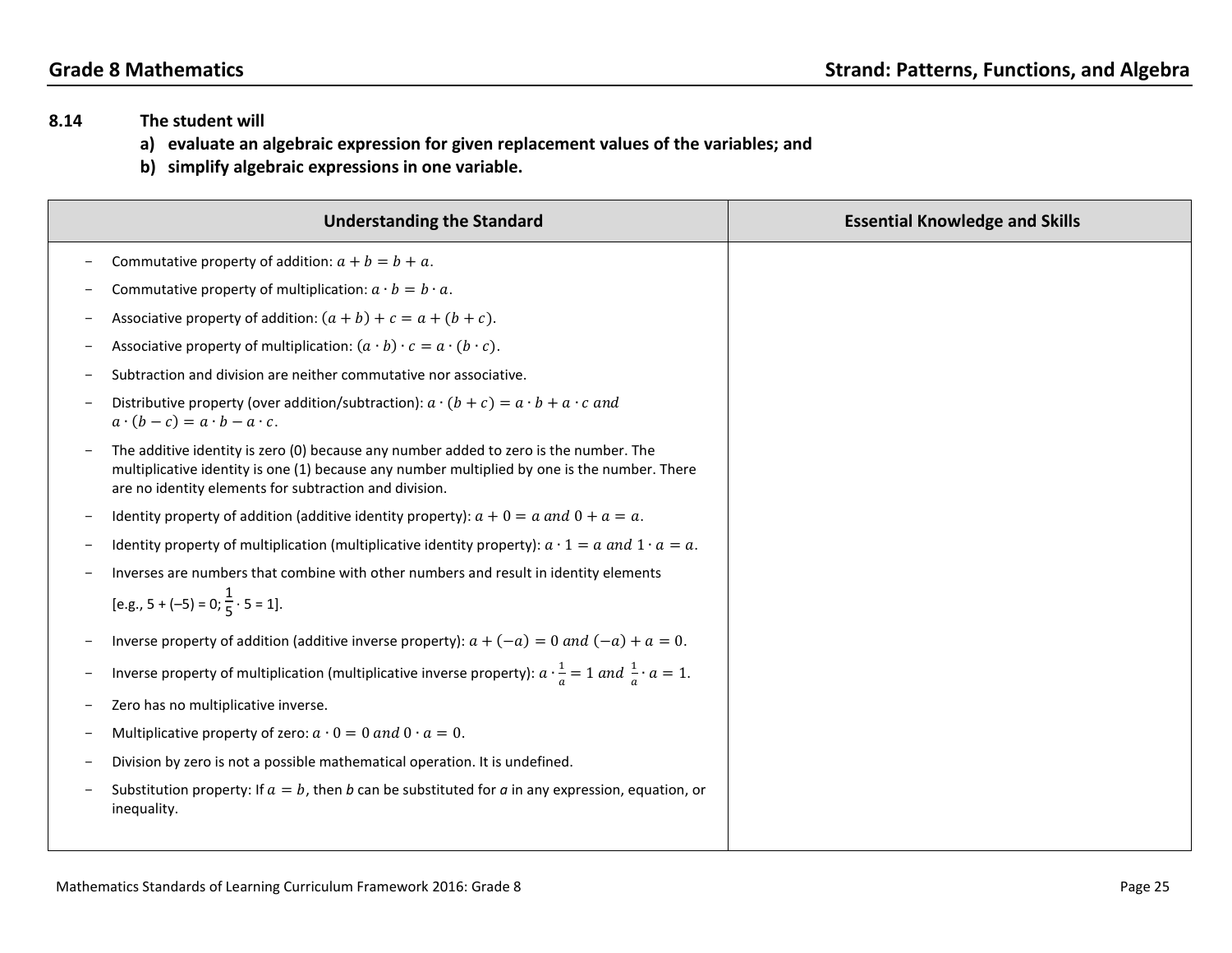- **8.14 The student will**
	- **a) evaluate an algebraic expression for given replacement values of the variables; and**
	- **b) simplify algebraic expressions in one variable.**

| <b>Understanding the Standard</b>                                                                                                                                                                                                                                                                                                                                                                                                                                                                                                                                                                                                                                                                                                                         | <b>Essential Knowledge and Skills</b> |
|-----------------------------------------------------------------------------------------------------------------------------------------------------------------------------------------------------------------------------------------------------------------------------------------------------------------------------------------------------------------------------------------------------------------------------------------------------------------------------------------------------------------------------------------------------------------------------------------------------------------------------------------------------------------------------------------------------------------------------------------------------------|---------------------------------------|
| A power of a number represents repeated multiplication of the number. For example, $(-5)^4$ means<br>$(-5) \cdot (-5) \cdot (-5) \cdot (-5)$ . The base is the number that is multiplied, and the exponent represents the<br>number of times the base is used as a factor. In this example, (-5) is the base, and 4 is the<br>exponent. The product is 625. Notice that the base appears inside the grouping symbols. The<br>meaning changes with the removal of the grouping symbols. For example, $-5^4$ means $5 \cdot 5 \cdot 5 \cdot 5$<br>negated which results in a product of -625. The expression - $(5)^4$ means to take the opposite of<br>$5 \cdot 5 \cdot 5 \cdot 5$ which is -625. Students should be exposed to all three representations. |                                       |
| An algebraic expression is an expression that contains variables and numbers.                                                                                                                                                                                                                                                                                                                                                                                                                                                                                                                                                                                                                                                                             |                                       |
| Algebraic expressions are evaluated by substituting numbers for variables and applying the order of<br>operations to simplify the resulting numeric expression.                                                                                                                                                                                                                                                                                                                                                                                                                                                                                                                                                                                           |                                       |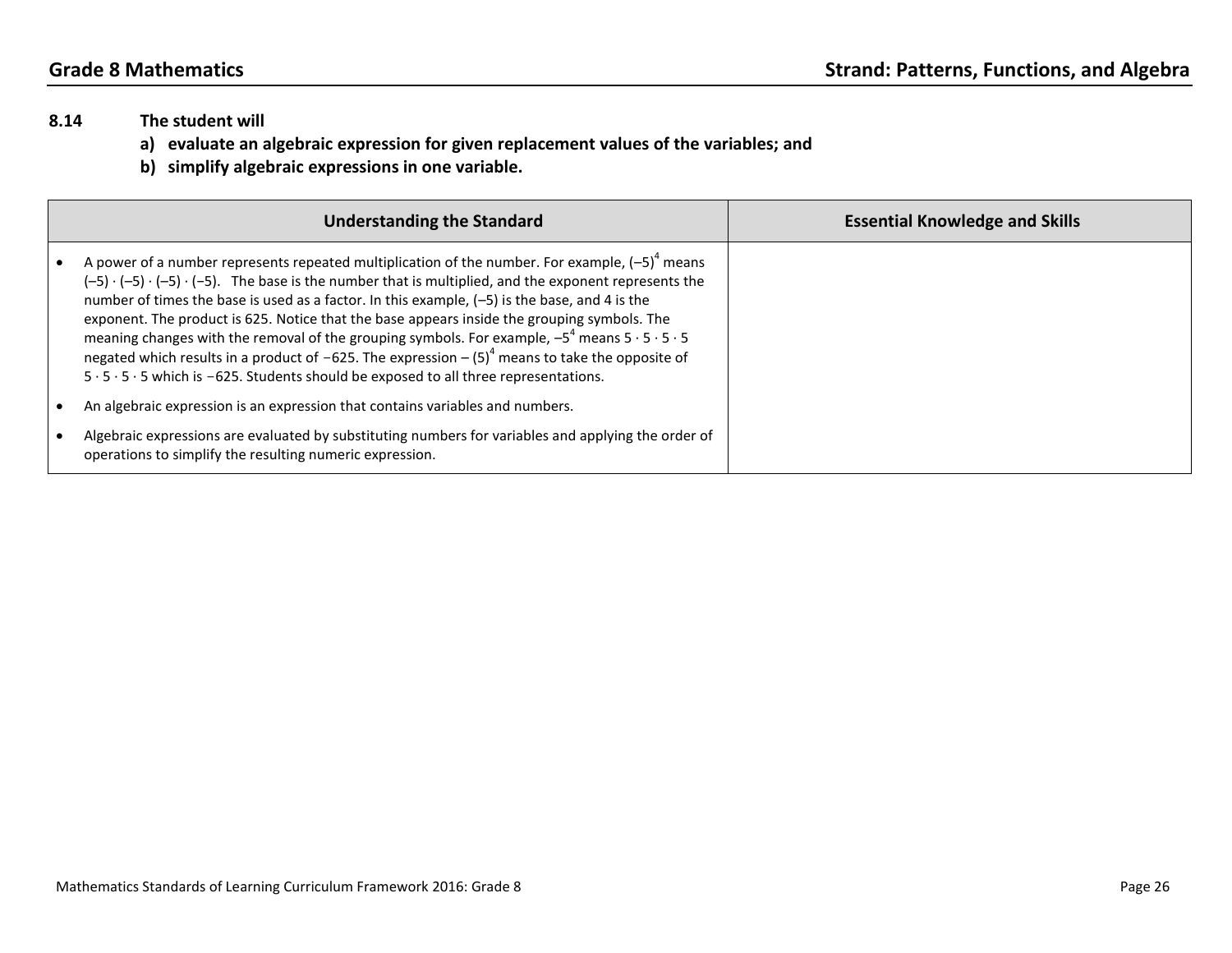- **8.15 The student will**
	- **a) determine whether a given relation is a function; and**
	- **b) determine the domain and range of a function.**

|                                     | <b>Understanding the Standard</b>                                                                                                                                                                                                                                                                                                                                                                                                                                                                                                                                                                                                                                                                                                 | <b>Essential Knowledge and Skills</b>                                                                                                                                                                                                                                                                                                                                                                                                                               |
|-------------------------------------|-----------------------------------------------------------------------------------------------------------------------------------------------------------------------------------------------------------------------------------------------------------------------------------------------------------------------------------------------------------------------------------------------------------------------------------------------------------------------------------------------------------------------------------------------------------------------------------------------------------------------------------------------------------------------------------------------------------------------------------|---------------------------------------------------------------------------------------------------------------------------------------------------------------------------------------------------------------------------------------------------------------------------------------------------------------------------------------------------------------------------------------------------------------------------------------------------------------------|
| $\bullet$<br>$\bullet$<br>$\bullet$ | A relation is any set of ordered pairs. For each first member, there may be many second members.<br>A function is a relation between a set of inputs, called the domain, and a set of outputs, called the<br>range, with the property that each input is related to exactly one output.<br>As a table of values, a function has a unique value assigned to the second variable for each value of<br>the first variable. In the "not a function" example, the input value "1" has two different output<br>values, 5 and $-3$ , assigned to it, so the example is not a function.<br>function<br>not a function<br>x<br>ν<br>X<br>2<br>3<br>2<br>3<br>5<br>5.<br>1<br>1<br>0<br>3<br>0<br>4<br>$-3$<br>$-1$<br>$-3$<br>$\mathbf{1}$ | The student will use problem solving, mathematical<br>communication, mathematical reasoning, connections, and<br>representations to<br>Determine whether a relation, represented by a set of ordered<br>pairs, a table, or a graph of discrete points is a function. Sets<br>are limited to no more than 10 ordered pairs. (a)<br>Identify the domain and range of a function represented as a<br>set of ordered pairs, a table, or a graph of discrete points. (b) |
|                                     | As a set of ordered pairs, a function has a unique or different y-value assigned to each x-value. For<br>example, the set of ordered pairs, $\{(1, 2), (2, 4), (3, 2), (4, 8)\}$ is a function. This set of ordered pairs,<br>$\{(1, 2), (2, 4), (3, 2), (2, 3)\}\$ , is not a function because the x-value of "2" has two different y-values.                                                                                                                                                                                                                                                                                                                                                                                    |                                                                                                                                                                                                                                                                                                                                                                                                                                                                     |
| $\bullet$                           | As a graph of discrete points, a relation is a function when, for any value of $x$ , a vertical line passes<br>through no more than one point on the graph.                                                                                                                                                                                                                                                                                                                                                                                                                                                                                                                                                                       |                                                                                                                                                                                                                                                                                                                                                                                                                                                                     |
| $\bullet$                           | Some relations are functions; all functions are relations.                                                                                                                                                                                                                                                                                                                                                                                                                                                                                                                                                                                                                                                                        |                                                                                                                                                                                                                                                                                                                                                                                                                                                                     |
| $\bullet$                           | Graphs of functions can be discrete or continuous.                                                                                                                                                                                                                                                                                                                                                                                                                                                                                                                                                                                                                                                                                |                                                                                                                                                                                                                                                                                                                                                                                                                                                                     |
| $\bullet$                           | In a discrete function graph there are separate, distinct points. You would not use a line to connect<br>these points on a graph. The points between the plotted points have no meaning and cannot be<br>interpreted. For example, the number of pets per household represents a discrete function<br>because you cannot have a fraction of a pet.                                                                                                                                                                                                                                                                                                                                                                                |                                                                                                                                                                                                                                                                                                                                                                                                                                                                     |
|                                     | Functions may be represented as ordered pairs, tables, graphs, equations, physical models, or in<br>words. Any given relationship can be represented using multiple representations.                                                                                                                                                                                                                                                                                                                                                                                                                                                                                                                                              |                                                                                                                                                                                                                                                                                                                                                                                                                                                                     |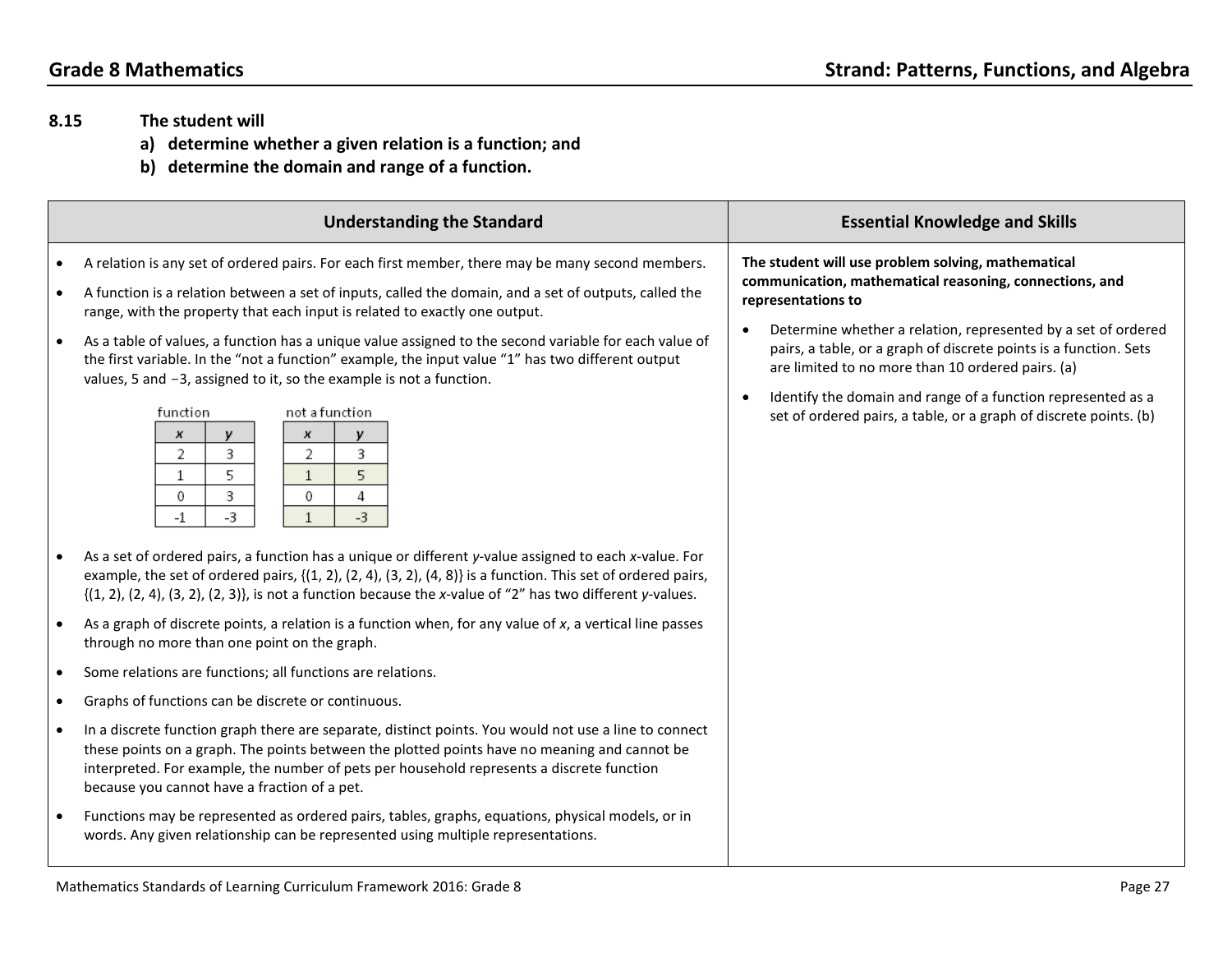- **8.15 The student will**
	- **a) determine whether a given relation is a function; and**
	- **b) determine the domain and range of a function.**

|           | <b>Understanding the Standard</b>                                                                                                                                                                                                                                    | <b>Essential Knowledge and Skills</b> |
|-----------|----------------------------------------------------------------------------------------------------------------------------------------------------------------------------------------------------------------------------------------------------------------------|---------------------------------------|
| $\bullet$ | A discussion about determining whether a continuous graph of a relation is a function using the<br>vertical line test may occur in grade eight, but will be explored further in Algebra I.                                                                           |                                       |
|           | $\rightarrow$ range<br>domain $\rightarrow$ function                                                                                                                                                                                                                 |                                       |
|           | The domain is the set of all the input values for the independent variable or x-values (first number<br>in an ordered pair).                                                                                                                                         |                                       |
| $\bullet$ | The range is the set of all the output values for the dependent variable or y-values (second number<br>in an ordered pair                                                                                                                                            |                                       |
| $\bullet$ | If a function is comprised of a discrete set of ordered pairs, then the domain is the set of all the<br>x-coordinates, and the range is the set of all the y-coordinates. These sets of values can be<br>determined given different representations of the function. |                                       |
|           | Example: The domain of a function is $\{-1, 1, 2, 3\}$ and the range is $\{-3, 3, 5\}$ . The following are<br>representations of this function:                                                                                                                      |                                       |
|           | The function represented as a table of values:<br>$\Omega$                                                                                                                                                                                                           |                                       |
|           | Х<br>ν<br>5<br>$-1$<br>1<br>-3<br>3<br>2<br>3<br>5<br>The function represented as a set of ordered pairs: $\{(-1, 5), (1, -3), (2, 3), (3, 5)\}$<br>$\circ$                                                                                                          |                                       |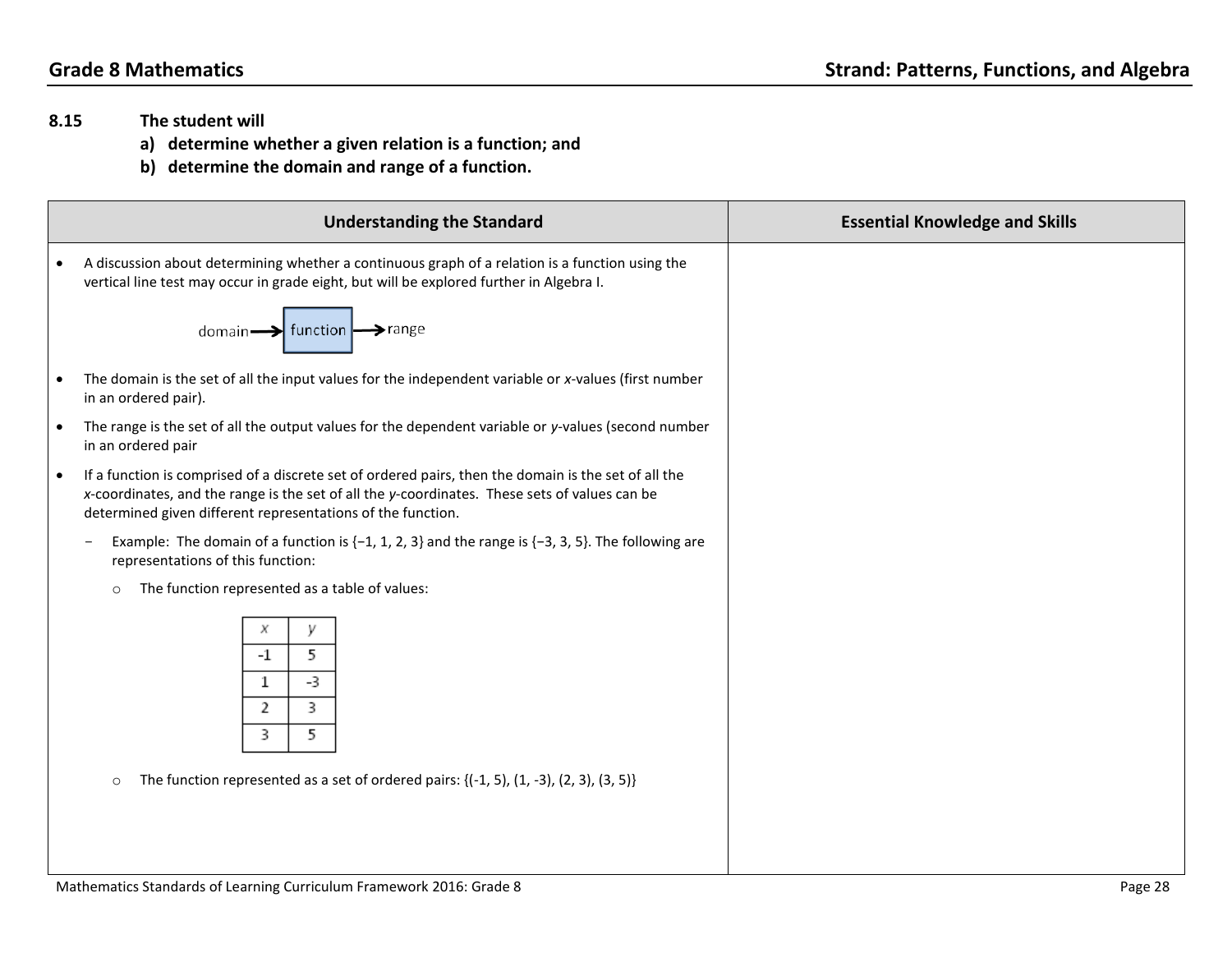- **8.15 The student will**
	- **a) determine whether a given relation is a function; and**
	- **b) determine the domain and range of a function.**

| <b>Understanding the Standard</b>                                     | <b>Essential Knowledge and Skills</b> |
|-----------------------------------------------------------------------|---------------------------------------|
| The function represented as a graph on a coordinate plane:<br>$\circ$ |                                       |
| v<br>$\bullet$ (3, 5)<br>$(-1, 5)$<br>P(2,3)<br>-2                    |                                       |
| $\bullet$ (1, -3)                                                     |                                       |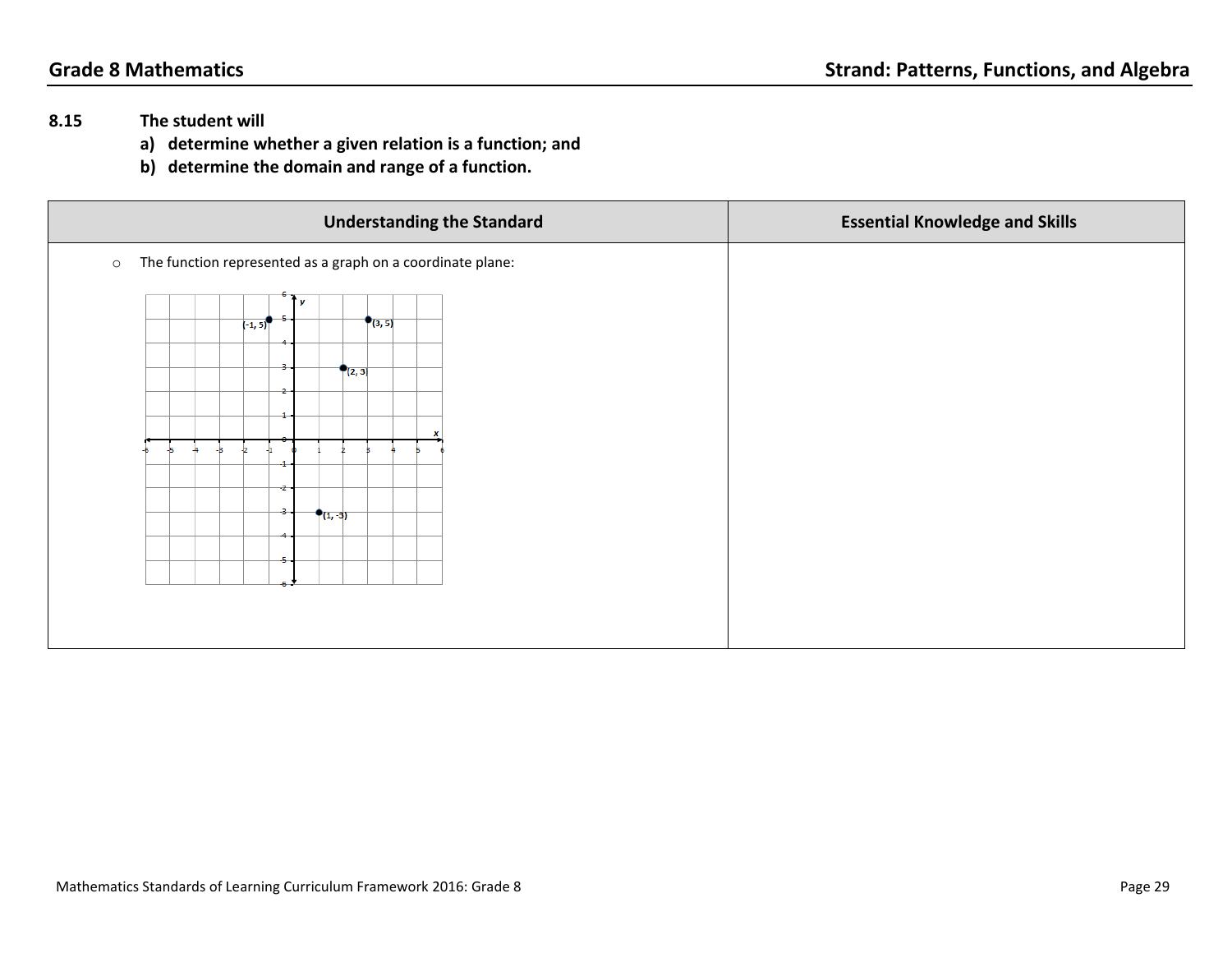- **8.16 The student will** 
	- **a) recognize and describe the graph of a linear function with a slope that is positive, negative, or zero;**
	- **b) identify the slope and** *y***-intercept of a linear function given a table of values, a graph, or an equation in** *y* **=** *mx* **+** *b* **form;**
	- **c) determine the independent and dependent variable, given a practical situation modeled by a linear function;**
	- **d) graph a linear function given the equation in**  $y = mx + b$  **form; and**
	- **e) make connections between and among representations of a linear function using verbal descriptions, tables, equations, and graphs.**

| <b>Understanding the Standard</b>                                                                                                                                                                                                                                                                                  | <b>Essential Knowledge and Skills</b>                                                                                                                                                                                                 |
|--------------------------------------------------------------------------------------------------------------------------------------------------------------------------------------------------------------------------------------------------------------------------------------------------------------------|---------------------------------------------------------------------------------------------------------------------------------------------------------------------------------------------------------------------------------------|
| A linear function is an equation in two variables whose graph is a straight line, a type of continuous<br>function.                                                                                                                                                                                                | The student will use problem solving, mathematical<br>communication, mathematical reasoning, connections, and                                                                                                                         |
| A linear function represents a situation with a constant rate. For example, when driving at a rate of<br>35 mph, the distance increases as the time increases, but the rate of speed remains the same.<br>Slope $(m)$ represents the rate of change in a linear function or the "steepness" of the line. The slope | representations to<br>Recognize and describe a line with a slope that is positive,<br>negative, or zero (0). (a)                                                                                                                      |
| of a line is a rate of change, a ratio describing the vertical change to the horizontal change.<br>$\textsf{slope} = \frac{\textit{change in y}}{\textit{change in x}} = \frac{\textit{vertical change}}{\textit{horizontal change}}$                                                                              | Given a table of values for a linear function, identify the slope<br>$\bullet$<br>and y-intercept. The table will include the coordinate of the<br>y-intercept. (b)                                                                   |
| A line is increasing if it rises from left to right. The slope is positive (i.e., $m > 0$ ).                                                                                                                                                                                                                       | Given a linear function in the form $y = mx + b$ , identify the slope<br>and y-intercept. (b)                                                                                                                                         |
| A line is decreasing if it falls from left to right. The slope is negative (i.e., $m < 0$ ).<br>A horizontal line has zero slope (i.e., $m = 0$ ).                                                                                                                                                                 | Given the graph of a linear function, identify the slope and<br>y-intercept. The value of the y-intercept will be limited to<br>integers. The coordinates of the ordered pairs shown in the<br>graph will be limited to integers. (b) |
|                                                                                                                                                                                                                                                                                                                    | Identify the dependent and independent variable, given a<br>practical situation modeled by a linear function. (c)                                                                                                                     |
| A line with a<br>A line with a<br>A line with a<br>positive slope<br>negative slope<br>slope of $\theta$ is<br>slants up to the<br>slants down to the<br>horizontal.                                                                                                                                               | Given the equation of a linear function in the form $y = mx + b$ ,<br>graph the function. The value of the y-intercept will be limited<br>to integers. (d)                                                                            |
| right.<br>right.<br>A discussion about lines with undefined slope (vertical lines) should occur with students in grade<br>eight mathematics to compare undefined slope to lines with a defined slope. Further exploration<br>of this concept will occur in Algebra I.                                              | Write the equation of a linear function in the form $y = mx + b$<br>given values for the slope, m, and the y-intercept or given a<br>practical situation in which the slope, $m$ , and y-intercept are<br>described verbally.(e)      |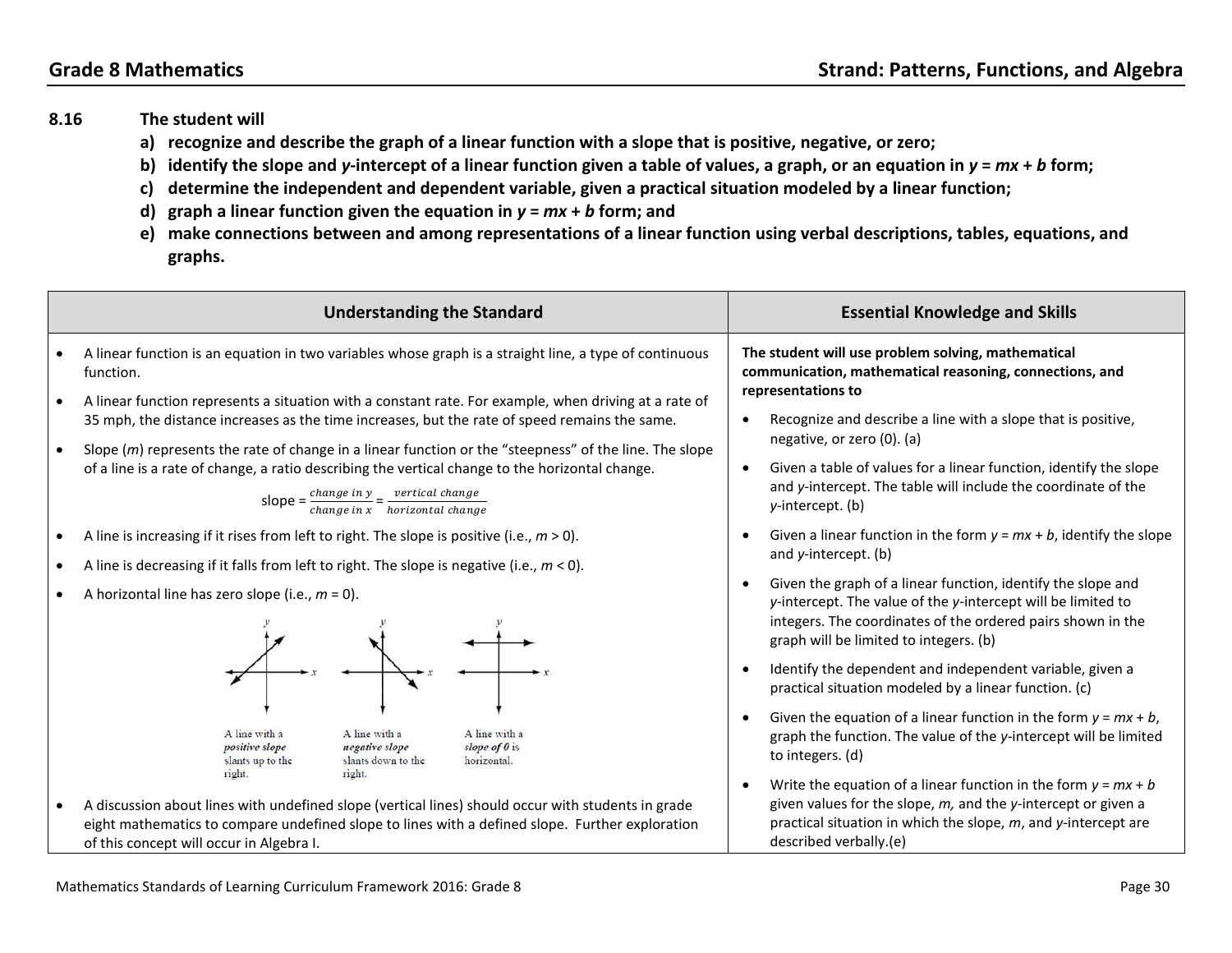- **8.16 The student will** 
	- **a) recognize and describe the graph of a linear function with a slope that is positive, negative, or zero;**
	- **b) identify the slope and** *y***-intercept of a linear function given a table of values, a graph, or an equation in** *y* **=** *mx* **+** *b* **form;**
	- **c) determine the independent and dependent variable, given a practical situation modeled by a linear function;**
	- **d) graph a linear function given the equation in**  $y = mx + b$  **form; and**
	- **e) make connections between and among representations of a linear function using verbal descriptions, tables, equations, and graphs.**

| <b>Understanding the Standard</b>                                                                                                                                                                                                                                                                                                                                                                | <b>Essential Knowledge and Skills</b>                                                                                                                     |
|--------------------------------------------------------------------------------------------------------------------------------------------------------------------------------------------------------------------------------------------------------------------------------------------------------------------------------------------------------------------------------------------------|-----------------------------------------------------------------------------------------------------------------------------------------------------------|
| A linear function can be written in the form $y = mx + b$ , where m represents the slope or rate of<br>change in $y$ compared to $x$ , and $b$ represents the $y$ -intercept of the graph of the linear function.<br>The y-intercept is the point at which the graph of the function intersects the y-axis and may be<br>given as a single value, $b$ , or as the location of a point $(0, b)$ . | Make connections between and among representations of a<br>$\bullet$<br>linear function using verbal descriptions, tables, equations, and<br>graphs. (e). |
| Example: Given the equation of the linear function $y = -3x + 2$ , the slope is -3 or $\frac{-3}{1}$ and the<br>$y$ -intercept is 2 or $(0, 2)$ .                                                                                                                                                                                                                                                |                                                                                                                                                           |
| Example: The table of values represents a linear function.<br>In the table, the point $(0, 2)$ represents the y-intercept. The slope is determined by observing<br>the change in each y-value compared to the corresponding change in the x-value.                                                                                                                                               |                                                                                                                                                           |
|                                                                                                                                                                                                                                                                                                                                                                                                  |                                                                                                                                                           |
| $\text{slope} = m = \frac{change\ in\ y-value}{change\ in\ x-value} = \frac{-3}{+1} = -3$                                                                                                                                                                                                                                                                                                        |                                                                                                                                                           |
| The slope, m, and y-intercept of a linear function can be determined given the graph of the function.                                                                                                                                                                                                                                                                                            |                                                                                                                                                           |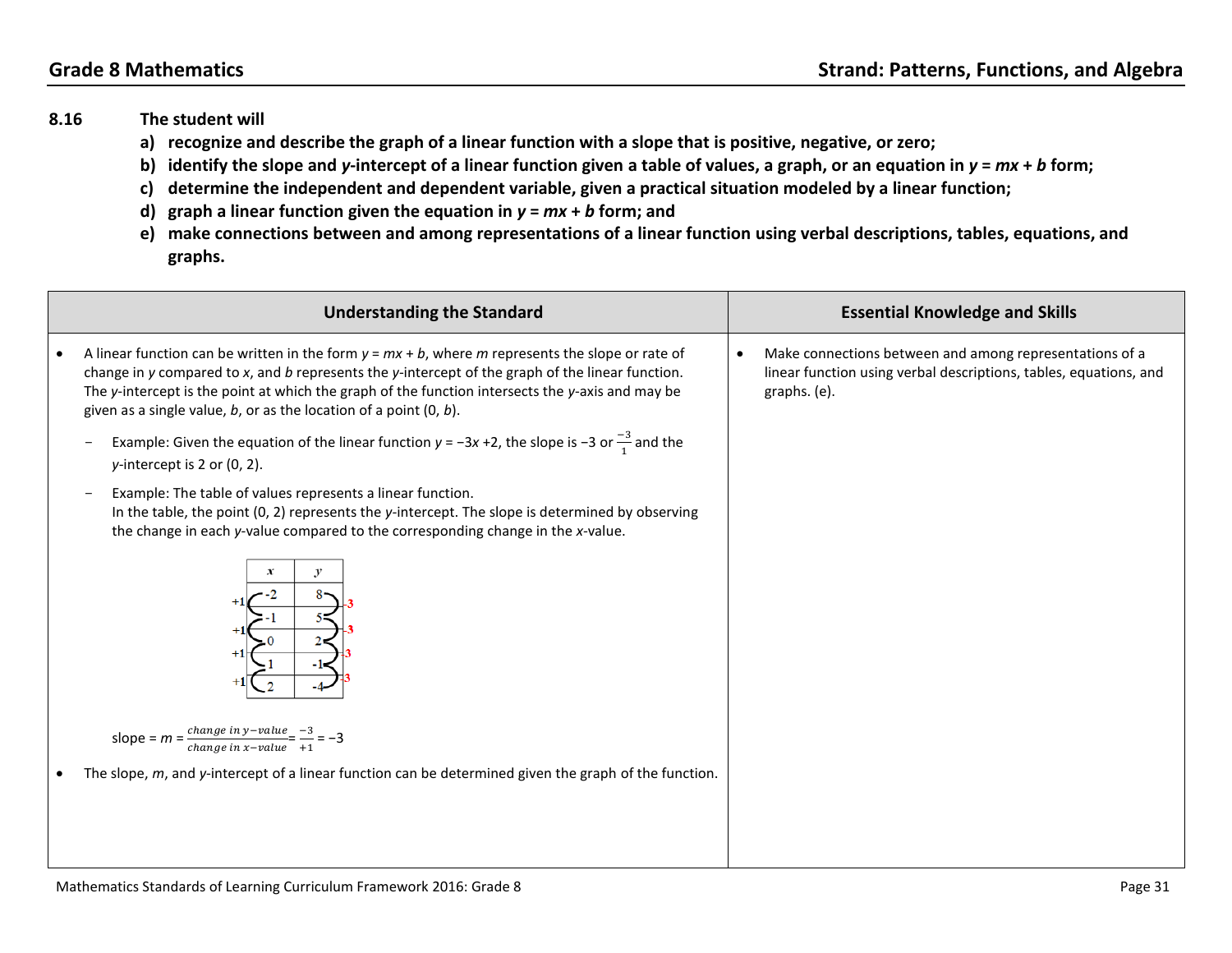- **8.16 The student will** 
	- **a) recognize and describe the graph of a linear function with a slope that is positive, negative, or zero;**
	- **b) identify the slope and** *y***-intercept of a linear function given a table of values, a graph, or an equation in** *y* **=** *mx* **+** *b* **form;**
	- **c) determine the independent and dependent variable, given a practical situation modeled by a linear function;**
	- **d) graph a linear function given the equation in**  $y = mx + b$  **form; and**
	- **e) make connections between and among representations of a linear function using verbal descriptions, tables, equations, and graphs.**

|   | <b>Understanding the Standard</b>                                                                                                                                                                                                                                                                                                                                                                                                                    | <b>Essential Knowledge and Skills</b> |
|---|------------------------------------------------------------------------------------------------------------------------------------------------------------------------------------------------------------------------------------------------------------------------------------------------------------------------------------------------------------------------------------------------------------------------------------------------------|---------------------------------------|
|   | Example: Given the graph of the linear function, determine the slope and y-intercept.                                                                                                                                                                                                                                                                                                                                                                |                                       |
|   | $( -2, 8)$<br>$(1, 5)$ 5<br>(0, 2)<br>$+1$<br>$(1, -1)$<br>$+1$<br>$\binom{2, -4}{ }$<br>$+1$                                                                                                                                                                                                                                                                                                                                                        |                                       |
|   | Given the graph of a linear function, the $y$ -intercept is found by determining where the line<br>intersects the y-axis. The y-intercept would be 2 or located at the point (0, 2). The slope can be<br>found by determining the change in each y-value compared to the change in each x-value. Here,<br>we could use slope triangles to help visualize this:<br>slope = $m = \frac{change\ in\ y-value}{change\ in\ x-value} = \frac{-3}{+1} = -3$ |                                       |
| ٠ | Graphing a linear function given an equation can be addressed using different methods. One<br>method involves determining a table of ordered pairs by substituting into the equation values for<br>one variable and solving for the other variable, plotting the ordered pairs in the coordinate plane,<br>and connecting the points to form a straight line. Another method involves using slope triangles to                                       |                                       |

Mathematics Standards of Learning Curriculum Framework 2016: Grade 8 Page 32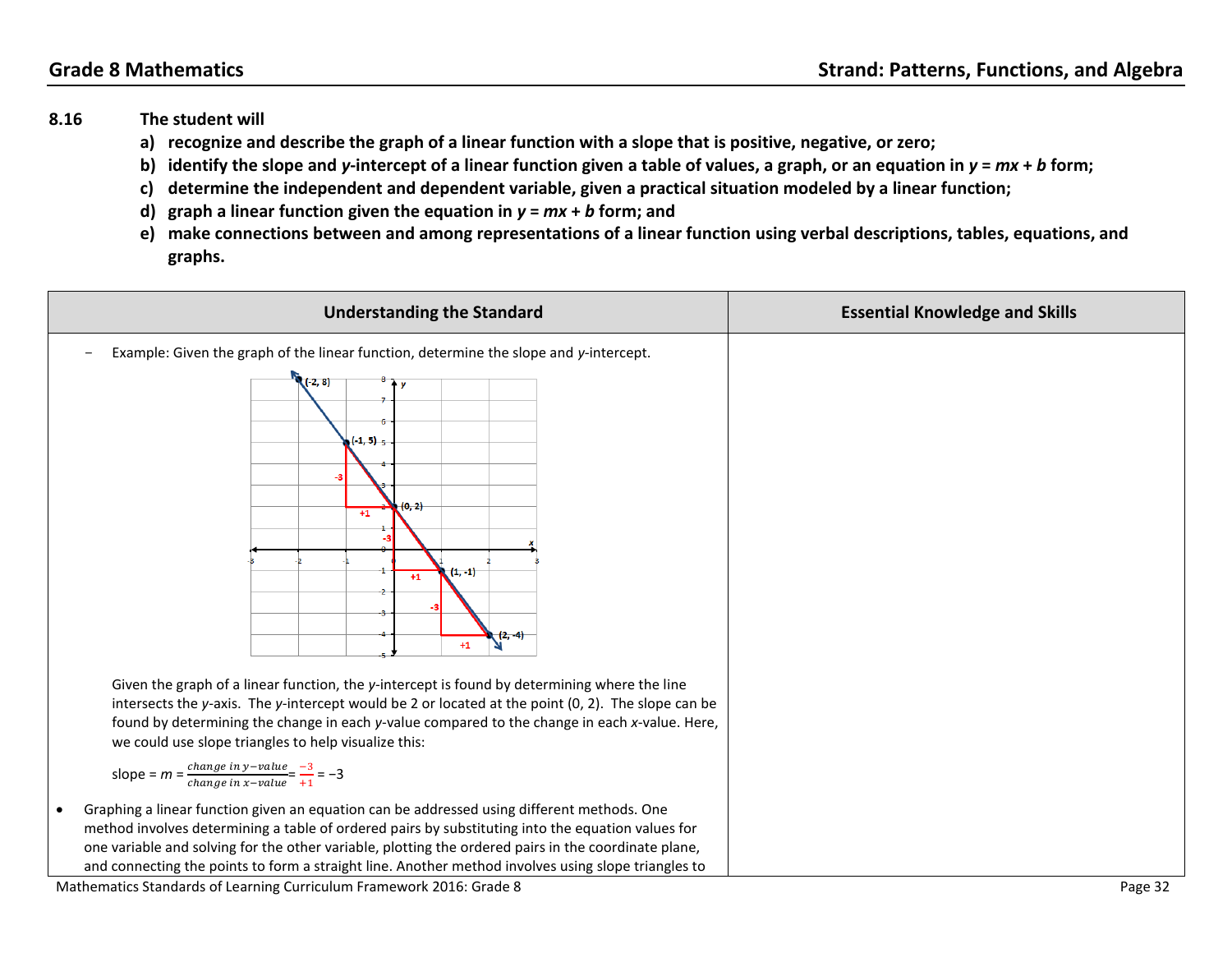- **8.16 The student will** 
	- **a) recognize and describe the graph of a linear function with a slope that is positive, negative, or zero;**
	- **b) identify the slope and** *y***-intercept of a linear function given a table of values, a graph, or an equation in** *y* **=** *mx* **+** *b* **form;**
	- **c) determine the independent and dependent variable, given a practical situation modeled by a linear function;**
	- **d) graph a linear function given the equation in**  $y = mx + b$  **form; and**
	- **e) make connections between and among representations of a linear function using verbal descriptions, tables, equations, and graphs.**

|                                                                                                                                                                                                                                   |             | <b>Understanding the Standard</b>                                                                                                                                                                           | <b>Essential Knowledge and Skills</b> |
|-----------------------------------------------------------------------------------------------------------------------------------------------------------------------------------------------------------------------------------|-------------|-------------------------------------------------------------------------------------------------------------------------------------------------------------------------------------------------------------|---------------------------------------|
| determine points on the line.                                                                                                                                                                                                     |             |                                                                                                                                                                                                             |                                       |
| Example: Graph the linear function whose equation is $y = 5x - 1$ .<br>In order to graph the linear function, we can create a table of values by substituting arbitrary<br>values for x to determining coordinating values for y: |             |                                                                                                                                                                                                             |                                       |
| $\boldsymbol{x}$                                                                                                                                                                                                                  | $5x-1$      | v                                                                                                                                                                                                           |                                       |
| $-1$                                                                                                                                                                                                                              | $5(-1) - 1$ | -6                                                                                                                                                                                                          |                                       |
| $\Omega$                                                                                                                                                                                                                          | $5(0) - 1$  | -1                                                                                                                                                                                                          |                                       |
|                                                                                                                                                                                                                                   | $5(1) - 1$  |                                                                                                                                                                                                             |                                       |
| 2                                                                                                                                                                                                                                 | $5(2) - 1$  | 9                                                                                                                                                                                                           |                                       |
| The values can then be plotted as points on a graph.                                                                                                                                                                              |             |                                                                                                                                                                                                             |                                       |
|                                                                                                                                                                                                                                   |             | Knowing the equation of a linear function written in $y = mx + b$ provides information about the<br>slope and y-intercept of the function. If the equation is $y = 5x - 1$ , then the slope, m, of the line |                                       |
| is 5 or $\frac{5}{1}$ and the y-intercept is -1 and can be located at the point (0, -1). We can graph the line                                                                                                                    |             |                                                                                                                                                                                                             |                                       |
| by first plotting the y-intercept. We also know,                                                                                                                                                                                  |             |                                                                                                                                                                                                             |                                       |
| slope = $m = \frac{change\ in\ y-value}{change\ in\ x-value} = \frac{+5}{+1}$                                                                                                                                                     |             |                                                                                                                                                                                                             |                                       |
| Other points can be plotted on the graph using the relationship between the $y$ and $x$ values.                                                                                                                                   |             |                                                                                                                                                                                                             |                                       |
| Slope triangles can be used to help locate the other points as shown in the graph below:                                                                                                                                          |             |                                                                                                                                                                                                             |                                       |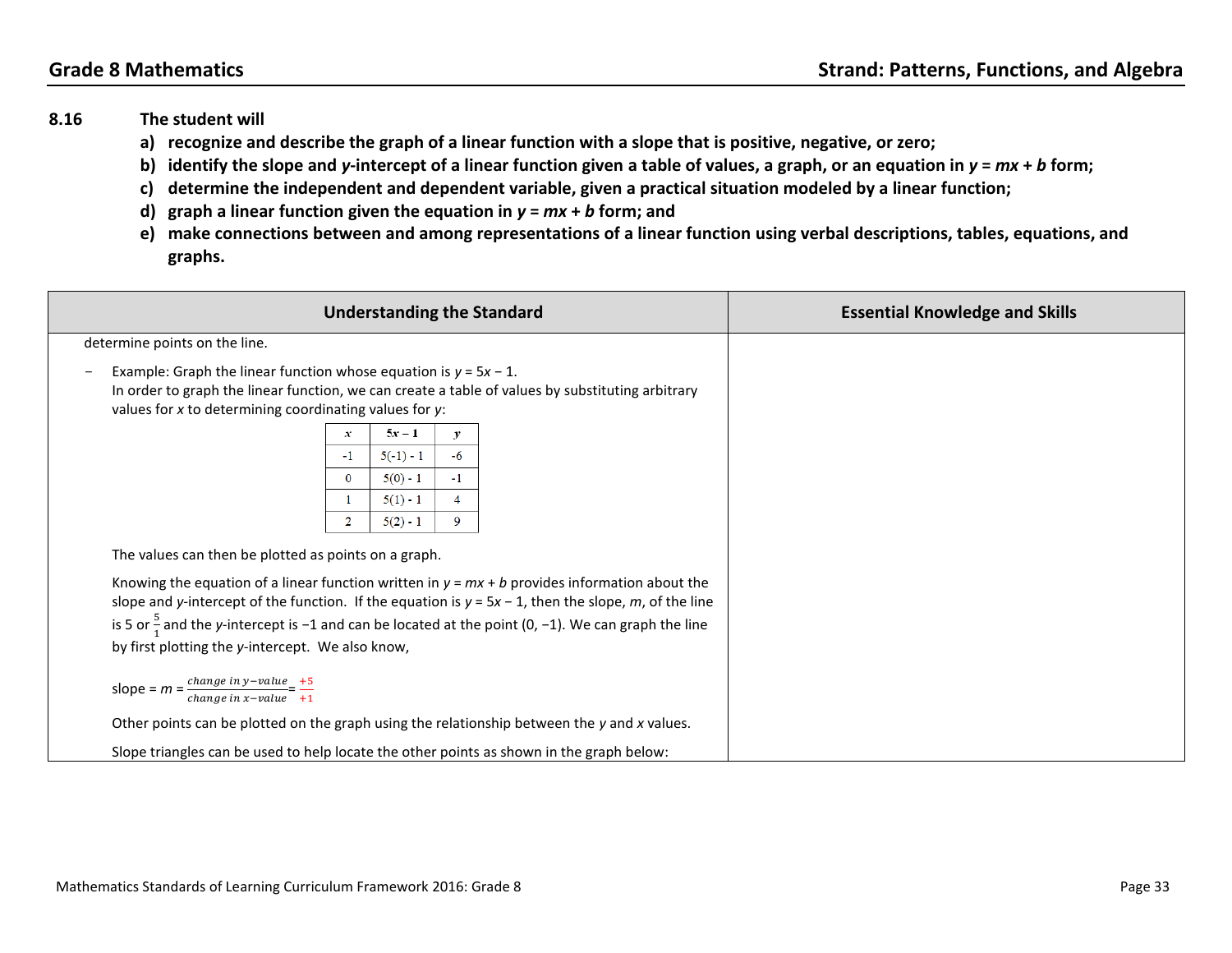- **8.16 The student will** 
	- **a) recognize and describe the graph of a linear function with a slope that is positive, negative, or zero;**
	- **b) identify the slope and** *y***-intercept of a linear function given a table of values, a graph, or an equation in** *y* **=** *mx* **+** *b* **form;**
	- **c) determine the independent and dependent variable, given a practical situation modeled by a linear function;**
	- **d) graph a linear function given the equation in**  $y = mx + b$  **form; and**
	- **e) make connections between and among representations of a linear function using verbal descriptions, tables, equations, and graphs.**

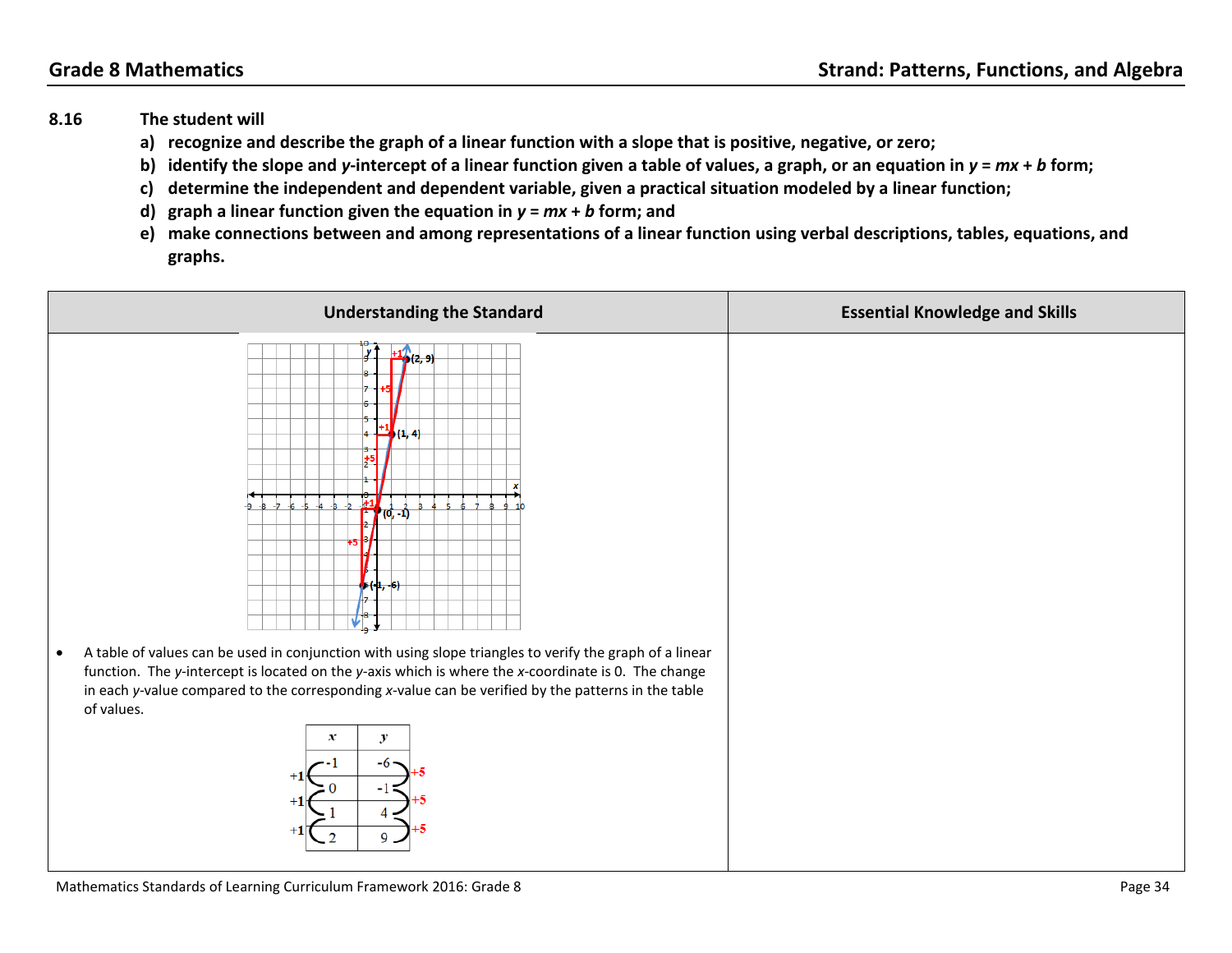- **8.16 The student will** 
	- **a) recognize and describe the graph of a linear function with a slope that is positive, negative, or zero;**
	- **b) identify the slope and** *y***-intercept of a linear function given a table of values, a graph, or an equation in** *y* **=** *mx* **+** *b* **form;**
	- **c) determine the independent and dependent variable, given a practical situation modeled by a linear function;**
	- **d) graph a linear function given the equation in**  $y = mx + b$  **form; and**
	- **e) make connections between and among representations of a linear function using verbal descriptions, tables, equations, and graphs.**

|                                                                                                                                                                                                                                                        | <b>Understanding the Standard</b>                                                                                                                                                                                                                                                                                                                                                                                   |          |                                                                                                |                                                                                                  | <b>Essential Knowledge and Skills</b> |
|--------------------------------------------------------------------------------------------------------------------------------------------------------------------------------------------------------------------------------------------------------|---------------------------------------------------------------------------------------------------------------------------------------------------------------------------------------------------------------------------------------------------------------------------------------------------------------------------------------------------------------------------------------------------------------------|----------|------------------------------------------------------------------------------------------------|--------------------------------------------------------------------------------------------------|---------------------------------------|
|                                                                                                                                                                                                                                                        | The axes of a coordinate plane are generally labeled $x$ and $y$ ; however, any letters may be used that<br>are appropriate for the function.                                                                                                                                                                                                                                                                       |          |                                                                                                |                                                                                                  |                                       |
|                                                                                                                                                                                                                                                        | A function has values that represent the input $(x)$ and values that represent the output $(y)$ . The<br>independent variable is the input value.                                                                                                                                                                                                                                                                   |          |                                                                                                |                                                                                                  |                                       |
| $\bullet$                                                                                                                                                                                                                                              | The dependent variable depends on the independent variable and is the output value.                                                                                                                                                                                                                                                                                                                                 |          |                                                                                                |                                                                                                  |                                       |
|                                                                                                                                                                                                                                                        | Below is a table of values for finding the approximate circumference of circles, $C = \pi d$ , where the<br>value of $\pi$ is approximated as 3.14.                                                                                                                                                                                                                                                                 |          |                                                                                                |                                                                                                  |                                       |
|                                                                                                                                                                                                                                                        |                                                                                                                                                                                                                                                                                                                                                                                                                     | Diameter | Circumference                                                                                  |                                                                                                  |                                       |
|                                                                                                                                                                                                                                                        |                                                                                                                                                                                                                                                                                                                                                                                                                     | 1 in.    | $3.14$ in.                                                                                     |                                                                                                  |                                       |
|                                                                                                                                                                                                                                                        |                                                                                                                                                                                                                                                                                                                                                                                                                     | 2 in.    | 6.28 in.                                                                                       |                                                                                                  |                                       |
|                                                                                                                                                                                                                                                        |                                                                                                                                                                                                                                                                                                                                                                                                                     | 3 in.    | 9.42 in.                                                                                       |                                                                                                  |                                       |
|                                                                                                                                                                                                                                                        |                                                                                                                                                                                                                                                                                                                                                                                                                     | 4 in.    | 12.56 in.                                                                                      |                                                                                                  |                                       |
|                                                                                                                                                                                                                                                        | make up the domain.                                                                                                                                                                                                                                                                                                                                                                                                 |          | The independent variable, or input, is the diameter of the circle. The values for the diameter |                                                                                                  |                                       |
|                                                                                                                                                                                                                                                        | $\overline{\phantom{0}}$<br>circumference makes up the range.                                                                                                                                                                                                                                                                                                                                                       |          |                                                                                                | The dependent variable, or output, is the circumference of the circle. The set of values for the |                                       |
| In a graph of a continuous function every point in the domain can be interpreted. Therefore, it is<br>possible to connect the points on the graph with a continuous line because every point on the line<br>answers the original question being asked. |                                                                                                                                                                                                                                                                                                                                                                                                                     |          |                                                                                                |                                                                                                  |                                       |
|                                                                                                                                                                                                                                                        | The context of a problem may determine whether it is appropriate for ordered pairs representing a<br>linear relationship to be connected by a straight line. If the independent variable $(x)$ represents a<br>discrete quantity (e.g., number of people, number of tickets, etc.) then it is not appropriate to<br>connect the ordered pairs with a straight line when graphing. If the independent variable $(x)$ |          |                                                                                                |                                                                                                  |                                       |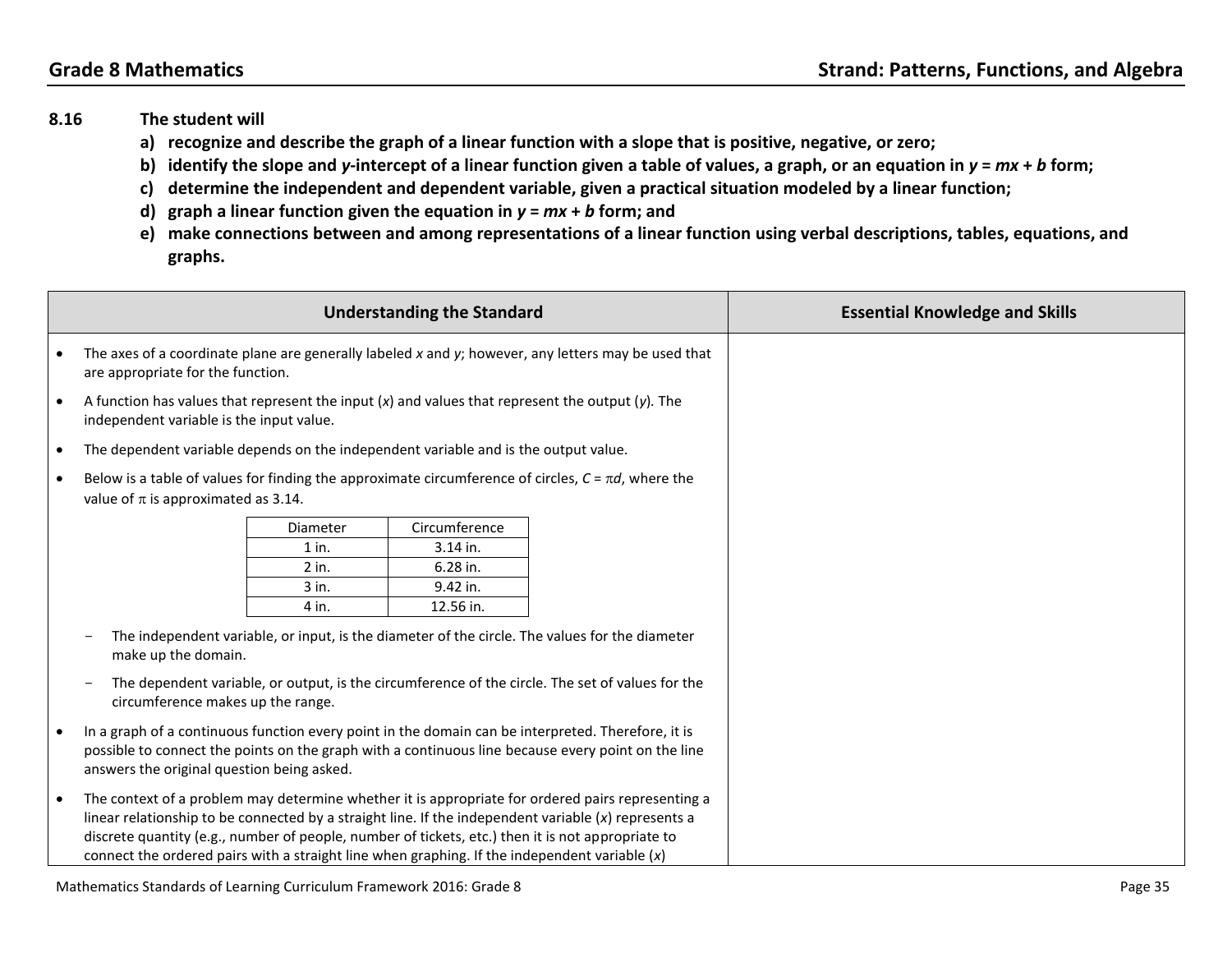- **8.16 The student will** 
	- **a) recognize and describe the graph of a linear function with a slope that is positive, negative, or zero;**
	- **b) identify the slope and** *y***-intercept of a linear function given a table of values, a graph, or an equation in** *y* **=** *mx* **+** *b* **form;**
	- **c) determine the independent and dependent variable, given a practical situation modeled by a linear function;**
	- **d) graph a linear function given the equation in**  $y = mx + b$  **form; and**
	- **e) make connections between and among representations of a linear function using verbal descriptions, tables, equations, and graphs.**

| <b>Understanding the Standard</b>                                                                                                                                                                                                                                                                                                                                                                                                                                                                                | <b>Essential Knowledge and Skills</b> |
|------------------------------------------------------------------------------------------------------------------------------------------------------------------------------------------------------------------------------------------------------------------------------------------------------------------------------------------------------------------------------------------------------------------------------------------------------------------------------------------------------------------|---------------------------------------|
| represents a continuous quantity (e.g., amount of time, temperature, etc.), then it is appropriate to<br>connect the ordered pairs with a straight line when graphing.                                                                                                                                                                                                                                                                                                                                           |                                       |
| Example: The function $y = 7x$ represents the cost in dollars (y) for x tickets to an event. The<br>domain of this function would be discrete and would be represented by discrete points on a<br>graph. Not all values for x could be represented and connecting the points would not be<br>appropriate.                                                                                                                                                                                                        |                                       |
| Example: The function $y = -2.5x + 20$ represents the number of gallons of water (y) remaining in<br>a 20-gallon tank being drained for x number of minutes. The domain in this function would be<br>continuous. There would be an x-value representing any point in time until the tank is drained<br>so connecting the points to form a straight line would be appropriate (Note: the context of the<br>problem limits the values that x can represent to positive values, since time cannot be<br>negative.). |                                       |
| Functions can be represented as ordered pairs, tables, graphs, equations, physical models, or in<br>words. Any given relationship can be represented using multiple representations.                                                                                                                                                                                                                                                                                                                             |                                       |
| The equation $y = mx + b$ defines a linear function whose graph (solution) is a straight line. The<br>equation of a linear function can be determined given the slope, $m$ , and the y-intercept, $b$ .<br>Verbal descriptions of practical situations that can be modeled by a linear function can also be<br>represented using an equation.                                                                                                                                                                    |                                       |
| Example: Write the equation of a linear function whose slope is $\frac{3}{4}$ and y-intercept is -4, or<br>located at the point $(0, -4)$ .                                                                                                                                                                                                                                                                                                                                                                      |                                       |
| The equation of this line can be found by substituting the values for the slope, $m = \frac{3}{4}$ , and<br>the y-intercept, $b = -4$ , into the general form of a linear function $y = mx + b$ . Thus, the<br>equation would be $y = \frac{3}{2}x - 4$ .                                                                                                                                                                                                                                                        |                                       |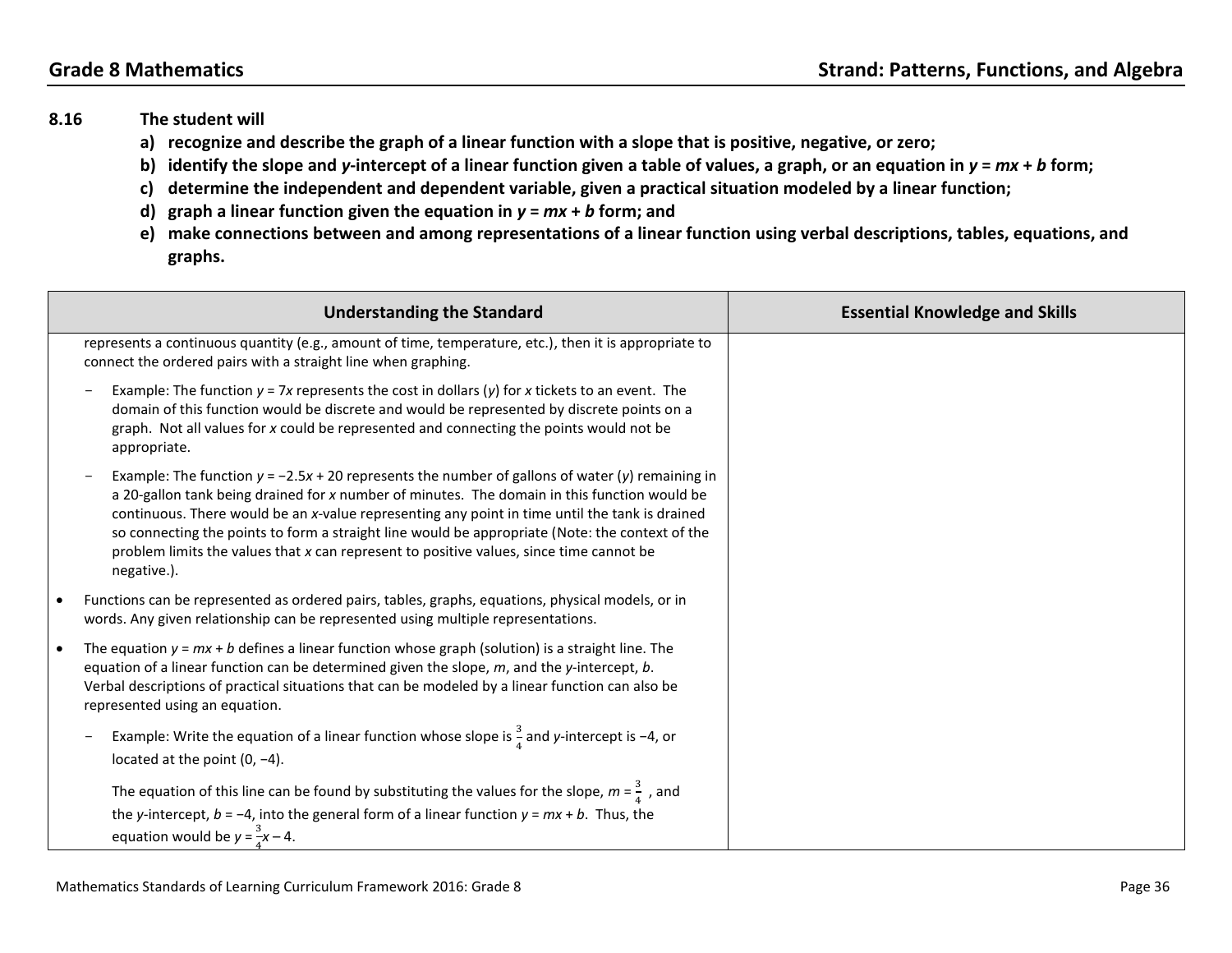- **8.16 The student will** 
	- **a) recognize and describe the graph of a linear function with a slope that is positive, negative, or zero;**
	- **b) identify the slope and** *y***-intercept of a linear function given a table of values, a graph, or an equation in** *y* **=** *mx* **+** *b* **form;**
	- **c) determine the independent and dependent variable, given a practical situation modeled by a linear function;**
	- **d) graph a linear function given the equation in**  $y = mx + b$  **form; and**
	- **e) make connections between and among representations of a linear function using verbal descriptions, tables, equations, and graphs.**

| <b>Understanding the Standard</b>                                                                                                                                                                                                                                                                                                                                                                                                                                 | <b>Essential Knowledge and Skills</b> |
|-------------------------------------------------------------------------------------------------------------------------------------------------------------------------------------------------------------------------------------------------------------------------------------------------------------------------------------------------------------------------------------------------------------------------------------------------------------------|---------------------------------------|
| Example: John charges a \$30 flat fee to trouble shoot a personal watercraft that is not<br>working properly and \$50 per hour needed for any repairs. Write a linear function that<br>represents the total cost, y of a personal watercraft repair, based on the number of hours,<br>x, needed to repair it. Assume that there is no additional charge for parts.                                                                                                |                                       |
| In this practical situation, the y-intercept, $b$ , would be \$30, to represent the initial flat fee to<br>trouble shoot the watercraft. The slope, m, would be \$50, since that would represent the<br>rate per hour. The equation to represent this situation would be $y = 50x + 30$ .                                                                                                                                                                         |                                       |
| A proportional relationship between two variables can be represented by a linear function $y = mx$<br>that passes through the point (0, 0) and thus has a y-intercept of 0. The variable y results from $x$<br>being multiplied by $m$ , the rate of change or slope.                                                                                                                                                                                             |                                       |
| The linear function $y = x + b$ represents a linear function that is a non-proportional additive<br>relationship. The variable $y$ results from the value $b$ being added to $x$ . In this linear relationship,<br>there is a y-intercept of b, and the constant rate of change or slope would be 1. In a linear function<br>with a slope other than 1, there is a coefficient in front of the x term, which represents the<br>constant rate of change, or slope. |                                       |
| Proportional relationships and additive relationships between two quantities are special cases of<br>linear functions that are discussed in grade seven mathematics.                                                                                                                                                                                                                                                                                              |                                       |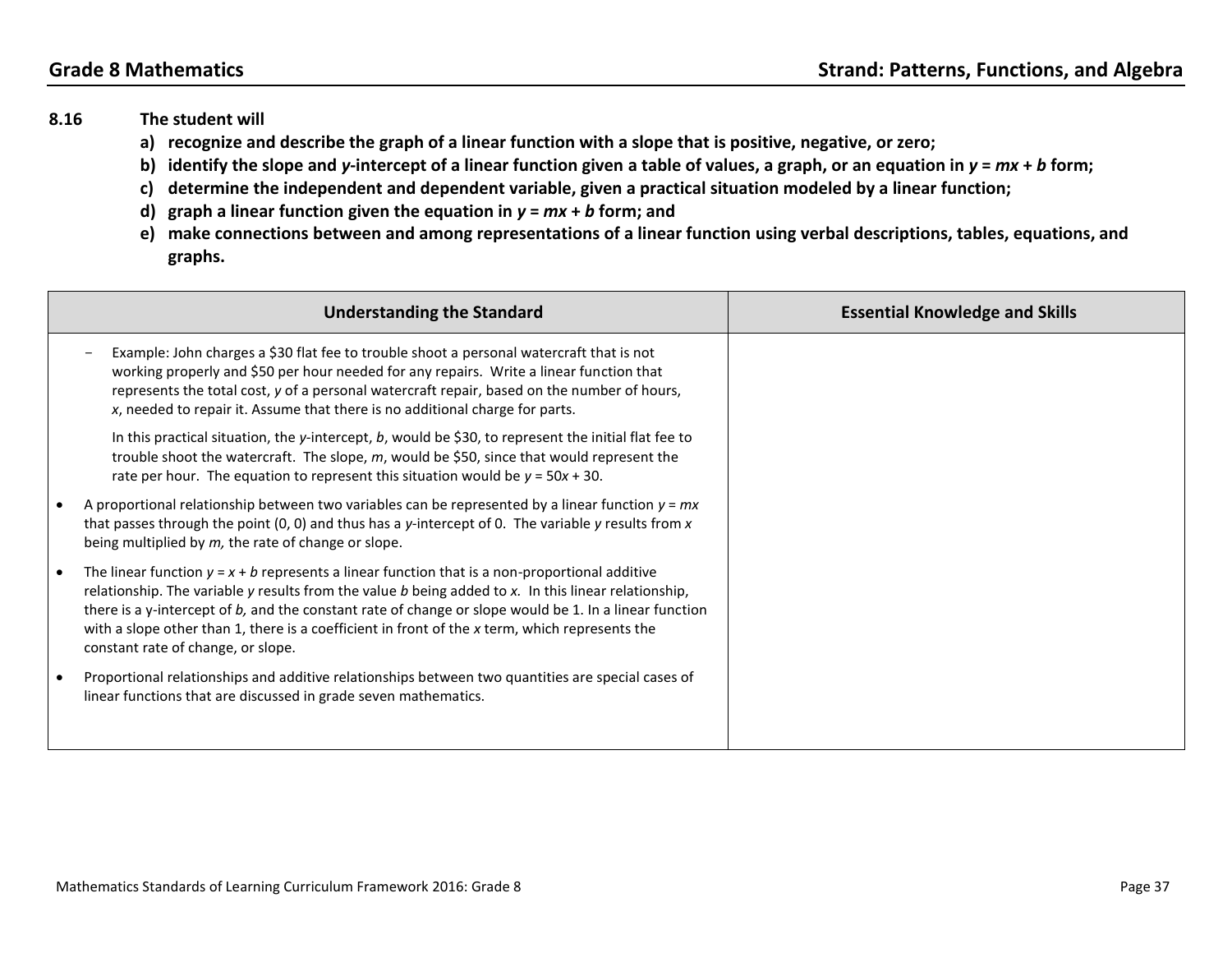**8.17 The student will solve multistep linear equations in one variable with the variable on one or both sides of the equation, including practical problems that require the solution of a multistep linear equation in one variable.**

|           | <b>Understanding the Standard</b>                                                                                                                                                                                                                                                                       | <b>Essential Knowledge and Skills</b>                                                                                                                                                                                                                                                                                          |
|-----------|---------------------------------------------------------------------------------------------------------------------------------------------------------------------------------------------------------------------------------------------------------------------------------------------------------|--------------------------------------------------------------------------------------------------------------------------------------------------------------------------------------------------------------------------------------------------------------------------------------------------------------------------------|
|           | A multistep equation may include, but not be limited to equations such as the following:<br>$2x + 1 = \frac{-x}{4}$ ; $-3(2x + 7) = \frac{1}{2}x$ ; $2x + 7 - 5x = 27$ ; $-5x - (x + 3) = -12$ .                                                                                                        | The student will use problem solving, mathematical<br>communication, mathematical reasoning, connections, and<br>representations to                                                                                                                                                                                            |
|           | An expression is a representation of quantity. It may contain numbers, variables, and/or operation<br>symbols. It does not have an "equal sign (=)" (e.g., $\frac{3}{4}$ , 5x, 140 – 38.2, 18 · 21, 5 + x.)                                                                                             | Represent and solve multistep linear equations in one variable<br>with the variable on one or both sides of the equation (up to                                                                                                                                                                                                |
|           | An expression that contains a variable is a variable expression. A variable expression is like a<br>phrase: as a phrase does not have a verb, so an expression does not have an "equal sign (=)".<br>An expression cannot be solved.                                                                    | four steps) using a variety of concrete materials and pictorial<br>representations.                                                                                                                                                                                                                                            |
|           | A verbal expression can be represented by a variable expression. Numbers are used when they are<br>known; variables are used when the numbers are unknown. For example, the verbal expression "a<br>number multiplied by five" could be represented by the variable expression " $n \cdot 5$ " or "5n". | Apply properties of real numbers and properties of equality to<br>solve multistep linear equations in one variable (up to four<br>steps). Coefficients and numeric terms will be rational.<br>Equations may contain expressions that need to be expanded<br>(using the distributive property) or require collecting like terms |
| $\bullet$ | An algebraic expression is a variable expression that contains at least one variable (e.g., $2x - 3$ ).                                                                                                                                                                                                 | to solve.                                                                                                                                                                                                                                                                                                                      |
|           | A verbal sentence is a complete word statement (e.g., "The sum of two consecutive integers is<br>thirty-five." could be represented by " $n+(n+1) = 35$ ").                                                                                                                                             | Write verbal expressions and sentences as algebraic<br>expressions and equations.                                                                                                                                                                                                                                              |
|           | An algebraic equation is a mathematical statement that says that two expressions are equal<br>$(e.g., 2x + 3 = -4x + 1).$                                                                                                                                                                               | Write algebraic expressions and equations as verbal<br>expressions and sentences.                                                                                                                                                                                                                                              |
| $\bullet$ | In an equation, the "equal sign $(=)$ " indicates that the value of the expression on the left is<br>equivalent to the value of the expression on the right.                                                                                                                                            | Solve practical problems that require the solution of a<br>$\bullet$<br>multistep linear equation.                                                                                                                                                                                                                             |
|           | Like terms are terms that have the same variables and exponents. The coefficients do not need to<br>match (e.g., 12x and -5x; 45 and -5 $\frac{2}{3}$ ; 9y, -51y and $\frac{4}{9}$ y.)                                                                                                                  | Confirm algebraic solutions to linear equations in one variable.                                                                                                                                                                                                                                                               |
|           | Like terms may be added or subtracted using the distributive and other properties. For example,<br>$4.6y - 5y = (-4.6 - 5)y = -9.6y$<br>$w + w - 2w = (1 + 1)w - 2w = 2w - 2w = (2 - 2)w = 0 \cdot w = 0$                                                                                               |                                                                                                                                                                                                                                                                                                                                |
|           | Real-world problems can be interpreted, represented, and solved using linear equations in one<br>variable.                                                                                                                                                                                              |                                                                                                                                                                                                                                                                                                                                |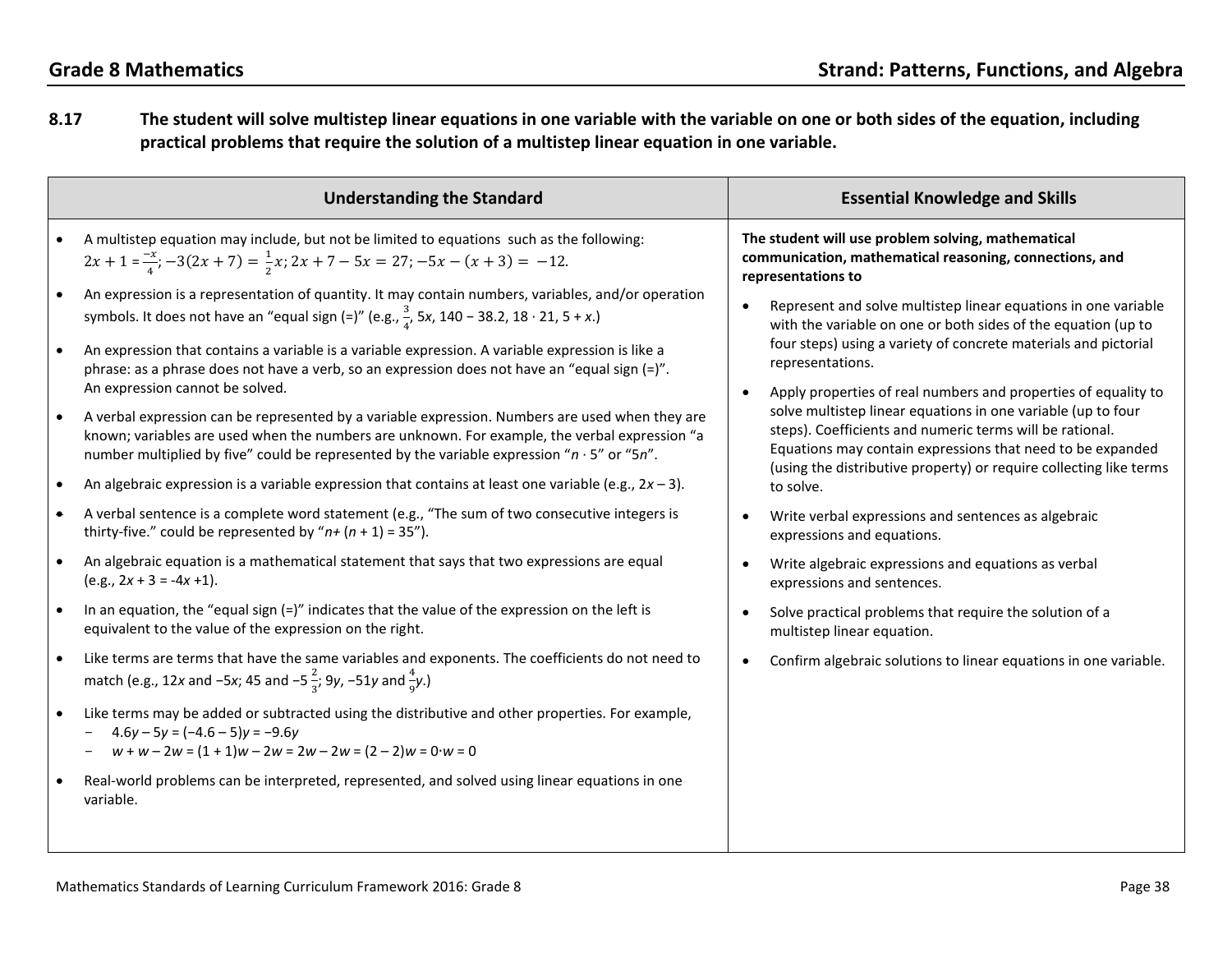**8.17 The student will solve multistep linear equations in one variable with the variable on one or both sides of the equation, including practical problems that require the solution of a multistep linear equation in one variable.**

|                                  | <b>Understanding the Standard</b>                                                                                                                                                                                                                                                                                                                       | <b>Essential Knowledge and Skills</b> |
|----------------------------------|---------------------------------------------------------------------------------------------------------------------------------------------------------------------------------------------------------------------------------------------------------------------------------------------------------------------------------------------------------|---------------------------------------|
|                                  | Properties of real numbers and properties of equality can be used to solve equations, justify<br>solutions and express simplification. Students should use the following properties, where<br>appropriate, to further develop flexibility and fluency in problem solving (limitations may exist for<br>the values of $a, b$ , or $c$ in this standard): |                                       |
|                                  | Commutative property of addition: $a + b = b + a$ .                                                                                                                                                                                                                                                                                                     |                                       |
|                                  | Commutative property of multiplication: $a \cdot b = b \cdot a$ .                                                                                                                                                                                                                                                                                       |                                       |
| $\overbrace{\phantom{12322111}}$ | Associative property of addition: $(a + b) + c = a + (b + c)$ .                                                                                                                                                                                                                                                                                         |                                       |
|                                  | Associative property of multiplication: $(a \cdot b) \cdot c = a \cdot (b \cdot c)$ .                                                                                                                                                                                                                                                                   |                                       |
|                                  | Subtraction and division are neither commutative nor associative.                                                                                                                                                                                                                                                                                       |                                       |
|                                  | Distributive property (over addition/subtraction): $a \cdot (b + c) = a \cdot b + a \cdot c$ and<br>$a \cdot (b - c) = a \cdot b - a \cdot c$ .                                                                                                                                                                                                         |                                       |
|                                  | The additive identity is zero (0) because any number added to zero is the number. The<br>multiplicative identity is one (1) because any number multiplied by one is the number. There<br>are no identity elements for subtraction and division.                                                                                                         |                                       |
|                                  | Identity property of addition (additive identity property): $a + 0 = a$ and $0 + a = a$ .                                                                                                                                                                                                                                                               |                                       |
|                                  | Identity property of multiplication (multiplicative identity property): $a \cdot 1 = a$ and $1 \cdot a = a$ .                                                                                                                                                                                                                                           |                                       |
|                                  | Inverses are numbers that combine with other numbers and result in identity elements                                                                                                                                                                                                                                                                    |                                       |
|                                  | (e.g., $5 + (-5) = 0; \frac{1}{5} \cdot 5 = 1$ ).                                                                                                                                                                                                                                                                                                       |                                       |
|                                  | Inverse property of addition (additive inverse property): $a + (-a) = 0$ and $(-a) + a = 0$ .                                                                                                                                                                                                                                                           |                                       |
|                                  | Inverse property of multiplication (multiplicative inverse property): $a \cdot \frac{1}{a} = 1$ and $\frac{1}{a} \cdot a = 1$ .                                                                                                                                                                                                                         |                                       |
|                                  | Zero has no multiplicative inverse.                                                                                                                                                                                                                                                                                                                     |                                       |
|                                  | Multiplicative property of zero: $a \cdot 0 = 0$ and $0 \cdot a = 0$ .                                                                                                                                                                                                                                                                                  |                                       |
|                                  | Division by zero is not a possible mathematical operation. It is undefined.                                                                                                                                                                                                                                                                             |                                       |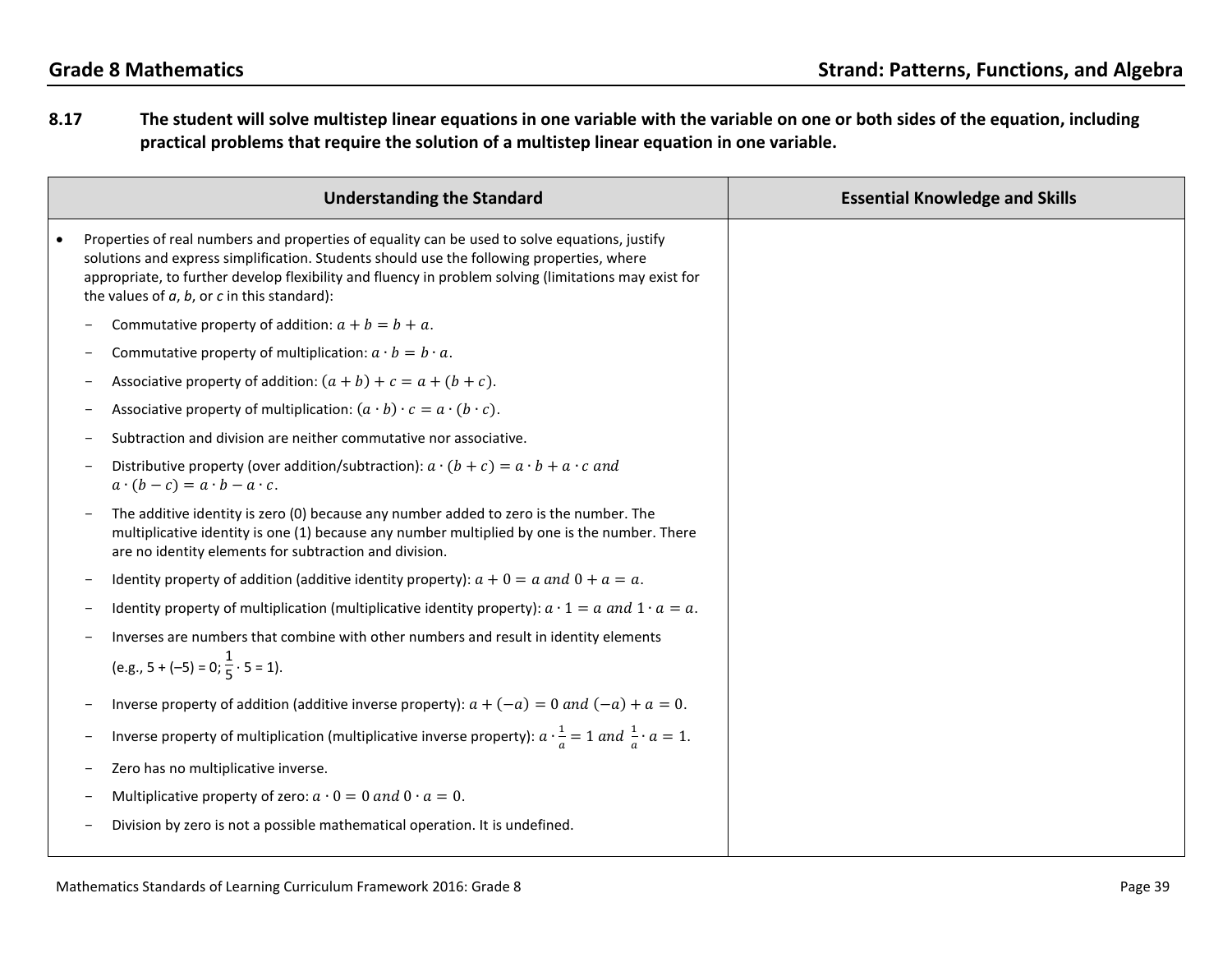**8.17 The student will solve multistep linear equations in one variable with the variable on one or both sides of the equation, including practical problems that require the solution of a multistep linear equation in one variable.**

| <b>Understanding the Standard</b>                                                                                                              | <b>Essential Knowledge and Skills</b> |
|------------------------------------------------------------------------------------------------------------------------------------------------|---------------------------------------|
| Substitution property: If $a = b$ , then b can be substituted for a in any expression, equation, or<br>$\overline{\phantom{0}}$<br>inequality. |                                       |
| Addition property of equality: If $a = b$ , then $a + c = b + c$ .                                                                             |                                       |
| Subtraction property of equality: If $a = b$ , then $a - c = b - c$ .                                                                          |                                       |
| Multiplication property of equality: If $a = b$ , then $a \cdot c = b \cdot c$ .                                                               |                                       |
| Division property of equality: If $a = b$ and $c \neq 0$ , then $\frac{a}{c} = \frac{b}{c}$ .                                                  |                                       |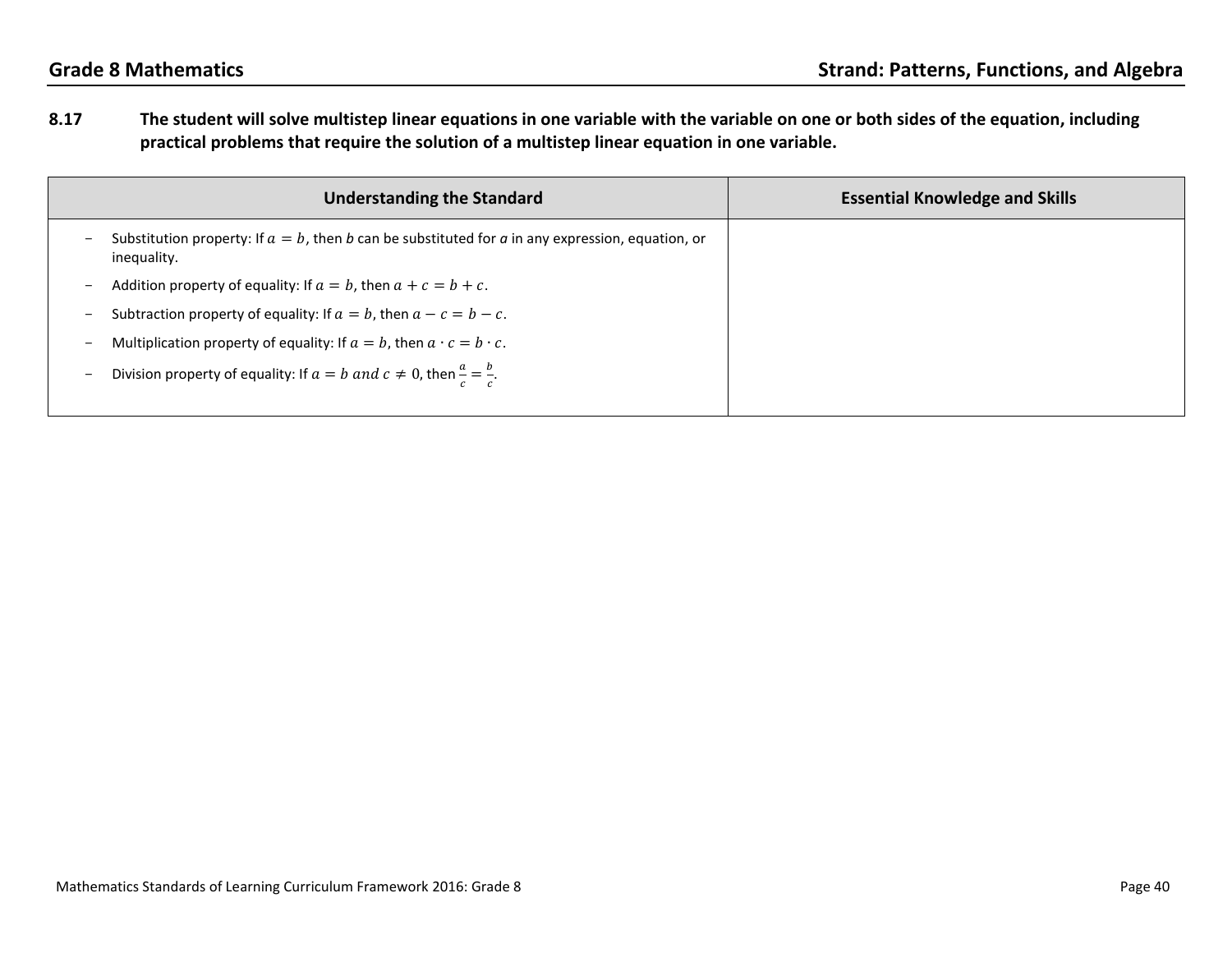**8.18 The student will solve multistep linear inequalities in one variable with the variable on one or both sides of the inequality symbol, including practical problems, and graph the solution on a number line.**

|                                                               | <b>Understanding the Standard</b>                                                                                                                                                                                                                                                                                                                                                                                                                                                                                                                                                                                                                                                                                                                                                                                                                                                                                                                                                                                                                                                                                                                                                                                                                                                                                                                                                                                                                                              | <b>Essential Knowledge and Skills</b>                                                                                                                                                                                                                                                                                                                                                                                                                                                                                                                                                                                                                                                                                                                                                                                                                                                                                                                                  |
|---------------------------------------------------------------|--------------------------------------------------------------------------------------------------------------------------------------------------------------------------------------------------------------------------------------------------------------------------------------------------------------------------------------------------------------------------------------------------------------------------------------------------------------------------------------------------------------------------------------------------------------------------------------------------------------------------------------------------------------------------------------------------------------------------------------------------------------------------------------------------------------------------------------------------------------------------------------------------------------------------------------------------------------------------------------------------------------------------------------------------------------------------------------------------------------------------------------------------------------------------------------------------------------------------------------------------------------------------------------------------------------------------------------------------------------------------------------------------------------------------------------------------------------------------------|------------------------------------------------------------------------------------------------------------------------------------------------------------------------------------------------------------------------------------------------------------------------------------------------------------------------------------------------------------------------------------------------------------------------------------------------------------------------------------------------------------------------------------------------------------------------------------------------------------------------------------------------------------------------------------------------------------------------------------------------------------------------------------------------------------------------------------------------------------------------------------------------------------------------------------------------------------------------|
|                                                               | A multistep inequality may include, but not be limited to inequalities such as the following:<br>$2x + 1 > \frac{-x}{4}$ ; $-3(2x + 7) \le \frac{1}{2}x$ ; $2x + 7 - 5x < 27$ ; $-5x - (x + 3) > -12$ .                                                                                                                                                                                                                                                                                                                                                                                                                                                                                                                                                                                                                                                                                                                                                                                                                                                                                                                                                                                                                                                                                                                                                                                                                                                                        | The student will use problem solving, mathematical<br>communication, mathematical reasoning, connections, and                                                                                                                                                                                                                                                                                                                                                                                                                                                                                                                                                                                                                                                                                                                                                                                                                                                          |
| $\bullet$<br>$\bullet$<br>$\bullet$<br>$\bullet$<br>$\bullet$ | When both expressions of an inequality are multiplied or divided by a negative number, the<br>inequality sign reverses.<br>A solution to an inequality is the value or set of values that can be substituted to make the<br>inequality true.<br>In an inequality, there can be more than one value for the variable that makes the inequality<br>true. There can be many solutions. (i.e., $x + 4 > -3$ then the solutions is $x > -7$ . This means that x<br>can be any number greater than $-7$ . A few solutions might be $-6.5$ , $-3$ , 0, 4, 25, etc.)<br>Real-world problems can be modeled and solved using linear inequalities.<br>The properties of real numbers and properties of inequality can be used to solve inequalities,<br>justify solutions, and express simplification. Students should use the following properties, where<br>appropriate, to further develop flexibility and fluency in problem solving (limitations may exist for<br>the values of $a, b$ , or $c$ in this standard).<br>Commutative property of addition: $a + b = b + a$ .<br>Commutative property of multiplication: $a \cdot b = b \cdot a$ .<br>Associative property of addition: $(a + b) + c = a + (b + c)$ .<br>Associative property of multiplication: $(a \cdot b) \cdot c = a \cdot (b \cdot c)$ .<br>Subtraction and division are neither commutative nor associative.<br>Distributive property (over addition/subtraction): $a \cdot (b + c) = a \cdot b + a \cdot c$ and | representations to<br>Apply properties of real numbers and properties of<br>inequality to solve multistep linear inequalities (up to four<br>steps) in one variable with the variable on one or both sides<br>of the inequality. Coefficients and numeric terms will be<br>rational. Inequalities may contain expressions that need to<br>be expanded (using the distributive property) or require<br>collecting like terms to solve.<br>Graph solutions to multistep linear inequalities on a number<br>$\bullet$<br>line.<br>Write verbal expressions and sentences as algebraic<br>$\bullet$<br>expressions and inequalities.<br>Write algebraic expressions and inequalities as verbal<br>$\bullet$<br>expressions and sentences.<br>Solve practical problems that require the solution of a<br>$\bullet$<br>multistep linear inequality in one variable.<br>Identify a numerical value(s) that is part of the solution set<br>$\bullet$<br>of a given inequality. |
|                                                               | $a \cdot (b - c) = a \cdot b - a \cdot c$ .<br>The additive identity is zero (0) because any number added to zero is the number. The<br>multiplicative identity is one (1) because any number multiplied by one is the number. There<br>are no identity elements for subtraction and division.<br>Identity property of addition (additive identity property): $a + 0 = a$ and $0 + a = a$ .                                                                                                                                                                                                                                                                                                                                                                                                                                                                                                                                                                                                                                                                                                                                                                                                                                                                                                                                                                                                                                                                                    |                                                                                                                                                                                                                                                                                                                                                                                                                                                                                                                                                                                                                                                                                                                                                                                                                                                                                                                                                                        |